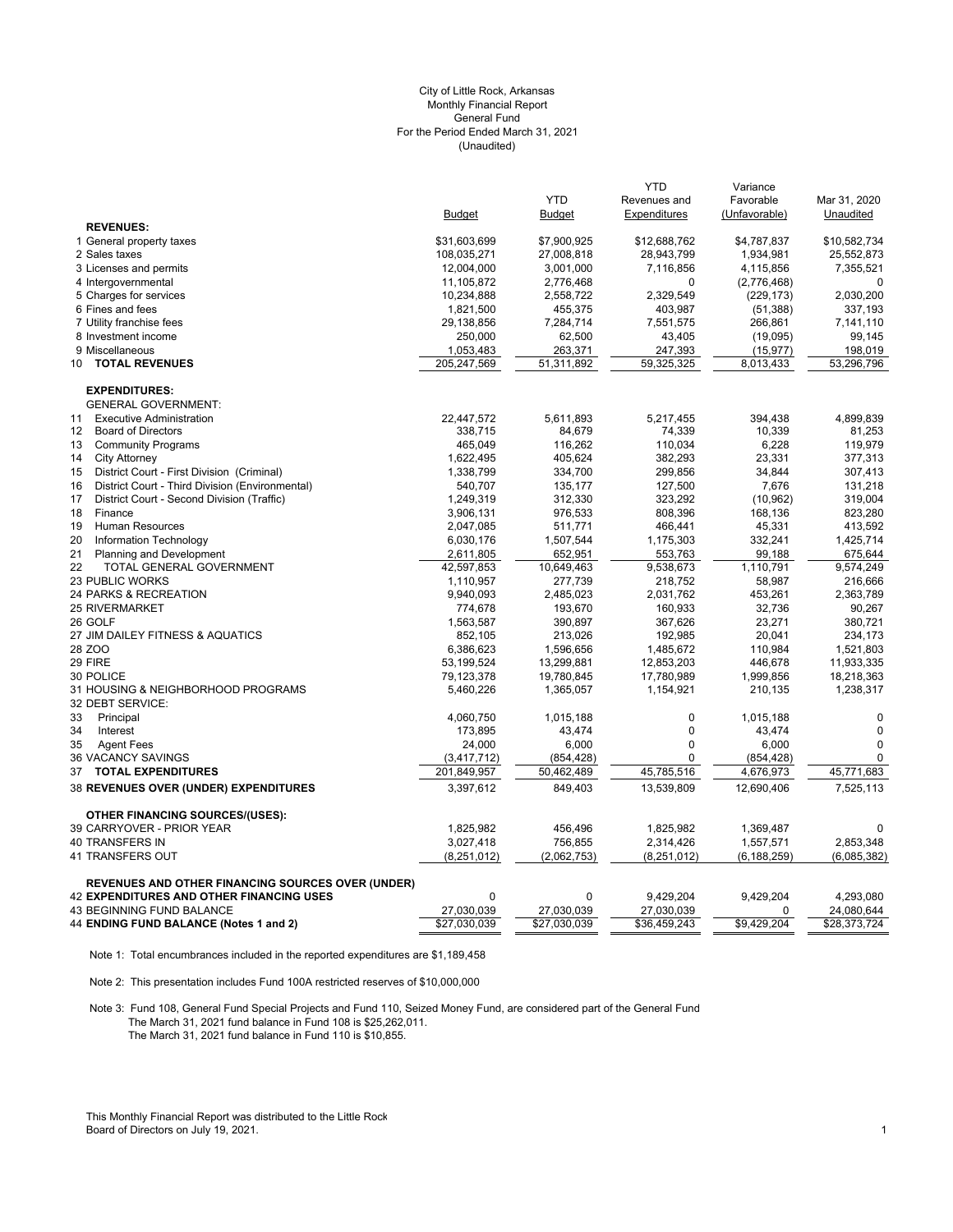#### (Unaudited) City of Little Rock, Arkansas Monthly Financial Report General Fund Special Projects Fund For the Period Ended March 31, 2021

|                                                          |               |               | <b>YTD</b>   | Variance      |              |
|----------------------------------------------------------|---------------|---------------|--------------|---------------|--------------|
|                                                          |               | <b>YTD</b>    | Revenues and | Favorable     | Mar 31, 2020 |
|                                                          | <b>Budget</b> | <b>Budget</b> | Expenditures | (Unfavorable) | Unaudited    |
| <b>REVENUES:</b>                                         |               |               |              |               |              |
| 1 Charges for services                                   | \$0           | \$0           | \$28,220     | \$28,220      | \$75,566     |
| 2 Fines and fees                                         | $\Omega$      | $\mathbf 0$   | 7,908        | 7,908         | 16,015       |
| 3 Intergovernmental                                      | 0             | 0             | 0            | 0             | 0            |
| 4 Interest income                                        | 0             | $\mathbf 0$   | $\Omega$     | $\Omega$      | $\Omega$     |
| 5 Miscellaneous                                          | 0             | 0             | 102,156      | 102,156       | 540,969      |
| <b>TOTAL REVENUES</b><br>6                               | $\mathbf 0$   | $\mathbf 0$   | 138,284      | 138,284       | 632,550      |
| <b>EXPENDITURES:</b>                                     |               |               |              |               |              |
| 7 Executive Administration                               | 0             | 0             | 1,402,089    | (1,402,089)   | 666,858      |
| 8 City Attorney                                          | $\Omega$      | $\mathbf 0$   | 1,007        | (1,007)       | 0            |
| 9 Finance                                                | 0             | $\mathbf 0$   | 39,274       | (39, 274)     | 1,647        |
| 10 Information Technology                                | $\Omega$      | 0             | 52,785       | (52, 785)     | 153,732      |
| 12 Human Resources                                       | $\Omega$      | 0             | 5,028        | (5,028)       | 2,427        |
| 13 Planning                                              | 0             | 0             | 10,000       | (10,000)      | 116,054      |
| 14 Community Programs                                    | 0             | 0             | 275,333      | (275, 333)    | 1,066,430    |
| 15 Public Works                                          | 0             | $\mathbf 0$   | 233,677      | (233, 677)    | 155,273      |
| 16 Parks and Recreation                                  | 0             | 0             | 212,020      | (212,020)     | 73,820       |
| 17 Jim Dailey Fitness and Aquatics                       | 0             | 0             | 0            | 0             | 72,416       |
| 18 Fire                                                  | 0             | 0             | 877          | (877)         | 1,762        |
| 19 Police                                                | 0             | 0             | $\mathbf 0$  | 0             | 1,915        |
| 20 Housing                                               | 0             | $\mathbf 0$   | 169,760      | (169, 760)    | 249,197      |
| 21 Fleet                                                 | 0             | 0             | 421,952      | (421, 952)    | 6,144        |
| 22 Zoo                                                   | 0             | 0             | 6,361        | (6, 361)      | 107,951      |
| 23 TOTAL EXPENDITURES                                    | 0             | $\mathbf 0$   | 2,830,163    | (2,830,163)   | 2,675,626    |
| <b>24 REVENUES OVER (UNDER) EXPENDITURES</b>             | $\mathbf 0$   | $\mathbf 0$   | (2,691,879)  | (2,691,879)   | (2,043,076)  |
| <b>OTHER FINANCING SOURCES (USES):</b>                   |               |               |              |               |              |
| 25 Transfers In                                          | $\mathbf 0$   | 0             | 8,932,512    | 8,932,512     | 6,030,200    |
| 26 Transfers Out                                         | $\Omega$      | $\mathbf 0$   | (1,969,921)  | (1,969,921)   | (482, 290)   |
| <b>REVENUES AND OTHER FINANCING SOURCES OVER (UNDER)</b> |               |               |              |               |              |
| 27 EXPENDITURES AND OTHER FINANCING USES                 | $\mathbf 0$   | $\mathbf 0$   | 4,270,712    | 4,270,712     | 3,504,834    |
| <b>28 BEGINNING FUND BALANCE</b>                         | 0             | 0             | 20,991,299   | 20,991,299    | 15,028,827   |
| 29 ENDING FUND BALANCE (Note 1)                          | \$0           | \$0           | \$25,262,011 | \$25,262,011  | \$18,533,661 |
|                                                          |               |               |              |               |              |

Note 1: As of March 31, 2021, fund balance is composed of 225 projects utilizing full fund balance.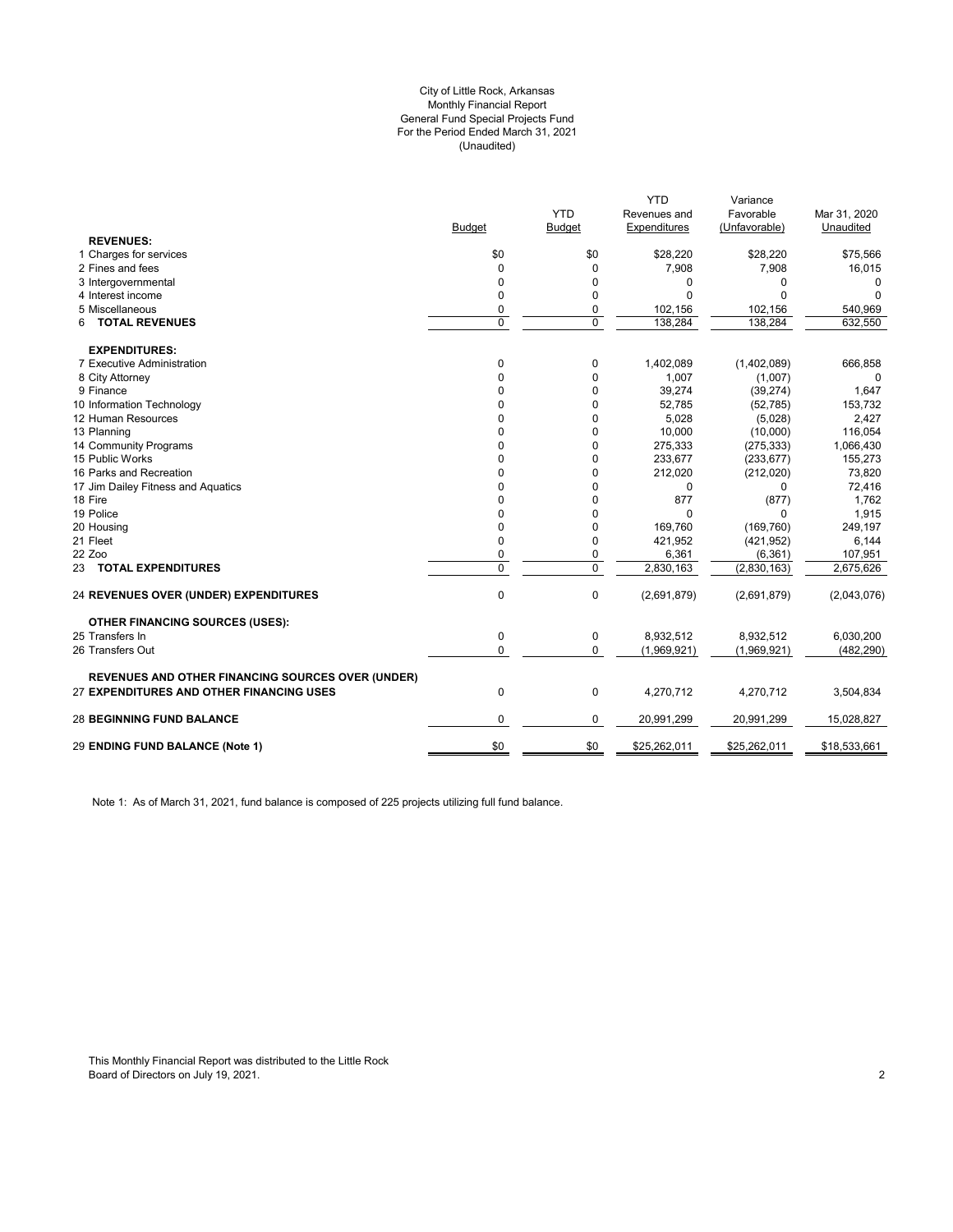#### City of Little Rock, Arkansas Monthly Financial Report Franchise Fee Collection Fund For the Period Ended March 31, 2021 (Unaudited)

| <b>REVENUES:</b>                                         | <b>Budget</b> | <b>YTD</b><br><b>Budget</b> | <b>YTD</b><br>Revenues and<br>Expenditures | Variance<br>Favorable<br>(Unfavorable) | Mar 31, 2020<br>Unaudited |
|----------------------------------------------------------|---------------|-----------------------------|--------------------------------------------|----------------------------------------|---------------------------|
| 1 Utility franchise fees                                 | \$0           | \$0                         | \$0                                        | \$0                                    | \$0                       |
| 2 Interest income                                        |               |                             |                                            |                                        | 0                         |
| 3 Miscellaneous                                          |               | 0                           | C                                          |                                        | 0                         |
| <b>TOTAL REVENUES</b>                                    | 0             | 0                           | 0                                          | $\Omega$                               | 0                         |
| <b>EXPENDITURES:</b>                                     |               |                             |                                            |                                        |                           |
| 5 General Government                                     | 0             | 0                           | 0                                          | 0                                      | 0                         |
| <b>TOTAL EXPENDITURES</b><br>6.                          | $\Omega$      | 0                           | $\Omega$                                   | $\Omega$                               | 0                         |
| 7 REVENUES OVER (UNDER) EXPENDITURES                     | $\Omega$      | 0                           | $\mathbf 0$                                | $\Omega$                               | $\pmb{0}$                 |
| <b>OTHER FINANCING SOURCES (USES):</b>                   |               |                             |                                            |                                        |                           |
| 8 Transfers In                                           | $\Omega$      | 0                           | $\mathbf 0$                                | $\Omega$                               | 0                         |
| 9 Transfers Out                                          |               | 0                           | O                                          |                                        | 0                         |
| <b>REVENUES AND OTHER FINANCING SOURCES OVER (UNDER)</b> |               |                             |                                            |                                        |                           |
| <b>10 EXPENDITURES AND OTHER FINANCING USES</b>          | $\Omega$      | 0                           | $\Omega$                                   | $\Omega$                               | 0                         |
| <b>11 BEGINNING FUND BALANCE</b>                         | 0             | 0                           | (1)                                        | (1)                                    | (1)                       |
| <b>12 ENDING FUND BALANCE</b>                            | \$0           | \$0                         | ( \$1)                                     | $($ \$1)                               | ( \$1)                    |

NOTE: Franchise revenues pledged to the 2017 Capital Improvement Revenue Refunding Bonds are initially deposited into the Franchise Fee Collection Fund. The debt service requirement is transferred on a monthly basis to the Trustee for deposit in the 2017 Capital Improvement Revenue Refunding Bond Debt Service Fund. After the monthly debt service requirement is met, franchise revenues are transferred into the General Fund.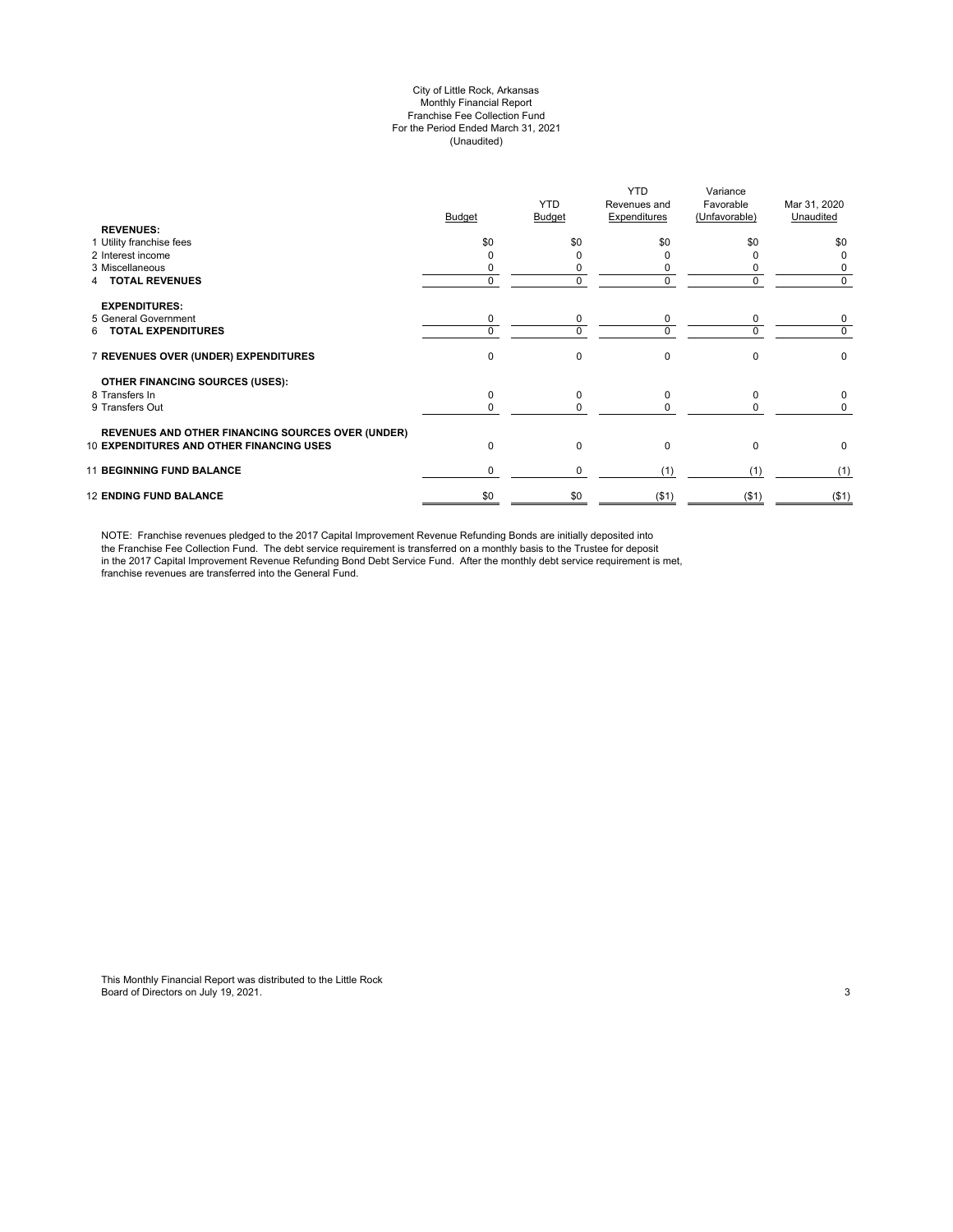## City of Little Rock, Arkansas (Unaudited) For the Period Ended March 31, 2021 Seized Money Fund Monthly Financial Report

| <b>REVENUES:</b>                                         | <b>Budget</b> | <b>YTD</b><br><b>Budget</b> | YTD.<br>Revenues and<br>Expenditures | Variance<br>Favorable<br>(Unfavorable) | Mar 31, 2020<br>Unaudited |
|----------------------------------------------------------|---------------|-----------------------------|--------------------------------------|----------------------------------------|---------------------------|
| 1 Charges for services                                   | \$0           | \$0                         | \$0                                  | \$0                                    | \$0                       |
| 2 Interest income                                        |               | ŋ                           | 640                                  | 640                                    | 1,556                     |
| 3 Miscellaneous                                          |               | 0                           | 0                                    | 0                                      | 5,961                     |
| <b>4 TOTAL REVENUES</b>                                  |               | 0                           | 640                                  | 640                                    | 7,516                     |
| <b>EXPENDITURES:</b>                                     |               |                             |                                      |                                        |                           |
| 5 Police                                                 | 0             | 0                           | 27,232                               | (27, 232)                              | 87,816                    |
| 6 TOTAL EXPENDITURES                                     | $\Omega$      | 0                           | 27,232                               | (27, 232)                              | 87,816                    |
| 7 REVENUES OVER (UNDER) EXPENDITURES                     | $\mathbf 0$   | 0                           | (26, 592)                            | (26, 592)                              | (80, 300)                 |
| <b>OTHER FINANCING SOURCES (USES):</b>                   |               |                             |                                      |                                        |                           |
| 8 Transfers In                                           | 0             | 0                           | 0                                    | 0                                      | 0                         |
| 9 Transfers Out                                          |               | 0                           | $\Omega$                             |                                        | 0                         |
| <b>REVENUES AND OTHER FINANCING SOURCES OVER (UNDER)</b> |               |                             |                                      |                                        |                           |
| <b>10 EXPENDITURES AND OTHER FINANCING USES</b>          | 0             | 0                           | (26, 592)                            | (26, 592)                              | (80, 300)                 |
| <b>11 BEGINNING FUND BALANCE</b>                         | $\Omega$      | 0                           | 37,447                               | 37,447                                 | 70,507                    |
| <b>12 ENDING FUND BALANCE</b>                            | \$0           | \$0                         | \$10,855                             | \$10,855                               | (\$9,793)                 |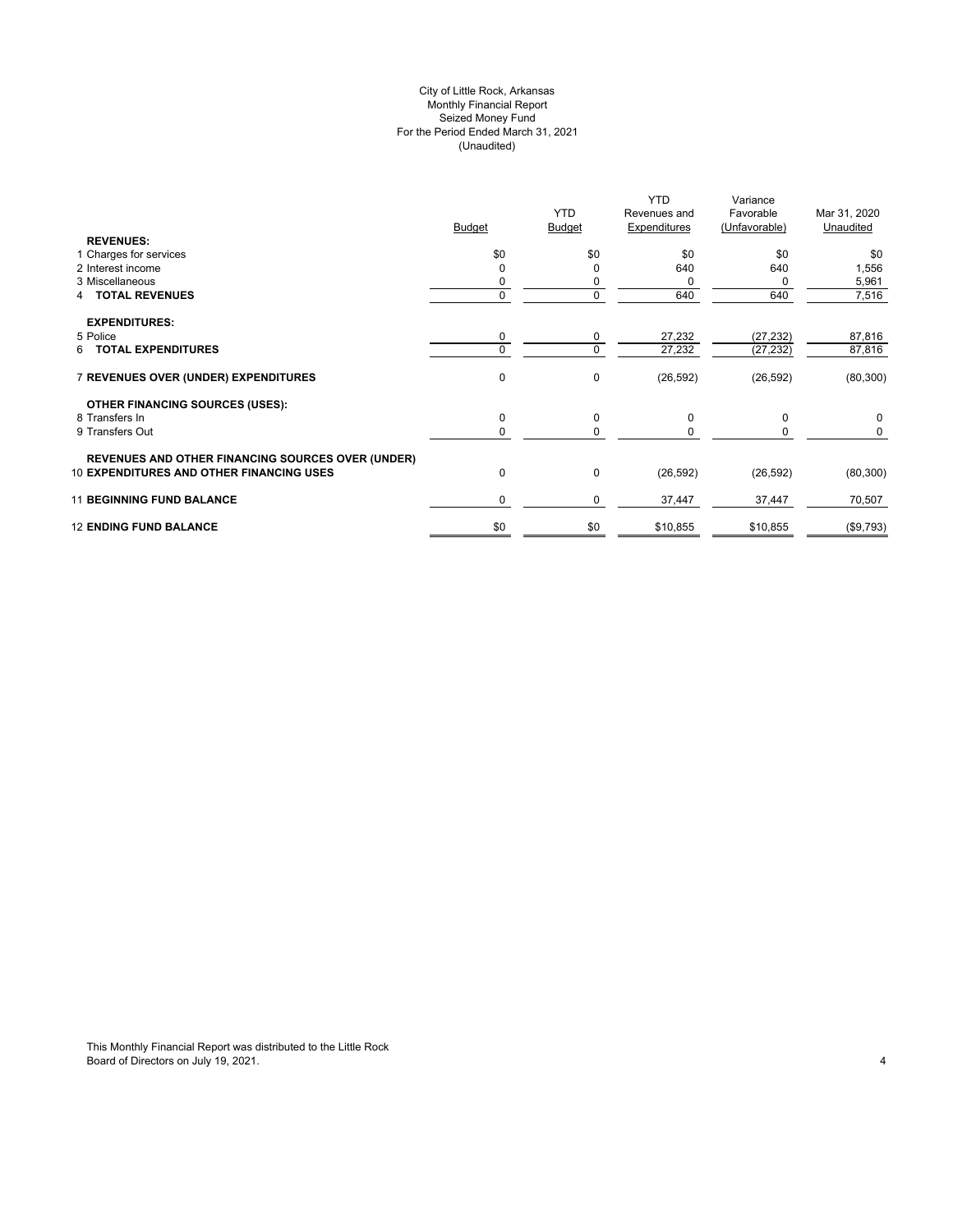#### (Unaudited) City of Little Rock, Arkansas Monthly Financial Report Street Fund For the Period Ended March 31, 2021

|                                                          |               |               | <b>YTD</b>    | Variance      |              |
|----------------------------------------------------------|---------------|---------------|---------------|---------------|--------------|
|                                                          |               | <b>YTD</b>    | Revenues and  | Favorable     | Mar 31, 2020 |
|                                                          | <b>Budget</b> | <b>Budget</b> | Expenditures  | (Unfavorable) | Unaudited    |
| <b>REVENUES:</b>                                         |               |               |               |               |              |
| 1 General property taxes                                 | \$6,406,003   | \$1,601,501   | \$2,623,089   | \$1,021,588   | \$2,189,248  |
| 2 Licenses and permits                                   | 21,860        | 5,465         | 0             | (5,465)       | 3,310        |
| 3 Intergovernmental                                      | 14,032,400    | 3,508,100     | 3,884,885     | 376,785       | 3,531,950    |
| 4 Charges for services                                   | 16,700        | 4,175         | 9,581         | 5,406         | 3,076        |
| 5 Investment income                                      | 220,000       | 55,000        | 21,738        | (33, 262)     | 78,038       |
| 6 Miscellaneous                                          | 32,000        | 8,000         | 17,202        | 9,202         | 16,034       |
| <b>TOTAL REVENUES</b><br>$\overline{7}$                  | 20,728,963    | 5,182,241     | 6,556,495     | 1,374,254     | 5,821,656    |
| <b>EXPENDITURES:</b>                                     |               |               |               |               |              |
| Public Works:                                            |               |               |               |               |              |
| <b>General Administration</b><br>8                       | 2,844,425     | 711,106       | 619,857       | 91,249        | 685,232      |
| <b>Operations Administration</b><br>9                    | 628,576       | 157,144       | 120,569       | 36,575        | 127,606      |
| Street & Drainage Maintenance<br>10                      | 6,793,881     | 1,698,470     | 1,694,642     | 3,828         | 1,487,703    |
| Storm Drainage Maintenance<br>11                         | 1,114,150     | 278,538       | 230,095       | 48,443        | 217,414      |
| <b>Work Pool</b><br>12                                   | 130,796       | 32,699        | 26,633        | 6,066         | 22,649       |
| 13<br>Resource Control & Scheduling                      | 414,498       | 103,625       | 90,331        | 13,293        | 94,207       |
| <b>Control Devices</b><br>14                             | 908,261       | 227,065       | 223,086       | 3,980         | 243,237      |
| Signals<br>15                                            | 1,006,502     | 251,626       | 264,351       | (12, 725)     | 195,369      |
| 16<br><b>Parking Meters</b>                              | 123,456       | 30,864        | 28,752        | 2,112         | 29,139       |
| 17<br><b>Civil Engineering</b>                           | 1,700,674     | 425,169       | 376,128       | 49,040        | 405,028      |
| <b>Traffic Engineering</b><br>18                         | 3,150,827     | 787,707       | 779,308       | 8,399         | 817,623      |
| 19<br><b>Parking Enforcement</b>                         | 335,356       | 83,839        | 51,899        | 31,940        | 54,380       |
| 20<br><b>TOTAL EXPENDITURES</b>                          | 19.151.402    | 4,787,851     | 4,505,650     | 282,200       | 4,379,588    |
| 21 REVENUES OVER (UNDER) EXPENDITURES                    | 1,577,561     | 394,390       | 2,050,845     | 1,656,454     | 1,442,068    |
| <b>OTHER FINANCING SOURCES (USES):</b>                   |               |               |               |               |              |
| 22 CARRYOVER - PRIOR YEAR                                | $\mathbf{0}$  | $\mathbf 0$   | 82,456        | 82,456        | $\Omega$     |
| 23 Transfers In                                          | 550,156       | 137,539       | 467,700       | 330,161       | 467,700      |
| 24 Transfers Out                                         | (2, 127, 717) | (531, 929)    | (2, 177, 717) | (1,645,788)   | (1,947,217)  |
| <b>REVENUES AND OTHER FINANCING SOURCES OVER (UNDER)</b> |               |               |               |               |              |
| 25 EXPENDITURES AND OTHER FINANCING USES                 | $\mathbf{0}$  | $\mathbf 0$   | 423,284       | 423,284       | (37, 449)    |
| <b>26 BEGINNING FUND BALANCE</b>                         | 17,747,931    | 17,747,931    | 17,747,931    | 0             | 19,853,242   |
| 27 ENDING FUND BALANCE (Note 1)                          | \$17,747,931  | \$17,747,931  | \$18,171,215  | \$423,284     | \$19,815,793 |

Note 1: Fund 205, Street Special Projects Fund, is considered part of the Street Fund. The March 31, 2021 fund balance in Fund 205 is \$3,696,349.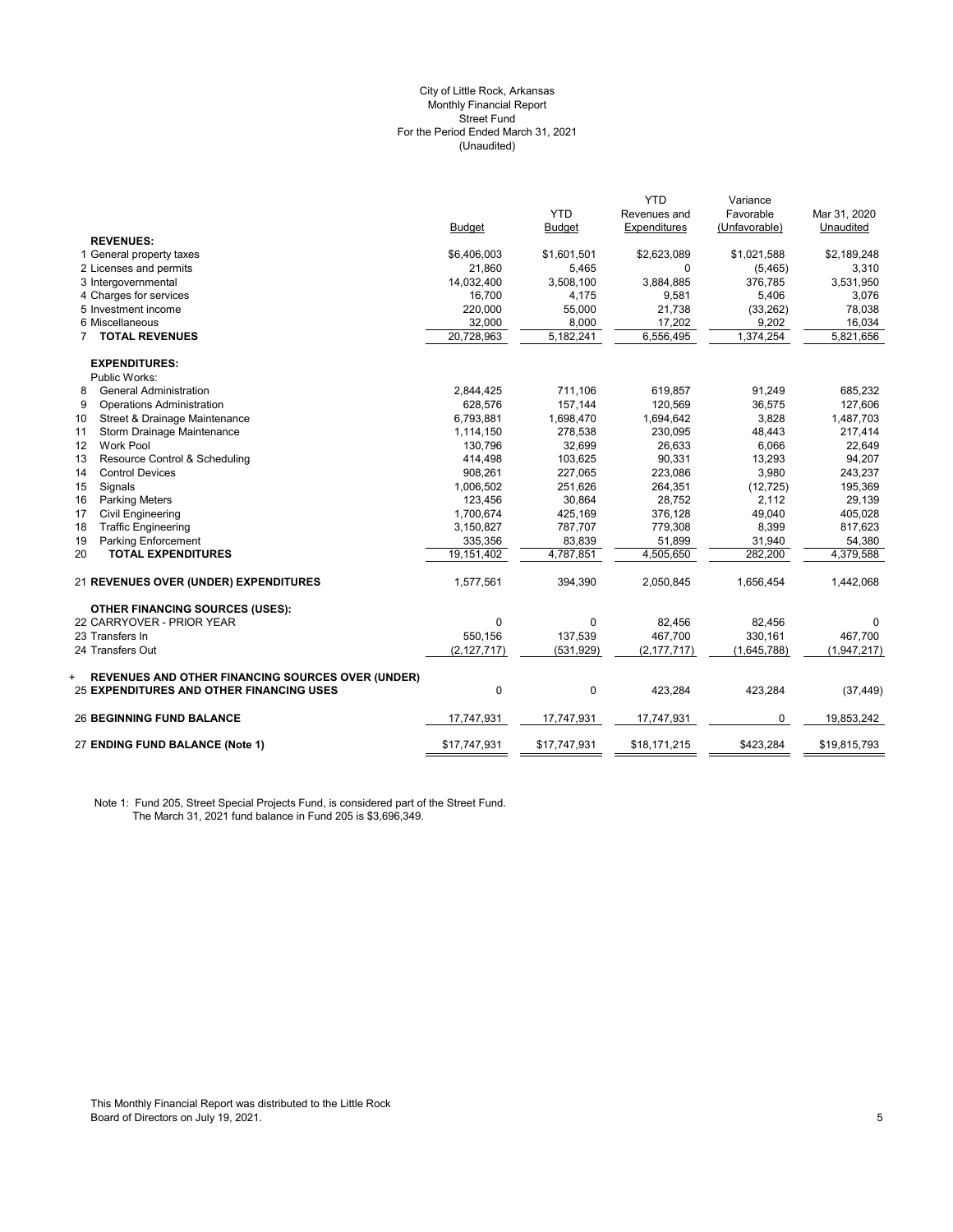## (Unaudited) City of Little Rock, Arkansas Monthly Financial Report Street Fund Special Projects Fund For the Period Ended March 31, 2021

|                                                          |               |               | <b>YTD</b>   | Variance      |              |
|----------------------------------------------------------|---------------|---------------|--------------|---------------|--------------|
|                                                          |               | <b>YTD</b>    | Revenues and | Favorable     | Mar 31, 2020 |
|                                                          | <b>Budget</b> | <b>Budget</b> | Expenditures | (Unfavorable) | Unaudited    |
| <b>REVENUES:</b>                                         |               |               |              |               |              |
| 1 Charges for services                                   | \$0           | \$0           | \$0          | \$0           | \$0          |
| 2 Interest income                                        |               | 0             |              |               | <sup>0</sup> |
| 3 Miscellaneous                                          |               | 0             |              |               | 4,900        |
| <b>TOTAL REVENUES</b><br>4                               | 0             | 0             |              | 0             | 4,900        |
|                                                          |               |               |              |               |              |
| <b>EXPENDITURES:</b>                                     |               |               |              |               |              |
| 5 Public Works                                           | 0             | 0             | 928,500      | (928, 500)    | 990,412      |
| <b>TOTAL EXPENDITURES</b><br>6                           | 0             | 0             | 928,500      | (928, 500)    | 990,412      |
| 7 REVENUES OVER (UNDER) EXPENDITURES                     | 0             | 0             | (928, 500)   | (928, 500)    | (985, 512)   |
| <b>OTHER FINANCING SOURCES (USES):</b>                   |               |               |              |               |              |
| 8 Transfers In                                           | 0             | 0             | 1,700,000    | 1,700,000     | 1,470,000    |
| 9 Transfers Out                                          | 0             | 0             | 0            | 0             | (1,318)      |
|                                                          |               |               |              |               |              |
| <b>REVENUES AND OTHER FINANCING SOURCES OVER (UNDER)</b> |               |               |              |               |              |
| <b>10 EXPENDITURES AND OTHER FINANCING USES</b>          | $\Omega$      | 0             | 771,500      | 771,500       | 483,169      |
| <b>11 BEGINNING FUND BALANCE</b>                         | 0             | 0             | 2,924,849    | 2,924,849     | 3,477,323    |
| 12 ENDING FUND BALANCE (Note 1)                          | \$0           | \$0           | \$3,696,349  | \$3,696,349   | \$3,960,492  |
|                                                          |               |               |              |               |              |

Note 1: As of March 31, 2021, special project commitments for 33 projects utilizing full fund balance.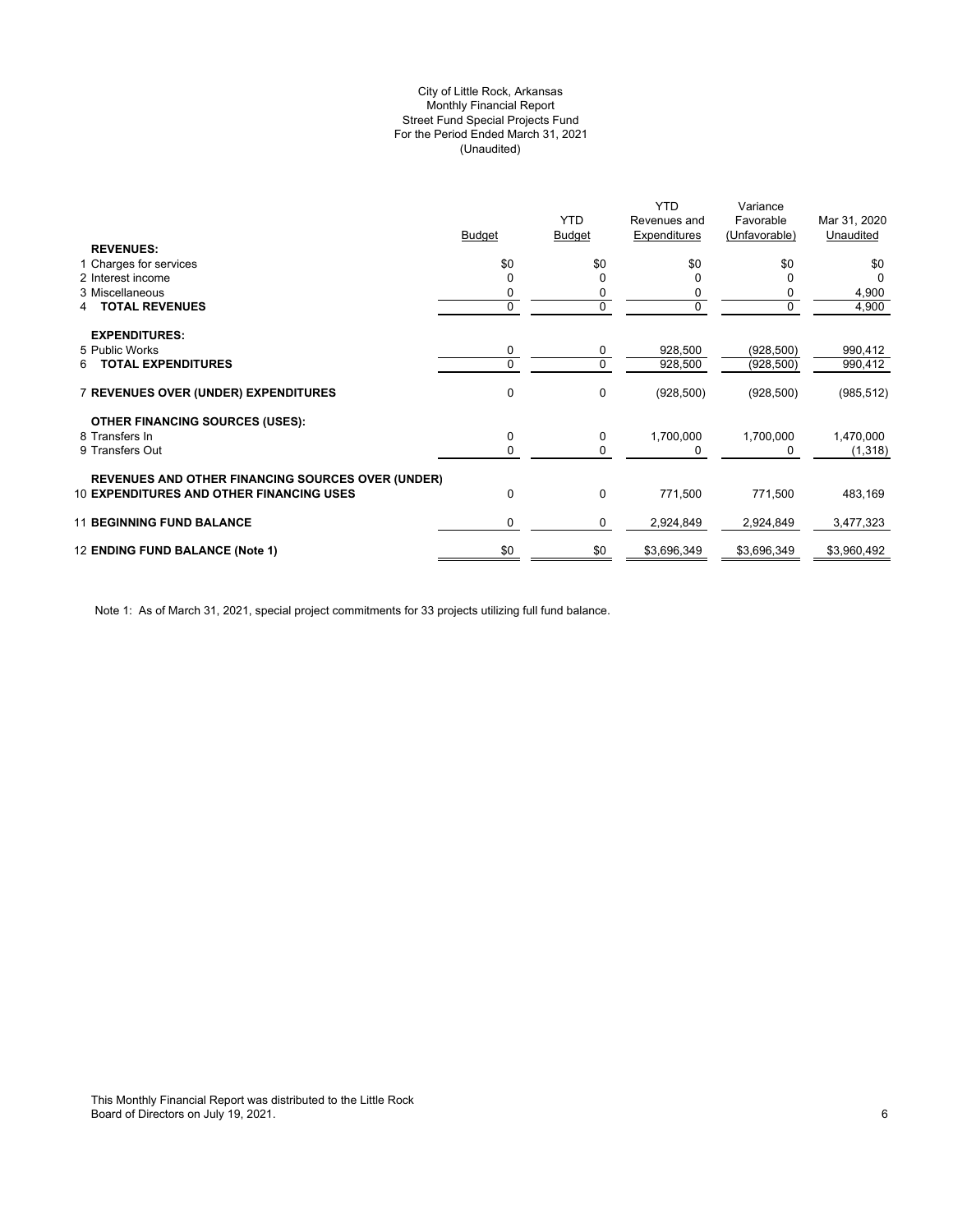#### City of Little Rock, Arkansas (Unaudited) For the Period Ended March 31, 2021 Special Projects Fund Monthly Financial Report

|                                                    |                |             | <b>YTD</b>   | Variance      |              |
|----------------------------------------------------|----------------|-------------|--------------|---------------|--------------|
|                                                    |                | <b>YTD</b>  | Revenues and | Favorable     | Mar 31, 2020 |
|                                                    | Budget         | Budget      | Expenditures | (Unfavorable) | Unaudited    |
| <b>REVENUES:</b>                                   |                |             |              |               |              |
| 1 Licenses and permits                             | \$0            | \$0         | \$33,404     | \$33,404      | \$40,662     |
| 2 Intergovernmental                                | $\Omega$       | $\Omega$    | 25,278       | 25,278        | 18,286       |
| 3 Charges for services                             | $\Omega$       | $\Omega$    | 121,206      | 121,206       | 504,971      |
| 4 Fines and fees                                   | $\mathbf 0$    | $\mathbf 0$ | 195,027      | 195,027       | 185,522      |
| 5 Interest income                                  | $\mathbf 0$    | 0           | 2,600        | 2,600         | 3,124        |
| 6 Miscellaneous                                    | 0              | 0           | 289,730      | 289,730       | 415,351      |
| 7 TOTAL REVENUES                                   | $\overline{0}$ | $\mathbf 0$ | 667,246      | 667,246       | 1,167,916    |
| <b>EXPENDITURES:</b>                               |                |             |              |               |              |
| 8 Executive Administration                         | 0              | 0           | 33,403       | (33, 403)     | 63,908       |
| 9 Community Programs                               | $\Omega$       | $\Omega$    | 0            | 0             | 0            |
| 10 City Attorney                                   | $\Omega$       | $\Omega$    | $\Omega$     | $\Omega$      | $\Omega$     |
| 11 District Court - First Division (Criminal)      | $\Omega$       | 0           | 0            | <sup>0</sup>  | 11,107       |
| 12 District Court - Second Division (Traffic)      | 0              | $\mathbf 0$ | 3,176        | (3, 176)      | 18,410       |
| 13 District Court - Third Division (Environmental) | $\Omega$       | 0           | $\Omega$     | 0             | 327          |
| 14 Finance                                         | $\Omega$       | $\mathbf 0$ | 65,495       | (65, 495)     | 92,022       |
| 15 Human Resources                                 | $\Omega$       | $\mathbf 0$ | 19,668       | (19,668)      | 29,805       |
| 16 Information Technology                          | $\Omega$       | 0           | O            | 0             |              |
| 17 Planning                                        | $\mathbf 0$    | 0           | 25,710       | (25, 710)     | 18,700       |
| 18 Fleet                                           | $\mathbf 0$    | 0           | 92,803       | (92, 803)     | 243,699      |
| 19 Public Works                                    | $\Omega$       | $\Omega$    | 14,135       | (14, 135)     | 4,840        |
| 20 Parks and Recreation                            | $\mathbf 0$    | 0           | 166,446      | (166, 446)    | 699,030      |
| 21 Jim Dailey Fitness & Aquatics                   | 0              | $\Omega$    | $\Omega$     | $\Omega$      | 0            |
| 22 Fire                                            | $\Omega$       | 0           | 104,227      | (104, 227)    | 162,960      |
| 23 Police                                          | $\mathbf{0}$   | 0           | 1,361        | (1, 361)      | 25,016       |
| 24 Housing                                         | $\mathbf{0}$   | 0           | 1,769        | (1,769)       | 22,839       |
| 25 Zoo                                             | $\mathbf 0$    | 0           | 2,447        | (2, 447)      | 0            |
| 26 TOTAL EXPENDITURES                              | $\pmb{0}$      | 0           | 530,640      | (530, 640)    | 1,392,660    |
|                                                    |                |             |              |               |              |
| 27 REVENUES OVER (UNDER) EXPENDITURES              | $\mathbf 0$    | $\mathbf 0$ | 136,606      | 136,606       | (224, 744)   |
| <b>OTHER FINANCING SOURCES (USES):</b>             |                |             |              |               |              |
| 28 Transfers In                                    | 0              | 0           | $\mathbf 0$  | 0             | 0            |
| 29 Transfers Out                                   | $\mathbf 0$    | $\mathbf 0$ | (18, 283)    | (18, 283)     | $\Omega$     |
| REVENUES AND OTHER FINANCING SOURCES OVER (UNDER)  |                |             |              |               |              |
| <b>30 EXPENDITURES AND OTHER FINANCING USES</b>    | $\mathbf 0$    | $\pmb{0}$   | 118,322      | 118,322       | (224, 744)   |
| 31 BEGINNING FUND BALANCE                          | $\mathbf 0$    | 0           | 4,061,274    | 4,061,274     | 3,852,264    |
| 32 ENDING FUND BALANCE (Note 1)                    | \$0            | \$0         | \$4,179,596  | \$4,179,596   | \$3,627,520  |
|                                                    |                |             |              |               |              |

Note 1: Fund balance is comprised of 110 special projects with appropriations totaling \$6,483,052 and 14 special projects with negative balances of \$2,303,456.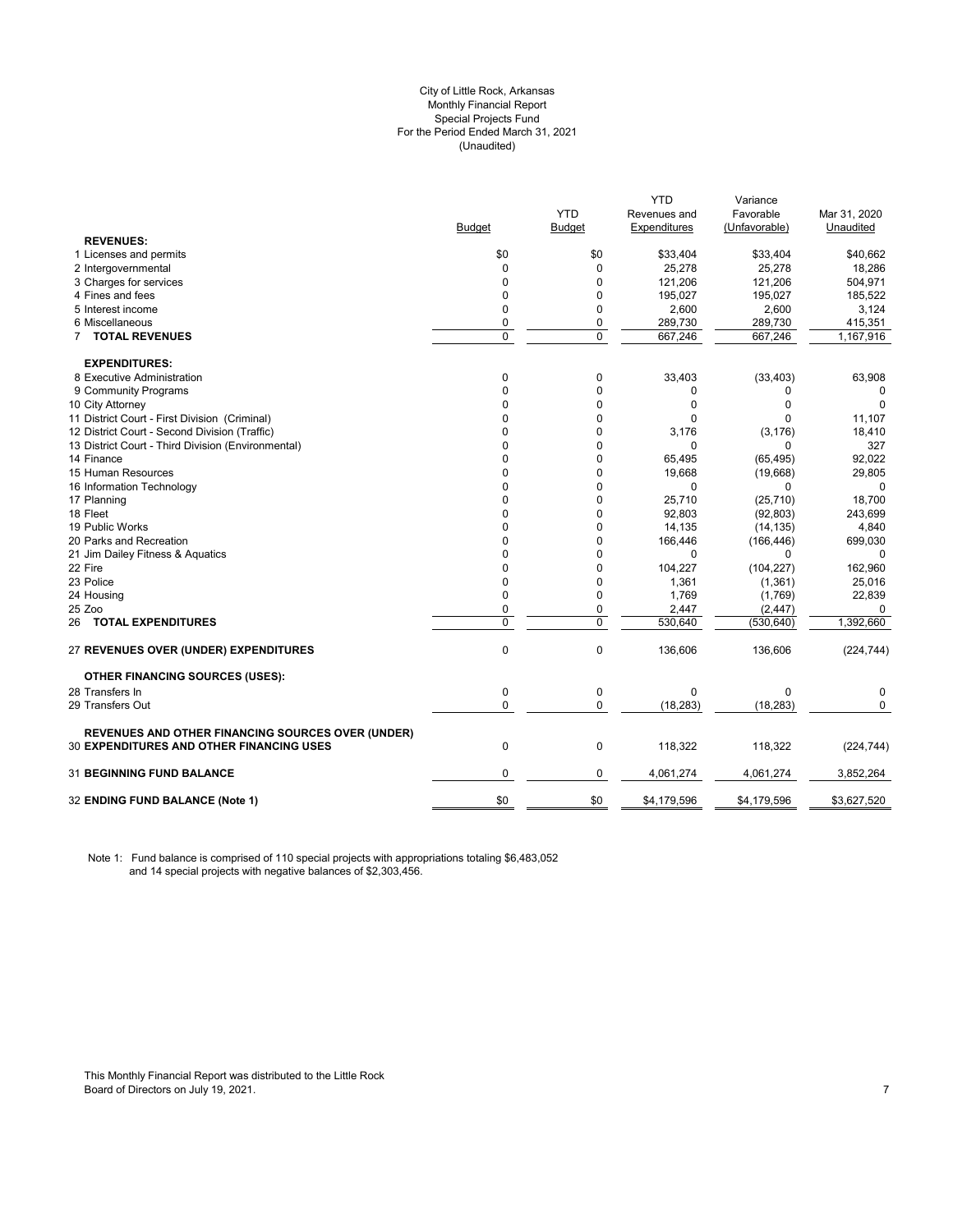## (Unaudited) City of Little Rock, Arkansas Monthly Financial Report Grant Fund For the Period Ended March 31, 2021

|               |                |                | Variance                                                                 |                                                         |
|---------------|----------------|----------------|--------------------------------------------------------------------------|---------------------------------------------------------|
|               | <b>YTD</b>     | Revenues and   | Favorable                                                                | Mar 31, 2020                                            |
| <b>Budget</b> | <b>Budget</b>  | Expenditures   | (Unfavorable)                                                            | Unaudited                                               |
|               |                |                |                                                                          |                                                         |
| \$0           | \$0            |                |                                                                          | \$1,661,147                                             |
| 0             | $\Omega$       | $\Omega$       | 0                                                                        | 0                                                       |
| 0             | O              |                |                                                                          | 3,843                                                   |
| $\Omega$      | 0              | <sup>n</sup>   | $\Omega$                                                                 |                                                         |
| 0             | 0              | 43,986         | 43,986                                                                   | 11,856                                                  |
|               |                |                |                                                                          | 1,676,846                                               |
|               |                |                |                                                                          |                                                         |
| $\Omega$      | 0              | 4,586,906      |                                                                          | 624,077                                                 |
|               | 0              | 2,409,904      | (2,409,904)                                                              | 4,360,503                                               |
|               | 0              | 158,046        | (158, 046)                                                               | 278,698                                                 |
|               | 0              | O              |                                                                          |                                                         |
|               |                |                |                                                                          |                                                         |
| <sup>n</sup>  | 0              | 618,856        | (618, 856)                                                               | 281,526                                                 |
| 0             | 0              | 15,969         | (15,969)                                                                 | 14,442                                                  |
| $\Omega$      | $\mathbf 0$    | 7,789,681      | (7,789,681)                                                              | 5,559,247                                               |
| $\mathbf{0}$  | 0              | (6, 564, 171)  | (6, 564, 171)                                                            | (3,882,401)                                             |
|               |                |                |                                                                          |                                                         |
| 0             | 0              |                |                                                                          | 0                                                       |
| $\Omega$      | $\mathbf 0$    | $\Omega$       | 0                                                                        | 0                                                       |
|               |                |                |                                                                          |                                                         |
| 0             | $\mathbf 0$    | (6,545,888)    | (6, 545, 888)                                                            | (3,882,401)                                             |
| $\Omega$      | 0              | 16,142         | 16,142                                                                   | 99,534                                                  |
| \$0           | \$0            |                | (\$6,529,746)                                                            | (\$3,782,867)                                           |
|               | $\overline{0}$ | $\overline{0}$ | <b>YTD</b><br>\$1,180,768<br>756<br>1,225,509<br>18,283<br>(\$6,529,746) | \$1,180,768<br>756<br>,225,509<br>(4,586,906)<br>18,283 |

Expenditures include: Expended \$1,684,202 Expended \$1,684,202<br>Encumbered 6,105,479

\$7,789,681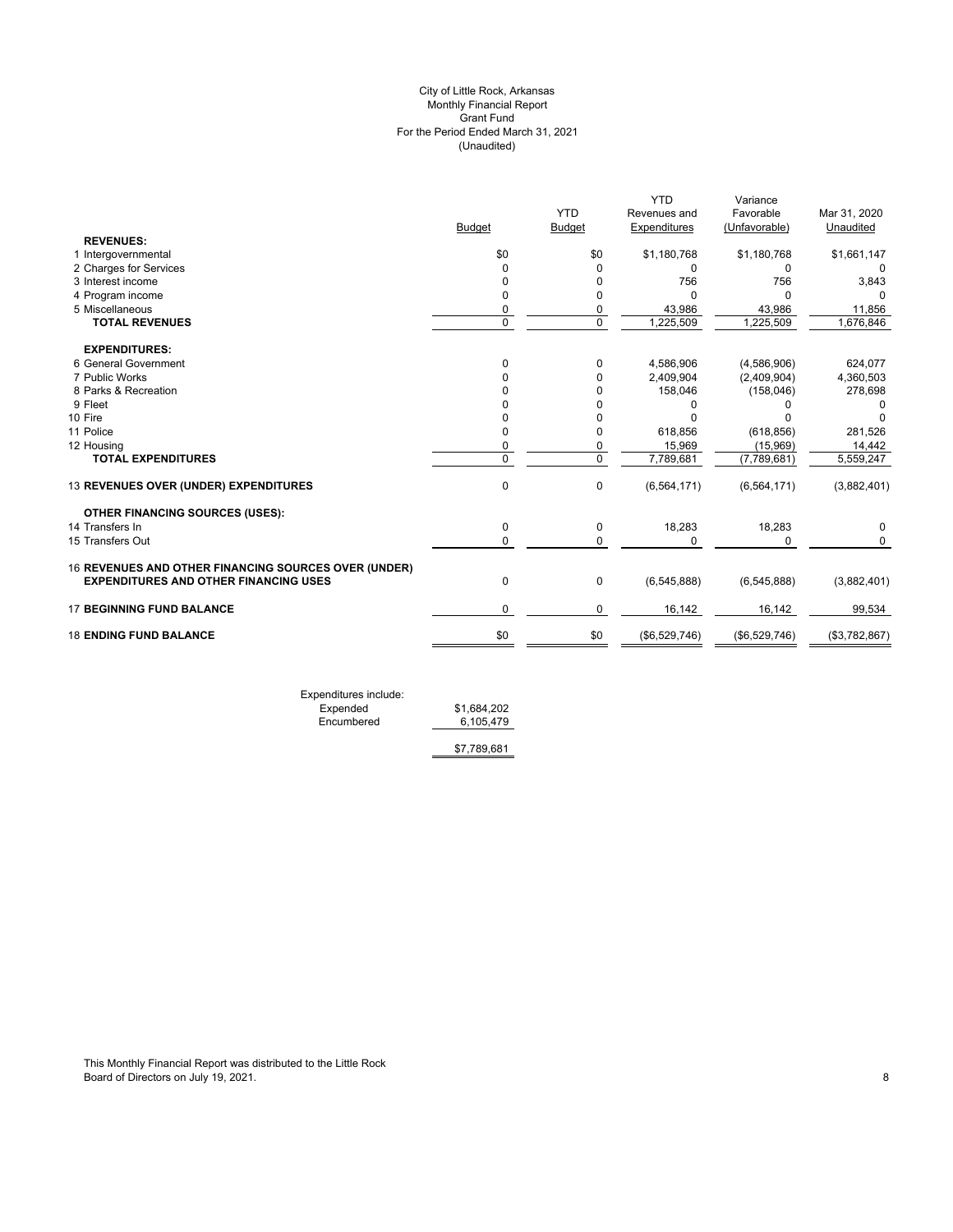## (Unaudited) City of Little Rock, Arkansas Monthly Financial Report Emergency 911 Fund For the Period Ended March 31, 2021

|                                                          |               |               | YTD          | Variance      |              |
|----------------------------------------------------------|---------------|---------------|--------------|---------------|--------------|
|                                                          |               | <b>YTD</b>    | Revenues and | Favorable     | Mar 31, 2020 |
|                                                          | <b>Budget</b> | Budget        | Expenditures | (Unfavorable) | Unaudited    |
| <b>REVENUES:</b>                                         |               |               |              |               |              |
| 1 Charges for services                                   | \$0           | \$0           | \$781,558    | \$781,558     | \$327,830    |
| 2 Interest income                                        |               |               | 3,617        | 3,617         | 3,049        |
| 3 Miscellaneous                                          |               | 0             |              |               | $\Omega$     |
| 4 TOTAL REVENUES                                         | 0             | $\mathbf 0$   | 785,175      | 785,175       | 330,879      |
|                                                          |               |               |              |               |              |
| <b>EXPENDITURES:</b>                                     |               |               |              |               |              |
| 5 Police                                                 | 0             | 0             | 437,996      | (437, 996)    | 201,476      |
| 6 TOTAL EXPENDITURES                                     | 0             | 0             | 437,996      | (437, 996)    | 201,476      |
|                                                          |               |               |              |               |              |
| 7 REVENUES OVER (UNDER) EXPENDITURES                     | 0             | 0             | 347,179      | 347,179       | 129,403      |
|                                                          |               |               |              |               |              |
| <b>OTHER FINANCING SOURCES (USES):</b><br>8 Transfers In |               |               |              |               |              |
| 9 Transfers Out                                          | 0<br>$\Omega$ | 0<br>$\Omega$ | 0            | 0             | 0<br>0       |
|                                                          |               |               |              |               |              |
| <b>REVENUES AND OTHER FINANCING SOURCES OVER (UNDER)</b> |               |               |              |               |              |
| <b>10 EXPENDITURES AND OTHER FINANCING USES</b>          | $\Omega$      | $\mathbf 0$   | 347,179      | 347,179       | 129,403      |
|                                                          |               |               |              |               |              |
| <b>11 BEGINNING FUND BALANCE</b>                         | $\Omega$      | 0             | 3,076,940    | 3,076,940     | 1,007,531    |
|                                                          |               |               |              |               |              |
| <b>12 ENDING FUND BALANCE</b>                            | \$0           | \$0           | \$3,424,119  | \$3,424,119   | \$1,136,934  |
|                                                          |               |               |              |               |              |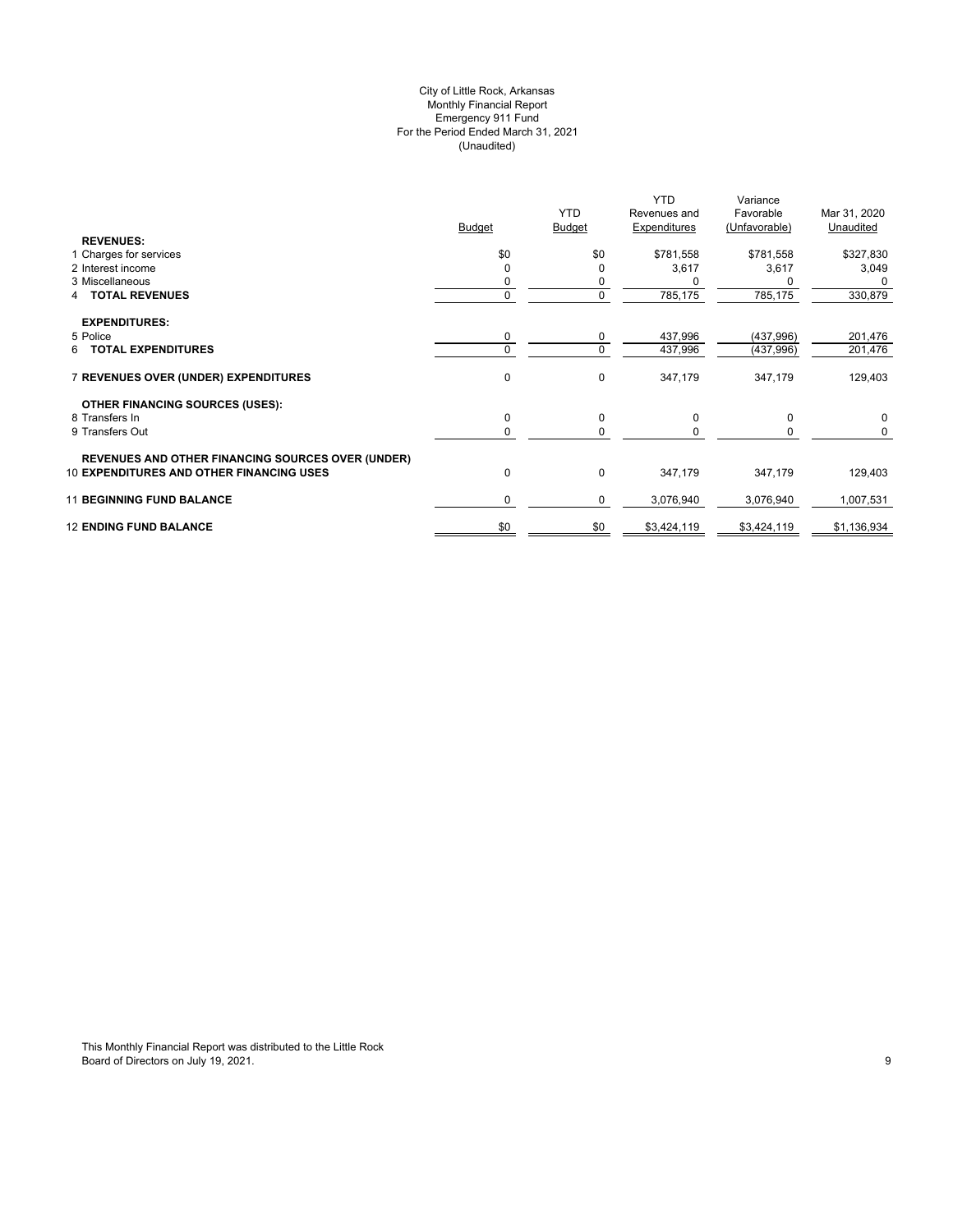## (Unaudited) City of Little Rock, Arkansas Monthly Financial Report Community Development Block Grant Fund For the Period Ended March 31, 2021

|                                                          |               |               | <b>YTD</b>          | Variance      |              |
|----------------------------------------------------------|---------------|---------------|---------------------|---------------|--------------|
|                                                          |               | <b>YTD</b>    | Revenues and        | Favorable     | Mar 31, 2020 |
|                                                          | <b>Budget</b> | <b>Budget</b> | <b>Expenditures</b> | (Unfavorable) | Unaudited    |
| <b>REVENUES:</b>                                         |               |               |                     |               |              |
| 1 Intergovernmental                                      | \$0           | \$0           | \$295,602           | \$295,602     | \$150,590    |
| 2 Charges for Services                                   | $\Omega$      | O             | $\Omega$            |               |              |
| 3 Miscellaneous                                          | 0             | 0             | 19,371              | 19,371        |              |
| <b>TOTAL REVENUES</b>                                    | $\mathbf 0$   | 0             | 314,973             | 314,973       | 150,590      |
| <b>EXPENDITURES:</b>                                     |               |               |                     |               |              |
| 5 General Government                                     | 0             | $\mathbf 0$   | $\Omega$            | n             | 0            |
| 6 Housing                                                | 0             | 0             | 2,038,011           | (2,038,011)   | 315,116      |
| <b>TOTAL EXPENDITURES</b>                                | 0             | $\Omega$      | 2,038,011           | (2,038,011)   | 315,116      |
| 8 REVENUES OVER (UNDER) EXPENDITURES                     | 0             | 0             | (1,723,038)         | (1,723,038)   | (164, 526)   |
| <b>OTHER FINANCING SOURCES (USES):</b>                   |               |               |                     |               |              |
| 9 Transfers In                                           | 0             | $\Omega$      | $\Omega$            | 0             | 0            |
| 10 Transfers Out                                         | 0             | 0             |                     | 0             | 0            |
| <b>REVENUES AND OTHER FINANCING SOURCES OVER (UNDER)</b> |               |               |                     |               |              |
| <b>11 EXPENDITURES AND OTHER FINANCING USES</b>          | 0             | 0             | (1,723,038)         | (1,723,038)   | (164, 526)   |
| <b>12 BEGINNING FUND BALANCE</b>                         | 0             | 0             | 856,884             | 856,884       | 889,273      |
| <b>13 ENDING FUND BALANCE</b>                            | \$0           | \$0           | (\$866, 154)        | (\$866, 154)  | \$724,747    |
|                                                          |               |               |                     |               |              |
|                                                          |               |               |                     |               |              |

Expenditures include: Expended \$562,903 Encumbered 1,475,108

\$2,038,011

This Monthly Financial Report was distributed to the Little Rock Board of Directors on July 19, 2021. 2012. The state of Directors on July 19, 2021.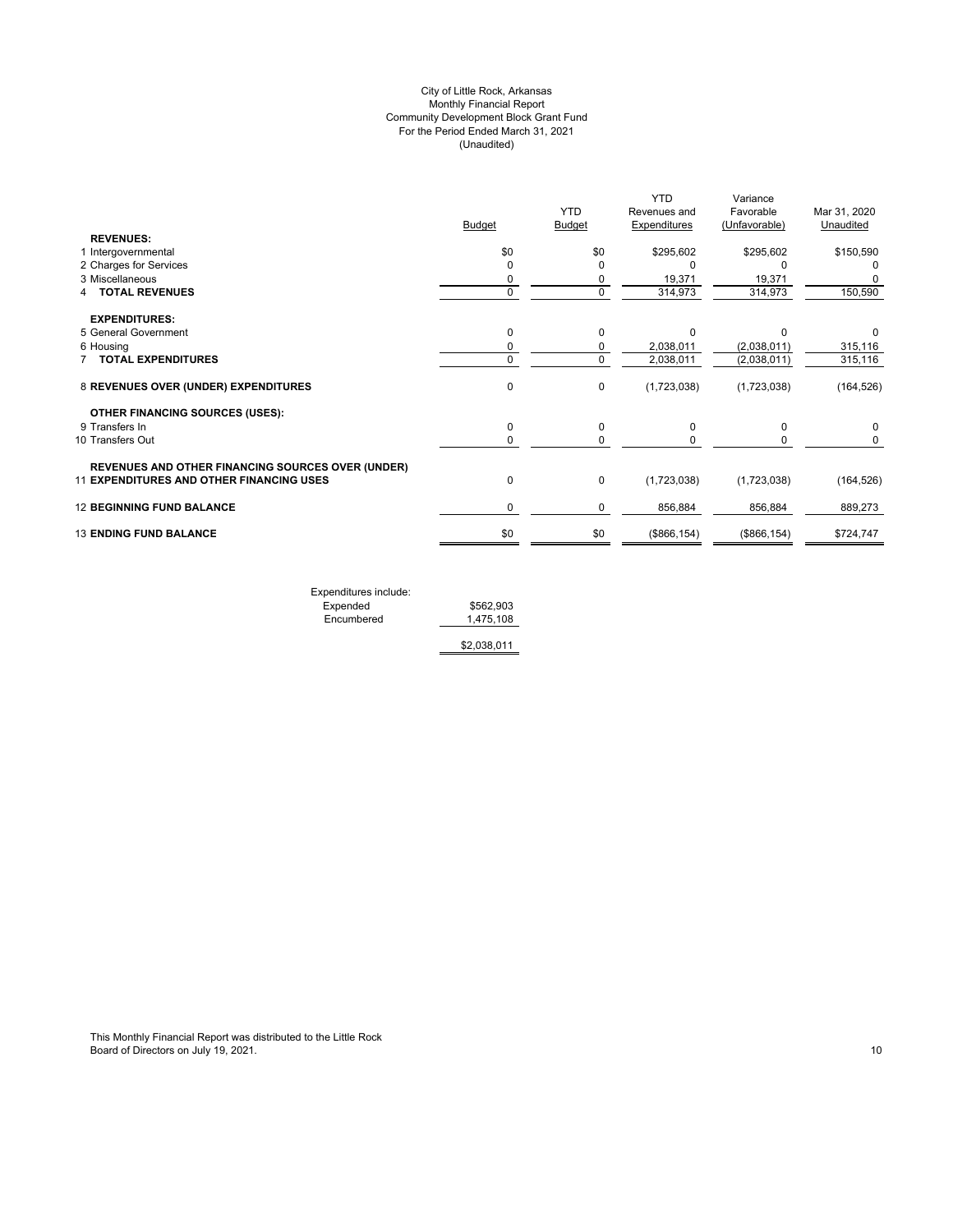#### (Unaudited) City of Little Rock, Arkansas Monthly Financial Report HIPP Fund For the Period Ended March 31, 2021

|                                                          |               | <b>YTD</b>  | <b>YTD</b><br>Revenues and | Variance<br>Favorable | Mar 31, 2020  |
|----------------------------------------------------------|---------------|-------------|----------------------------|-----------------------|---------------|
|                                                          | <b>Budget</b> | Budget      | Expenditures               | (Unfavorable)         | Unaudited     |
| <b>REVENUES:</b><br>1 Intergovernmental                  | \$0           | \$0         | \$97,977                   | \$97,977              | \$282,032     |
| 2 Charges for Services                                   | 0             | $\Omega$    |                            |                       | $\Omega$      |
| 3 Miscellaneous                                          | 0             | $\Omega$    |                            |                       | (391)         |
| <b>TOTAL REVENUES</b>                                    | 0             | $\Omega$    | 97,977                     | 97,977                | 281,641       |
| <b>EXPENDITURES:</b>                                     |               |             |                            |                       |               |
| 5 General Government                                     | $\mathbf 0$   | $\Omega$    | $\Omega$                   | $\Omega$              | <sup>0</sup>  |
| 6 Housing                                                | 0             | 0           | 307,300                    | (307, 300)            | 163,920       |
| <b>TOTAL EXPENDITURES</b>                                | 0             | $\Omega$    | 307,300                    | (307, 300)            | 163,920       |
| 8 REVENUES OVER (UNDER) EXPENDITURES                     | 0             | 0           | (209, 323)                 | (209, 323)            | 117,722<br>\$ |
| <b>OTHER FINANCING SOURCES (USES):</b>                   |               |             |                            |                       |               |
| 9 Transfers In                                           | $\mathbf 0$   | 0           | 0                          | 0                     |               |
| 10 Transfers Out                                         | $\mathbf 0$   | 0           | 0                          | 0                     | 0             |
| <b>REVENUES AND OTHER FINANCING SOURCES OVER (UNDER)</b> |               |             |                            |                       |               |
| <b>11 EXPENDITURES AND OTHER FINANCING USES</b>          | $\mathbf 0$   | $\mathbf 0$ | (209, 323)                 | (209, 323)            | 117,722       |
| <b>12 BEGINNING FUND BALANCE</b>                         | 0             | 0           | 1,479,520                  | 1,479,520             | 1,245,703     |
| <b>13 ENDING FUND BALANCE</b>                            | \$0           | \$0         | \$1,270,197                | \$1,270,197           | \$1,363,425   |
|                                                          |               |             |                            |                       |               |

| Expenditures include: |           |
|-----------------------|-----------|
| Expended              | \$153,102 |
| Encumbered            | 154.198   |
|                       | \$307,300 |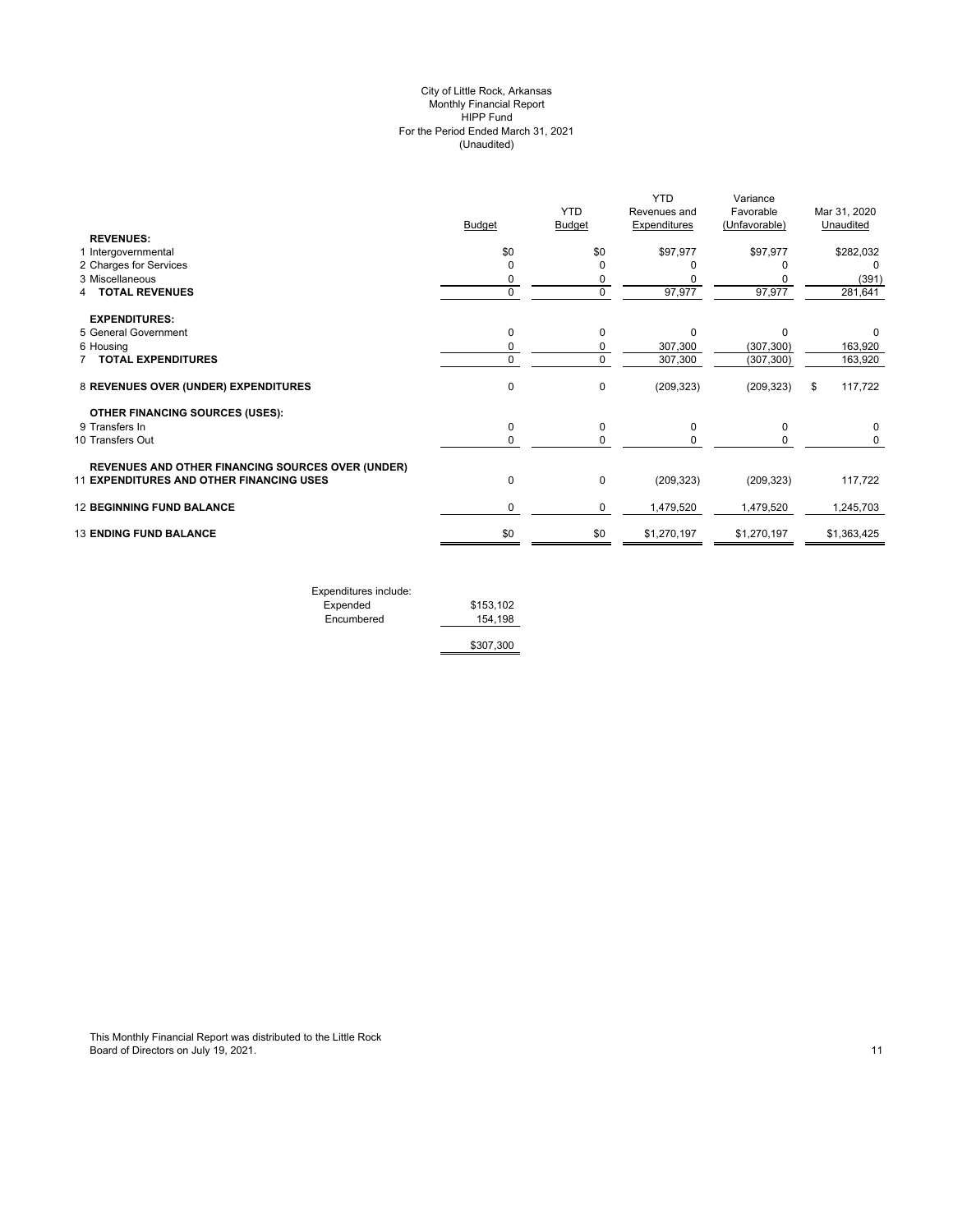## (Unaudited) City of Little Rock, Arkansas Monthly Financial Report NHSP Fund For the Period Ended March 31, 2021

|                                                          |               | <b>YTD</b>    | <b>YTD</b><br>Revenues and | Variance<br>Favorable | Mar 31, 2020 |
|----------------------------------------------------------|---------------|---------------|----------------------------|-----------------------|--------------|
|                                                          | <b>Budget</b> | <b>Budget</b> | <b>Expenditures</b>        | (Unfavorable)         | Unaudited    |
| <b>REVENUES:</b>                                         |               |               |                            |                       |              |
| 1 Intergovernmental                                      | \$0           | \$0           | \$0                        | \$0                   | \$0          |
| 2 Charges for Services                                   | $\Omega$      | O             | ŋ                          |                       | <sup>0</sup> |
| 3 Miscellaneous                                          | 0             | 0             | 60,018                     | 60,018                | 59,809       |
| 4 TOTAL REVENUES                                         | $\mathbf 0$   | $\Omega$      | 60,018                     | 60,018                | 59,809       |
| <b>EXPENDITURES:</b>                                     |               |               |                            |                       |              |
| 5 General Government                                     | 0             | $\mathbf 0$   | 0                          | $\Omega$              | 0            |
| 6 Housing                                                | 0             | 0             | 7,615                      | (7,615)               | 57,765       |
| 7 TOTAL EXPENDITURES                                     | 0             | $\mathbf 0$   | 7,615                      | (7,615)               | 57,765       |
| 8 REVENUES OVER (UNDER) EXPENDITURES                     | $\mathbf 0$   | $\mathbf 0$   | 52,403                     | 52,403                | 2,044        |
| <b>OTHER FINANCING SOURCES (USES):</b>                   |               |               |                            |                       |              |
| 9 Loan Proceeds                                          | 0             | $\Omega$      | $\Omega$                   |                       | 0            |
| 10 Transfers In                                          | 0             | $\Omega$      | O                          |                       | 0            |
| 11 Transfers Out                                         | 0             | 0             |                            | 0                     | 0            |
| <b>REVENUES AND OTHER FINANCING SOURCES OVER (UNDER)</b> |               |               |                            |                       |              |
| <b>12 EXPENDITURES AND OTHER FINANCING USES</b>          | 0             | $\mathbf 0$   | 52,403                     | 52,403                | 2,044        |
| <b>13 BEGINNING FUND BALANCE</b>                         | 0             | 0             | 17,170                     | 17,170                | 17,086       |
| <b>14 ENDING FUND BALANCE</b>                            | \$0           | \$0           | \$69,573                   | \$69,573              | \$19,130     |

| Expenditures include: |         |
|-----------------------|---------|
| Expended              | (\$36)  |
| Encumbered            | 7.651   |
|                       |         |
|                       | \$7,615 |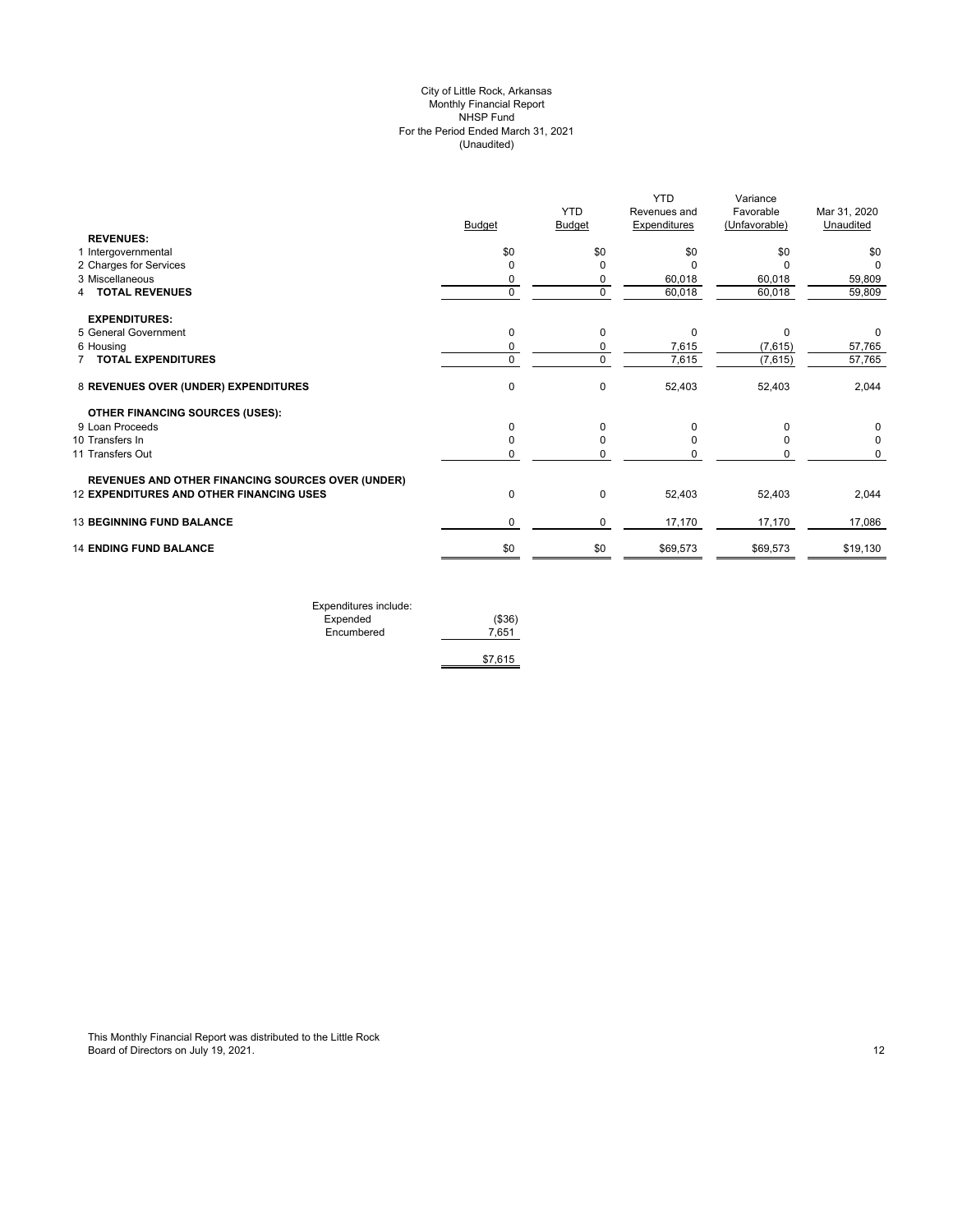#### For the Period Ended March 31, 2021 (Unaudited) City of Little Rock, Arkansas Monthly Financial Report Short Term Capital Fund

|                                                          |               |               | <b>YTD</b>   | Variance      |              |
|----------------------------------------------------------|---------------|---------------|--------------|---------------|--------------|
|                                                          |               | <b>YTD</b>    | Revenues and | Favorable     | Mar 31, 2020 |
|                                                          | <b>Budget</b> | <b>Budget</b> | Expenditures | (Unfavorable) | Unaudited    |
| <b>REVENUES:</b>                                         |               |               |              |               |              |
| 1 Charges for Services                                   | \$0           | \$0           | \$0          | \$0           | \$0          |
| 2 Interest income                                        | 0             | 0             | 2,803        | 2,803         | 12,633       |
| 3 Donations                                              | 0             | 0             | $\Omega$     | 0             | $\Omega$     |
| <b>4 TOTAL REVENUES</b>                                  | $\mathbf 0$   | $\mathbf 0$   | 2,803        | 2,803         | 12,633       |
| <b>EXPENDITURES:</b>                                     |               |               |              |               |              |
| 5 General Government                                     | $\Omega$      | 0             | 0            | 0             | 0            |
| 6 Public Works                                           |               |               | 0            |               |              |
| 7 Parks and Recreation                                   |               |               |              |               | O            |
| 8 Fire                                                   |               |               | 609,880      | (609, 880)    | 609,880      |
| 9 Police                                                 |               | O             | 1,087,492    | (1,087,492)   | 2,045,518    |
| 10 Fleet                                                 |               | 0             | $\Omega$     | n             | 0            |
| 11 TOTAL EXPENDITURES                                    | $\Omega$      | $\Omega$      | 1,697,372    | (1,697,372)   | 2,655,399    |
| 12 REVENUES OVER (UNDER) EXPENDITURES                    | 0             | 0             | (1,694,568)  | (1,694,568)   | (2,642,766)  |
| <b>OTHER FINANCING SOURCES (USES):</b>                   |               |               |              |               |              |
| 13 Temporary Note Proceeds                               | $\Omega$      | $\Omega$      | $\Omega$     | ი             |              |
| 14 Capital Lease                                         | 0             | 0             | O            | ი             | 0            |
| 14 Transfers Out                                         | 0             | $\mathbf 0$   | 0            |               | 0            |
| <b>REVENUES AND OTHER FINANCING SOURCES OVER (UNDER)</b> |               |               |              |               |              |
| <b>15 EXPENDITURES AND OTHER FINANCING USES</b>          | 0             | 0             | (1,694,568)  | (1,694,568)   | (2,642,766)  |
| <b>16 BEGINNING FUND BALANCE</b>                         | 0             | 0             | 2,352,912    | 2,352,912     | 3,285,177    |
| <b>17 ENDING FUND BALANCE</b>                            | \$0           | \$0           | \$658,344    | \$658,344     | \$642,411    |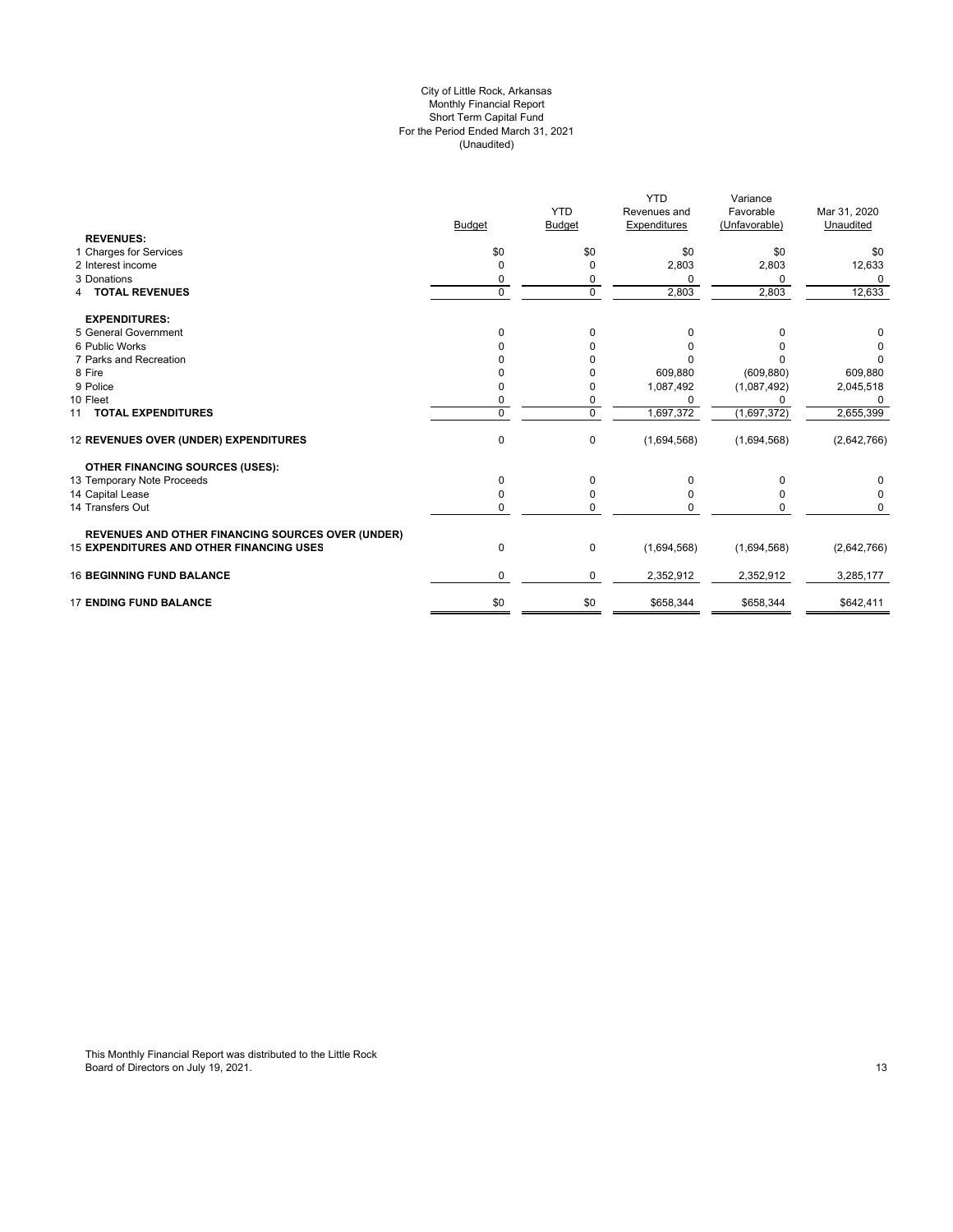## For the Period Ended March 31, 2021 (Unaudited) City of Little Rock, Arkansas Monthly Financial Report 2012-2021 Capital Project Fund

|                                                   |             |               | <b>YTD</b>   | Variance      |              |
|---------------------------------------------------|-------------|---------------|--------------|---------------|--------------|
|                                                   |             | <b>YTD</b>    | Revenues and | Favorable     | Mar 31, 2020 |
|                                                   | Budget      | <b>Budget</b> | Expenditures | (Unfavorable) | Unaudited    |
| <b>REVENUES:</b>                                  |             |               |              |               |              |
| 1 3/8 Cent Sales Tax                              | \$0         | \$0           | \$5,339,465  | \$5,339,465   | \$4,739,140  |
| 2 Interest income                                 | 0           | $\Omega$      | 41,798       | 41,798        | 102,945      |
| 3 Miscellaneous Income                            | 0           | 0             | 0            | 0             | 0            |
| <b>TOTAL REVENUES</b><br>4                        | $\Omega$    | $\Omega$      | 5,381,263    | 5,381,263     | 4,842,085    |
| <b>EXPENDITURES:</b>                              |             |               |              |               |              |
| 5 General Government                              | 0           | 0             | 3,961,651    | (3,961,651)   | 1,382,737    |
| 6 Housing                                         | 0           | $\Omega$      | $\Omega$     | $\Omega$      | 0            |
| 7 Public Works                                    | 0           | $\Omega$      | 1,528,923    | (1,528,923)   | 3,513,188    |
| 8 Parks and Recreation                            | $\Omega$    | $\Omega$      | 570,085      | (570, 085)    | 646,870      |
| 9 Fire                                            | $\Omega$    | $\Omega$      | 199,847      | (199.847)     | 247,233      |
| 10 Police                                         | 0           | $\Omega$      | 119,750      | (119, 750)    | 124,609      |
| 11 Fleet                                          | $\Omega$    | $\Omega$      | 173,905      | (173, 905)    | 700,180      |
| 12 Zoo                                            | 0           | 0             | 2,800,324    | (2,800,324)   | 845,543      |
| 13 TOTAL EXPENDITURES                             | $\Omega$    | $\mathbf 0$   | 9,354,485    | (9, 354, 485) | 7,460,359    |
| 14 REVENUES OVER (UNDER) EXPENDITURES             | 0           | 0             | (3,973,221)  | (3,973,221)   | (2,618,274)  |
| <b>OTHER FINANCING SOURCES (USES):</b>            |             |               |              |               |              |
| 15 Issuance of Debt                               | 0           | 0             | 0            | $\Omega$      | 0            |
| 16 Transfers In                                   | $\mathbf 0$ | 0             | $\Omega$     | <sup>0</sup>  |              |
| 17 Transfers Out                                  | 0           | $\Omega$      | (238, 665)   | (238, 665)    | (460, 830)   |
| REVENUES AND OTHER FINANCING SOURCES OVER (UNDER) |             |               |              |               |              |
| <b>18 EXPENDITURES AND OTHER FINANCING USES</b>   | 0           | $\mathbf 0$   | (4,211,886)  | (4,211,886)   | (3,079,104)  |
| <b>19 BEGINNING FUND BALANCE</b>                  | $\mathbf 0$ | $\mathbf 0$   | 36,406,779   | 36,406,779    | 30,194,882   |
| <b>20 ENDING FUND BALANCE</b>                     | \$0         | \$0           | \$32,194,893 | \$32,194,893  | \$27,115,778 |

| Expended   | \$2,866,673 |
|------------|-------------|
|            |             |
| Encumbered | 6,487,811   |
| Total      | \$9.354.485 |

This Monthly Financial Report was distributed to the Little Rock Board of Directors on July 19, 2021. The control of the control of the control of the control of Directors on July 19, 2021. The control of the control of the control of the control of the control of the control of the con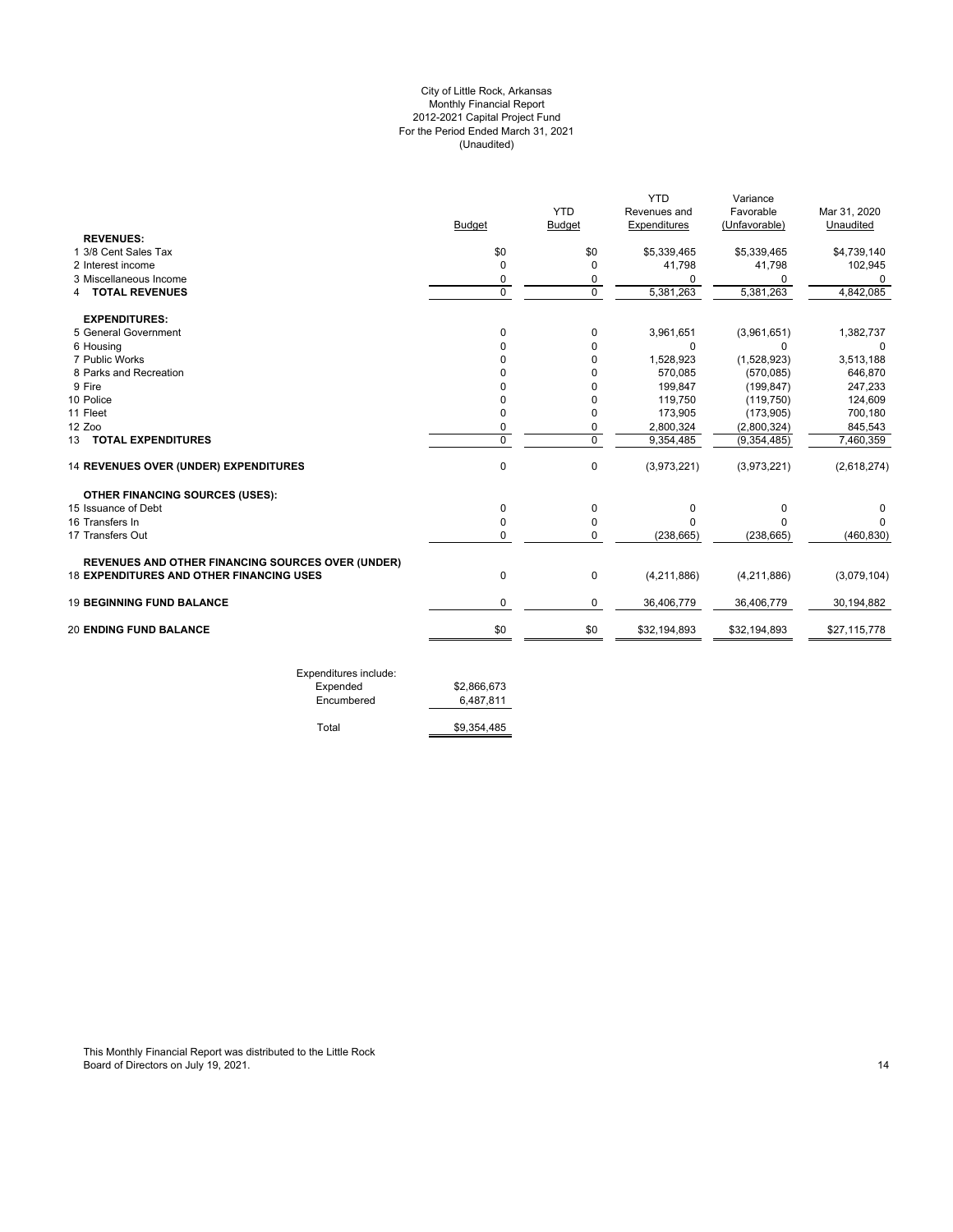## City of Little Rock, Arkansas Monthly Financial Report 2015 Library Improvement Bond For the Period Ended March 31, 2021 (Unaudited)

| <b>REVENUES:</b>                                         | <b>Budget</b> | <b>YTD</b><br>Budget | <b>YTD</b><br>Revenues and<br><b>Expenditures</b> | Variance<br>Favorable<br>(Unfavorable) | Mar 31, 2020<br>Actual |
|----------------------------------------------------------|---------------|----------------------|---------------------------------------------------|----------------------------------------|------------------------|
| 1 Interest income                                        | \$0           | \$0                  | \$302                                             | \$302                                  | \$1,386                |
| 2 Miscellaneous                                          | 0             | 0                    | $\Omega$                                          | $\Omega$                               | 0                      |
| <b>TOTAL REVENUES</b><br>3                               | $\mathbf 0$   | $\mathbf 0$          | 302                                               | 302                                    | 1,386                  |
| <b>EXPENDITURES:</b>                                     |               |                      |                                                   |                                        |                        |
| 4 General Government                                     | 0             | 0                    | 31,711                                            | (31, 711)                              |                        |
| 5 TOTAL EXPENDITURES                                     | $\mathbf 0$   | $\Omega$             | 31,711                                            | (31, 711)                              |                        |
| 6 REVENUES OVER (UNDER) EXPENDITURES                     | 0             | 0                    | (31, 409)                                         | (31, 409)                              | 1,386                  |
| <b>OTHER FINANCING SOURCES (USES):</b>                   |               |                      |                                                   |                                        |                        |
| 7 Bond Proceeds                                          | $\Omega$      | $\Omega$             | 0                                                 | $\Omega$                               | 0                      |
| 8 Discount on Bonds Issued                               | $\Omega$      | <sup>0</sup>         | <sup>0</sup>                                      |                                        | 0                      |
| 9 Bond Reoffering Premium                                |               |                      |                                                   |                                        | 0                      |
| 10 Other, net                                            |               |                      |                                                   |                                        | 0                      |
| 11 Transfers In                                          | 0             |                      | <sup>0</sup>                                      | <sup>0</sup>                           | 0                      |
| 12 Transfers Out                                         | 0             |                      |                                                   | 0                                      | 0                      |
| <b>REVENUES AND OTHER FINANCING SOURCES OVER (UNDER)</b> |               |                      |                                                   |                                        |                        |
| <b>13 EXPENDITURES AND OTHER FINANCING USES</b>          | 0             | $\mathbf 0$          | (31, 409)                                         | (31, 409)                              | 1,386                  |
| <b>14 BEGINNING FUND BALANCE</b>                         | 0             | 0                    | 404,486                                           | 404,486                                | 428,233                |
| <b>15 ENDING FUND BALANCE</b>                            | \$0           | \$0                  | \$373,077                                         | \$373,077                              | \$429,619              |

Note 1: This fund reflects bond proceeds and interest earnings dedicated to Library improvements.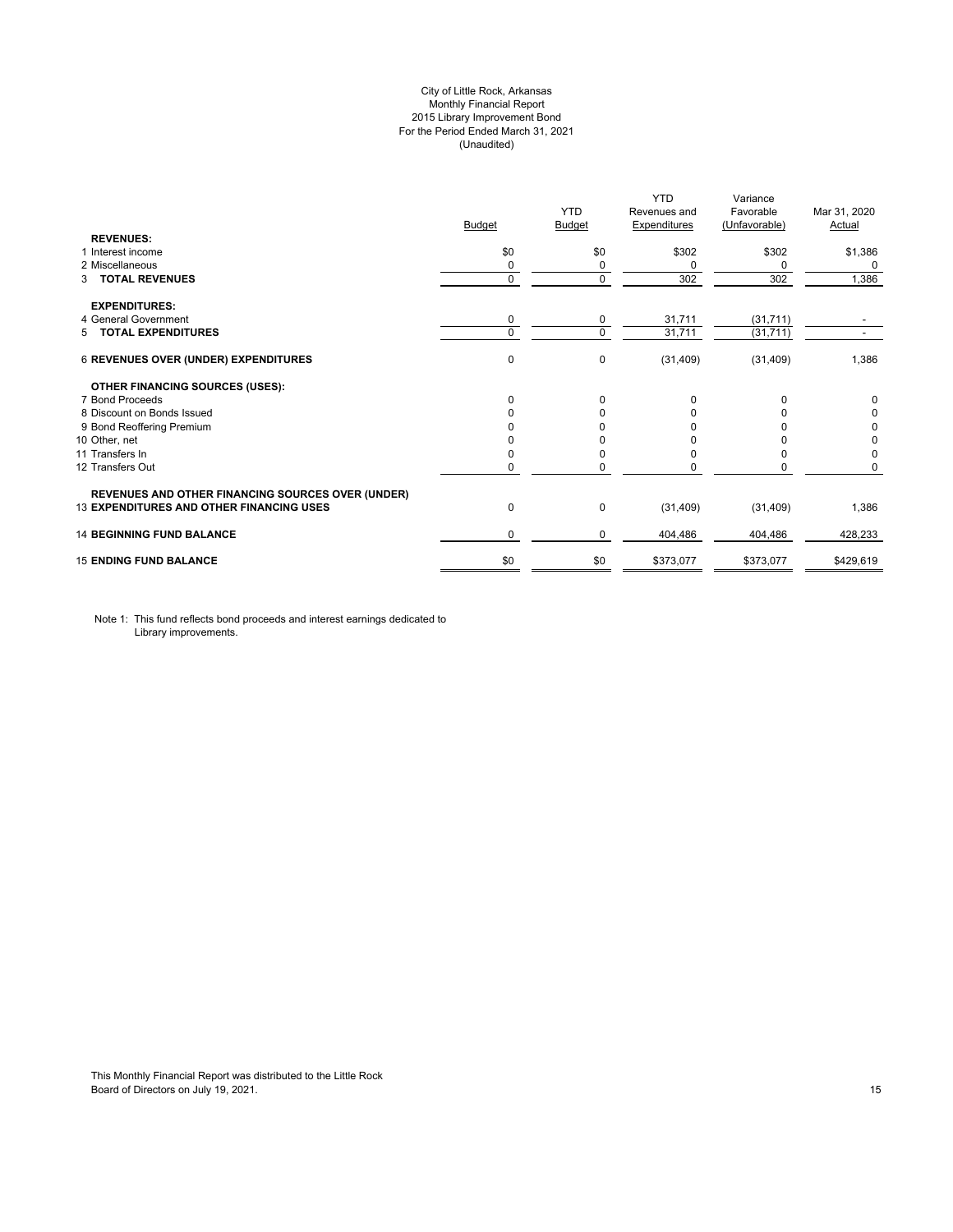## City of Little Rock, Arkansas Monthly Financial Report 2013 Capital Improvement Bonds For the Period Ended March 31, 2021 (Unaudited)

| <b>REVENUES:</b>                                         | <b>Budget</b> | <b>YTD</b><br><b>Budget</b> | <b>YTD</b><br>Revenues and<br><b>Expenditures</b> | Variance<br>Favorable<br>(Unfavorable) | Mar 31, 2020<br>Unaudited |
|----------------------------------------------------------|---------------|-----------------------------|---------------------------------------------------|----------------------------------------|---------------------------|
| 1 Interest income                                        | \$0           | \$0                         | \$0                                               | \$0                                    | \$0                       |
| 2 Miscellaneous                                          | 0             | 0                           | 0                                                 | $\Omega$                               | 0                         |
| 3 TOTAL REVENUES                                         | $\mathbf 0$   | $\mathbf 0$                 | $\mathbf 0$                                       | $\Omega$                               | $\mathbf 0$               |
| <b>EXPENDITURES:</b>                                     |               |                             |                                                   |                                        |                           |
| 4 Public Works                                           | 0             | 0                           | 0                                                 | 0                                      | 0                         |
| 5 TOTAL EXPENDITURES                                     | $\Omega$      | $\Omega$                    | $\Omega$                                          | U                                      | $\Omega$                  |
| 6 REVENUES OVER (UNDER) EXPENDITURES                     | $\mathbf 0$   | 0                           | $\pmb{0}$                                         | $\Omega$                               | 0                         |
| OTHER FINANCING SOURCES (USES):                          |               |                             |                                                   |                                        |                           |
| 7 Bond Proceeds                                          | $\Omega$      | $\Omega$                    | $\Omega$                                          | $\Omega$                               | 0                         |
| 8 Transfers In                                           | <sup>0</sup>  | 0                           | 0                                                 |                                        | 0                         |
| 9 Transfers Out                                          | 0             |                             | 0                                                 |                                        | 0                         |
| <b>REVENUES AND OTHER FINANCING SOURCES OVER (UNDER)</b> |               |                             |                                                   |                                        |                           |
| 10 EXPENDITURES AND OTHER FINANCING USES                 | $\Omega$      | $\mathbf 0$                 | $\mathbf 0$                                       | $\Omega$                               | 0                         |
| <b>11 BEGINNING FUND BALANCE</b>                         | $\mathbf 0$   | 0                           |                                                   | $\Omega$                               | 1,485                     |
| <b>12 ENDING FUND BALANCE</b>                            | \$0           | \$0                         | \$0                                               | \$0                                    | \$1,485                   |
| Expenditures include:                                    |               |                             |                                                   |                                        |                           |

| EXPETIQUE CS ILIGIQUE. |     |
|------------------------|-----|
| Expended               | \$0 |
| Encumbered             | n   |
|                        |     |
| Total                  | \$0 |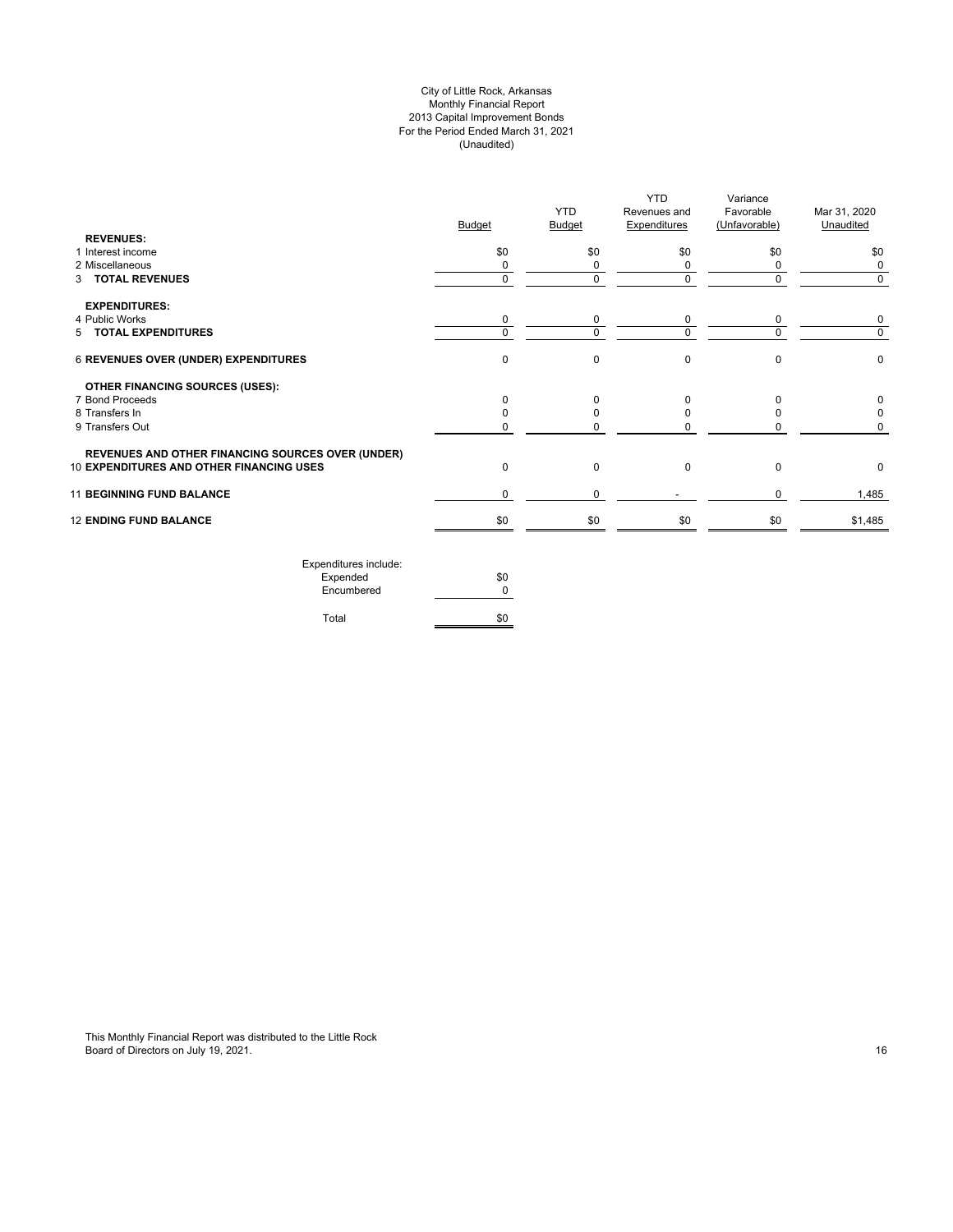#### City of Little Rock, Arkansas Monthly Financial Report 2018 Capital Improvement Bonds For the Period Ended March 31, 2021 (Unaudited)

|              | <b>YTD</b>         | Revenues and              | Variance<br>Favorable              | Mar 31, 2020<br>Unaudited           |
|--------------|--------------------|---------------------------|------------------------------------|-------------------------------------|
|              |                    |                           |                                    |                                     |
|              |                    |                           |                                    | \$48,943                            |
|              |                    |                           |                                    | 201,275                             |
| $\Omega$     | $\mathbf 0$        | (87, 928)                 | (87, 928)                          | 250,218                             |
|              |                    |                           |                                    |                                     |
| 0            | 0                  | 11,020,091                | (11,020,091)                       | 9,847,806                           |
| $\mathbf 0$  | $\Omega$           | 11,020,091                | (11,020,091)                       | 9,847,806                           |
| 0            | $\mathbf 0$        | (11, 108, 020)            | (11, 108, 020)                     | (9,597,588)                         |
|              |                    |                           |                                    |                                     |
| 0            | $\Omega$           | 0                         | 0                                  | 0                                   |
|              | $\Omega$           | O                         | U                                  | 0                                   |
|              |                    |                           |                                    | 0                                   |
|              |                    |                           |                                    | 0                                   |
|              | $\Omega$           |                           | 0                                  | 0                                   |
| <sup>0</sup> | 0                  | O                         | 0                                  | $\Omega$                            |
|              |                    |                           |                                    |                                     |
| 0            | $\mathbf 0$        | (11, 108, 020)            | (11, 108, 020)                     | (9,597,588)                         |
| 0            | $\mathbf 0$        | 23,819,367                | 23,819,367                         | 36,490,617                          |
| \$0          | \$0                | \$12,711,347              | \$12,711,347                       | \$26,893,029                        |
|              | Budget<br>\$0<br>0 | <b>Budget</b><br>\$0<br>0 | Expenditures<br>\$516<br>(88, 444) | (Unfavorable)<br>\$516<br>(88, 444) |

| Expenditures include: |              |
|-----------------------|--------------|
| Expended              | \$2.329.553  |
| Encumbered            | 8.690.538    |
| Total                 | \$11.020.091 |

Note 1: As of March 31, 2021, the fund balance has been allocated to 64 special projects.

This Monthly Financial Report was distributed to the Little Rock Board of Directors on July 19, 2021. 17 Australian 19, 2021. The control of the control of Directors on July 19, 2021.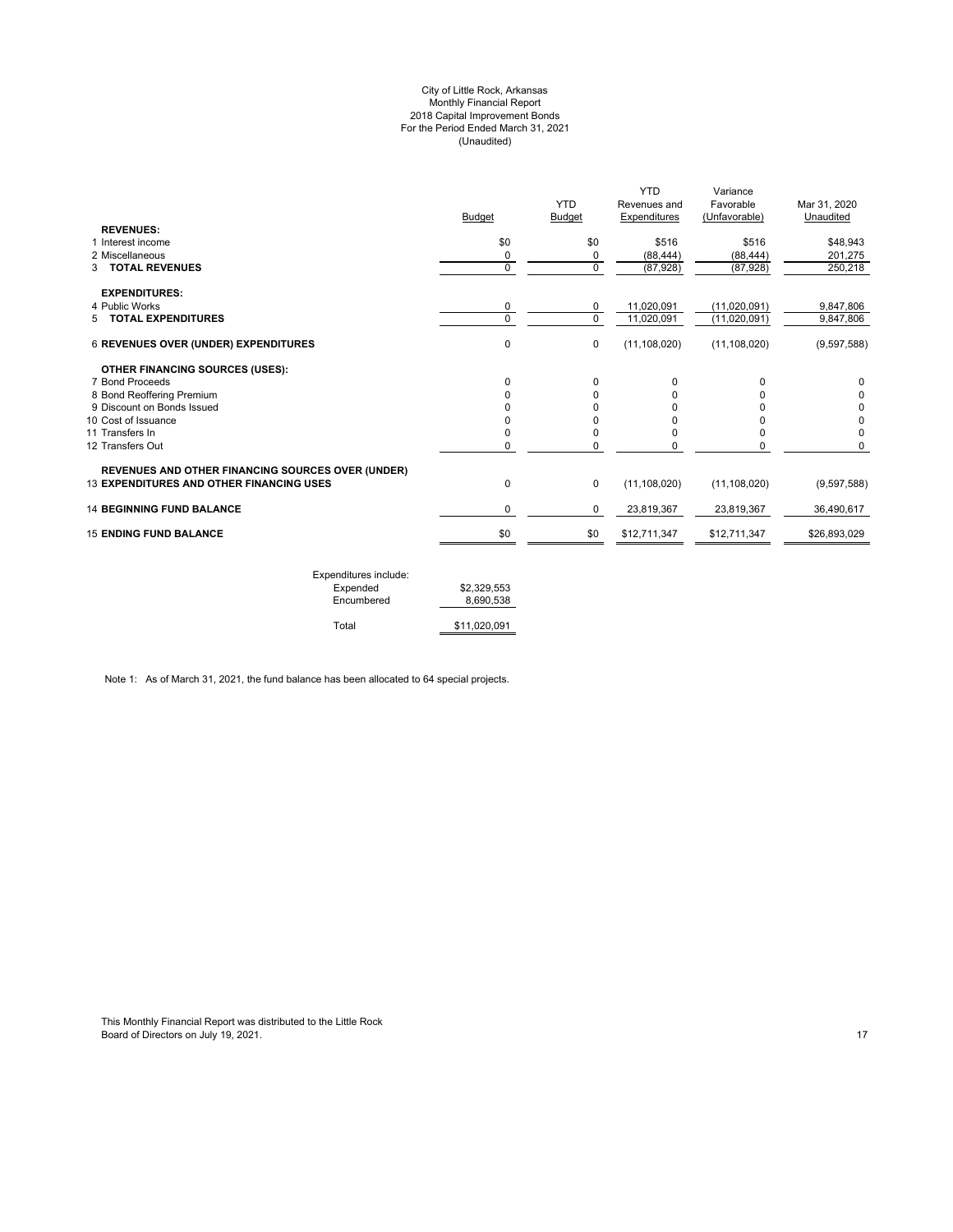## City of Little Rock, Arkansas Monthly Financial Report TIF - Port Authority Fund For the Period Ended March 31, 2021 (Unaudited)

|                                                          |               | <b>YTD</b>  | <b>YTD</b>                          | Variance                   |                           |
|----------------------------------------------------------|---------------|-------------|-------------------------------------|----------------------------|---------------------------|
|                                                          | <b>Budget</b> | Budget      | Revenues and<br><b>Expenditures</b> | Favorable<br>(Unfavorable) | Mar 31, 2020<br>Unaudited |
| <b>REVENUES:</b>                                         |               |             |                                     |                            |                           |
| 1 General Property Taxes                                 | \$0           | \$0         | \$6,108                             | \$6,108                    | \$29,374                  |
| 2 Interest income                                        | $\Omega$      | O           | 264                                 | 264                        | 911                       |
| 3 Miscellaneous                                          | 0             |             |                                     |                            | 0                         |
| 4 TOTAL REVENUES                                         | $\mathbf 0$   | $\mathbf 0$ | 6,372                               | 6,372                      | 30,285                    |
| <b>EXPENDITURES:</b>                                     |               |             |                                     |                            |                           |
| 5 Street & Drainage                                      | 0             | 0           | 300,000                             | (300,000)                  | 0                         |
| <b>TOTAL EXPENDITURES</b><br>6.                          | $\mathbf 0$   | $\Omega$    | 300,000                             | (300,000)                  | 0                         |
| 7 REVENUES OVER (UNDER) EXPENDITURES                     | 0             | 0           | (293, 628)                          | (293, 628)                 | 30,285                    |
| <b>OTHER FINANCING SOURCES (USES):</b>                   |               |             |                                     |                            |                           |
| 8 Bond Proceeds                                          | $\mathbf 0$   | $\Omega$    | $\Omega$                            | 0                          | 0                         |
| 9 Transfers In                                           | 0             | O           |                                     |                            | 0                         |
| 10 Transfers Out                                         | $\mathbf 0$   | 0           |                                     | 0                          | 0                         |
| <b>REVENUES AND OTHER FINANCING SOURCES OVER (UNDER)</b> |               |             |                                     |                            |                           |
| <b>11 EXPENDITURES AND OTHER FINANCING USES</b>          | 0             | 0           | (293, 628)                          | (293, 628)                 | 30,285                    |
| <b>12 BEGINNING FUND BALANCE</b>                         | 0             | 0           | 220,217                             | 220,217                    | 258,684                   |
| <b>13 ENDING FUND BALANCE</b>                            | \$0           | \$0         | (\$73,411)                          | (\$73,411)                 | \$288,969                 |
|                                                          |               |             |                                     |                            |                           |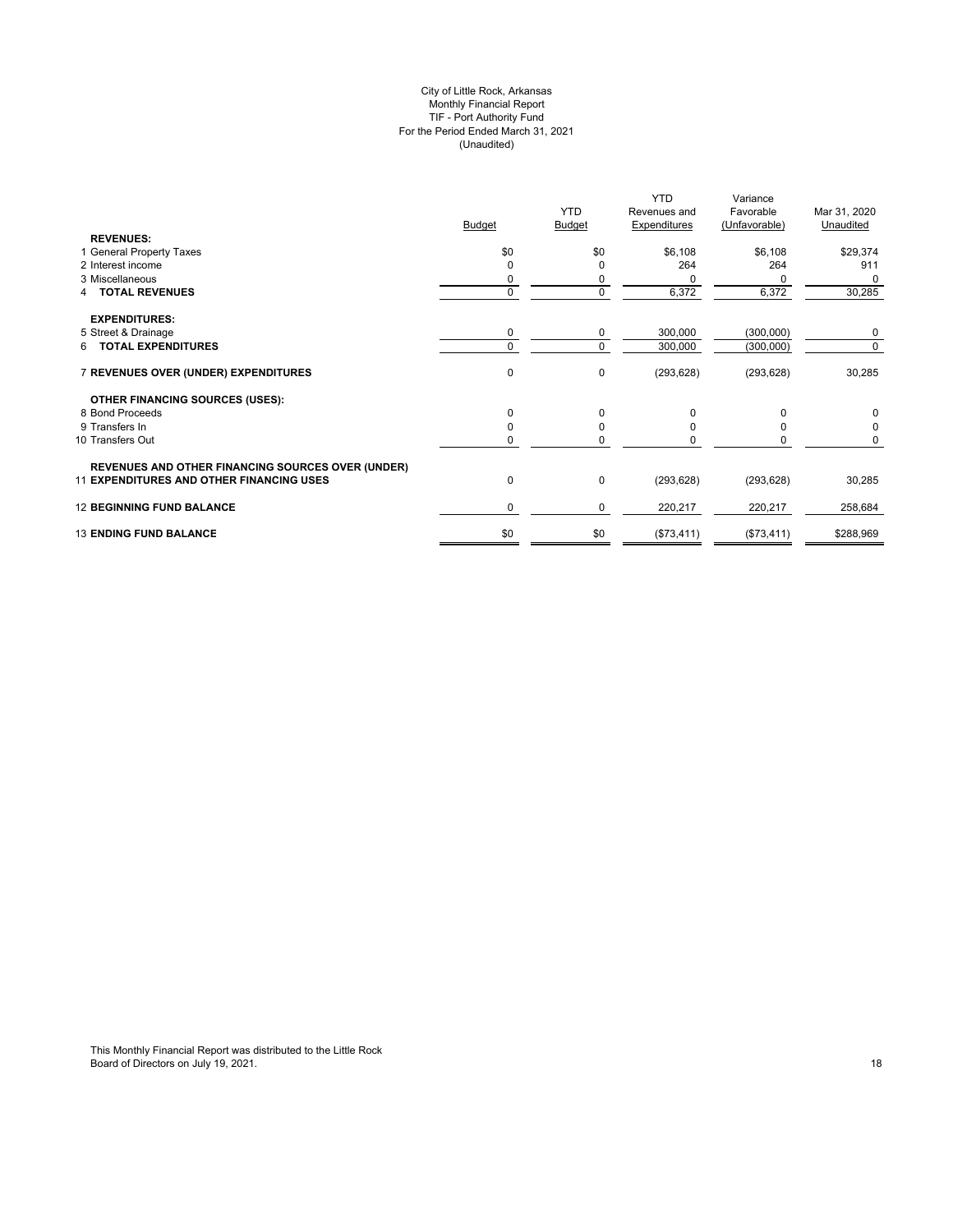#### City of Little Rock, Arkansas Monthly Financial Report 2018 Hotel Gross Receipts Tax For the Period Ended March 31, 2021 (Unaudited)

|                                                          | <b>Budget</b> | <b>YTD</b><br><b>Budget</b> | YTD<br>Revenues and<br>Expenditures | Variance<br>Favorable<br>(Unfavorable) | Mar 31, 2020<br>Unaudited |
|----------------------------------------------------------|---------------|-----------------------------|-------------------------------------|----------------------------------------|---------------------------|
| <b>REVENUES:</b>                                         |               |                             |                                     |                                        |                           |
| 1 Interest income                                        | \$0           | \$0                         | \$11                                | \$11                                   | \$101,641                 |
| 2 Miscellaneous                                          | 0             | 0                           | 0                                   | 0                                      | $\Omega$                  |
| 3 TOTAL REVENUES                                         | 0             | $\Omega$                    | 11                                  | 11                                     | 101,641                   |
| <b>EXPENDITURES:</b>                                     |               |                             |                                     |                                        |                           |
| 4 MacArthur Museum                                       | 0             | 0                           | 0                                   | 0                                      |                           |
| 5 Art Center Fund                                        | 0             | 0                           | 0                                   | 0                                      | 10,061,745                |
| <b>TOTAL EXPENDITURES</b><br>6                           | $\Omega$      | $\Omega$                    | 0                                   | $\overline{0}$                         | 10,061,745                |
| 7 REVENUES OVER (UNDER) EXPENDITURES                     | 0             | 0                           | 11                                  | 11                                     | (9,960,104)               |
| <b>OTHER FINANCING SOURCES (USES):</b>                   |               |                             |                                     |                                        |                           |
| 8 Bond Proceeds                                          | $\Omega$      | $\Omega$                    | 0                                   | 0                                      | <sup>0</sup>              |
| 9 Bond Reoffering Premium                                |               | <sup>0</sup>                | 0                                   | 0                                      |                           |
| 10 Discount on Bonds Issued                              |               |                             | n                                   | O                                      |                           |
| 11 Cost of Issuance                                      |               |                             | n                                   | O                                      |                           |
| 12 Transfers In                                          |               |                             | U                                   | 0                                      |                           |
| 13 Transfers Out                                         |               | 0                           | 0                                   | 0                                      | 0                         |
| <b>REVENUES AND OTHER FINANCING SOURCES OVER (UNDER)</b> |               |                             |                                     |                                        |                           |
| <b>14 EXPENDITURES AND OTHER FINANCING USES</b>          | 0             | 0                           | 11                                  | 11                                     | (9,960,104)               |
| <b>15 BEGINNING FUND BALANCE</b>                         | 0             | $\mathbf 0$                 | 9,577                               | 9,577                                  | 28,996,536                |
| <b>16 ENDING FUND BALANCE</b>                            | \$0           | \$0                         | \$9,588                             | \$9,588                                | \$19,036,432              |

Expenditures include: Expended \$0 Encumbered 0 Total \$0

This Monthly Financial Report was distributed to the Little Rock Board of Directors on July 19, 2021. 19 Auto 19, 2021. The control of the control of Directors on July 19, 2021.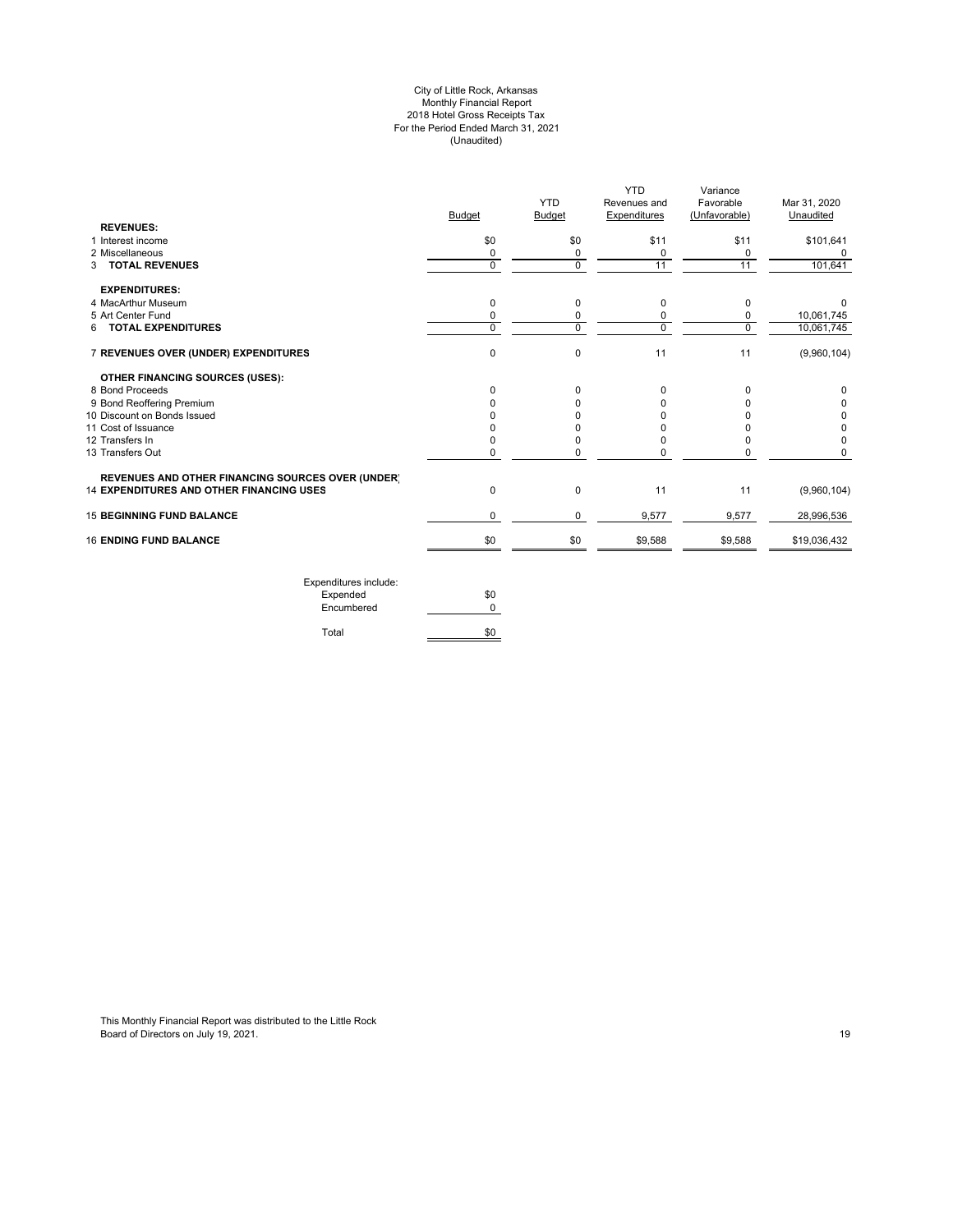## City of Little Rock, Arkansas Monthly Financial Report 2015 Library Improvement Bonds Debt Service Fund For the Period Ended March 31, 2021 (Unaudited)

|                                                                                                             | Budget   | <b>YTD</b><br><b>Budget</b> | <b>YTD</b><br>Revenues and<br>Expenditures | Variance<br>Favorable<br>(Unfavorable) | Mar 31, 2020<br>Unaudited |
|-------------------------------------------------------------------------------------------------------------|----------|-----------------------------|--------------------------------------------|----------------------------------------|---------------------------|
| <b>REVENUES:</b>                                                                                            |          |                             |                                            |                                        |                           |
| 1 Property Tax                                                                                              | \$0      | \$0                         | \$1,639,581                                | \$1,639,581                            | \$1,365,096               |
| 2 Interest Income                                                                                           |          |                             | 1,874                                      | 1,874                                  | 12,138                    |
| 3 TOTAL REVENUES                                                                                            | $\Omega$ | $\mathbf 0$                 | 1,641,455                                  | 1,641,455                              | 1,377,234                 |
| <b>EXPENDITURES:</b>                                                                                        |          |                             |                                            |                                        |                           |
| 4 Debt Service                                                                                              | 0        | 0                           | 3,866,788                                  | (3,866,788)                            | 3,283,506                 |
| 5 TOTAL EXPENDITURES                                                                                        | $\Omega$ | 0                           | 3,866,788                                  | (3,866,788)                            | 3,283,506                 |
| <b>6 REVENUES OVER (UNDER) EXPENDITURES</b>                                                                 | 0        | $\mathbf 0$                 | (2, 225, 333)                              | (2, 225, 333)                          | (1,906,272)               |
| <b>OTHER FINANCING SOURCES (USES):</b>                                                                      |          |                             |                                            |                                        |                           |
| 7 Bond Proceeds                                                                                             | 0        | $\Omega$                    | $\Omega$                                   | 0                                      |                           |
| 8 Transfers In                                                                                              |          |                             |                                            |                                        |                           |
| 9 Transfers Out                                                                                             |          |                             |                                            |                                        |                           |
|                                                                                                             |          |                             |                                            |                                        |                           |
| <b>REVENUES AND OTHER FINANCING SOURCES OVER (UNDER)</b><br><b>10 EXPENDITURES AND OTHER FINANCING USES</b> | $\Omega$ | 0                           | (2, 225, 333)                              | (2, 225, 333)                          | (1,906,272)               |
| <b>11 BEGINNING FUND BALANCE</b>                                                                            | 0        | 0                           | 4,210,609                                  | 4,210,609                              | 4,124,874                 |
| <b>12 ENDING FUND BALANCE</b>                                                                               | \$0      | \$0                         | \$1,985,276                                | \$1,985,276                            | \$2,218,602               |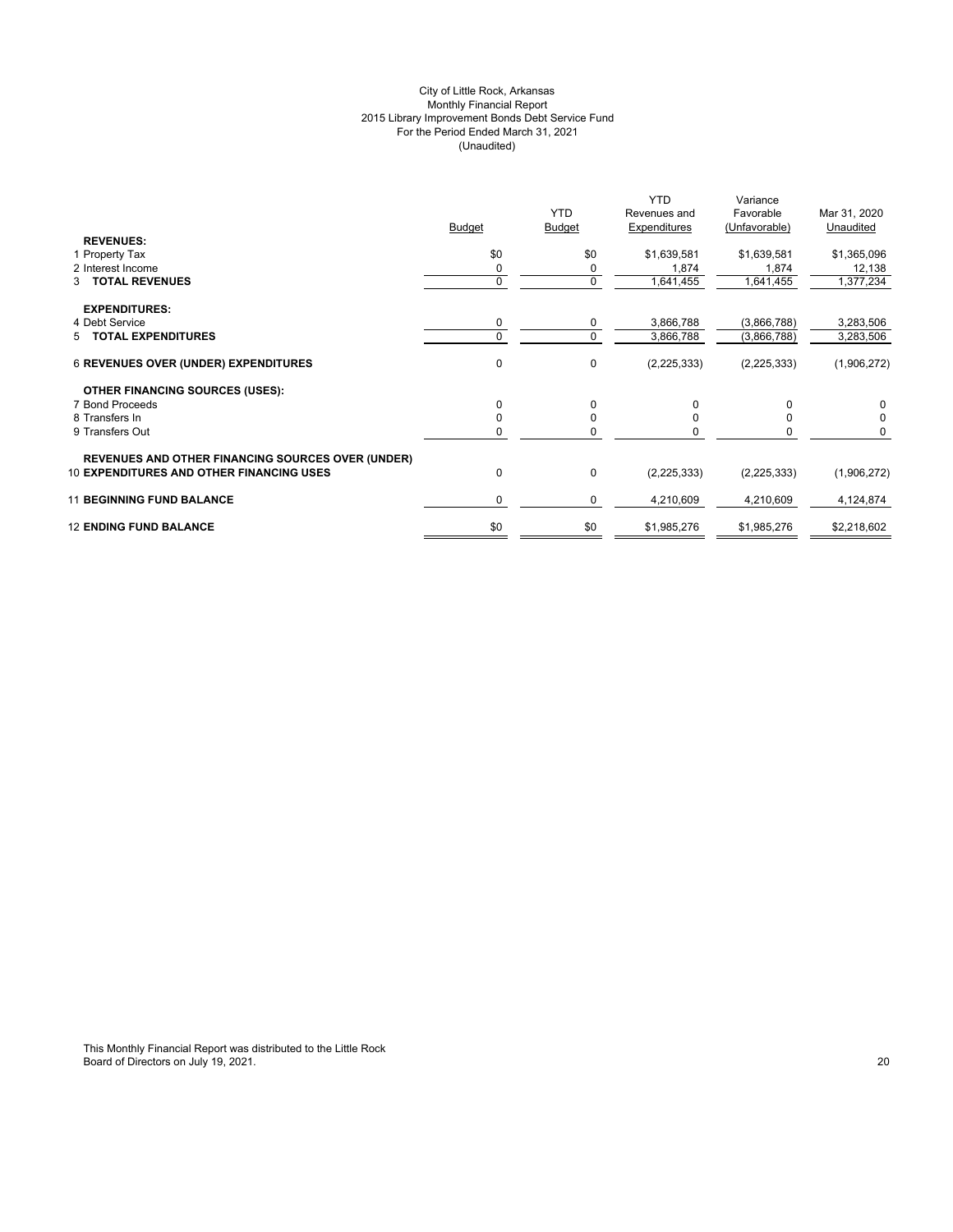## City of Little Rock, Arkansas Monthly Financial Report 2013 & 2018 Capital Improvement Bonds Debt Service Fund For the Period Ended March 31, 2021 (Unaudited)

|                                                          |               | <b>YTD</b>    | Revenues and | Favorable     | Mar 31, 2020 |
|----------------------------------------------------------|---------------|---------------|--------------|---------------|--------------|
|                                                          | <b>Budget</b> | <b>Budget</b> | Expenditures | (Unfavorable) | Unaudited    |
| <b>REVENUES:</b>                                         |               |               |              |               |              |
| 1 Property Tax                                           | \$0           | \$0           | \$5,465,341  | \$5,465,341   | \$4,550,347  |
| 2 Interest Income                                        |               | 0             | 808          | 808           | 50,456       |
| 3 Miscellaneous                                          |               |               |              |               | 0            |
| <b>TOTAL REVENUES</b><br>4                               | $\mathbf{0}$  | 0             | 5,466,149    | 5,466,149     | 4,600,803    |
| <b>EXPENDITURES:</b>                                     |               |               |              |               |              |
| 5 Debt Service                                           | 0             | 0             | 0            | 0             | 0            |
| <b>TOTAL EXPENDITURES</b><br>6.                          | $\Omega$      | $\Omega$      | $\Omega$     | $\Omega$      | $\Omega$     |
| 7 REVENUES OVER (UNDER) EXPENDITURES                     | $\mathbf 0$   | 0             | 5,466,149    | 5,466,149     | 4,600,803    |
| <b>OTHER FINANCING SOURCES (USES):</b>                   |               |               |              |               |              |
| 8 Bond Proceeds                                          | U             | 0             | O            | 0             | $\Omega$     |
| 9 Transfers In                                           |               | 0             |              |               |              |
| 10 Transfers Out                                         |               | $\Omega$      |              |               | 0            |
| <b>REVENUES AND OTHER FINANCING SOURCES OVER (UNDER)</b> |               |               |              |               |              |
| <b>11 EXPENDITURES AND OTHER FINANCING USES</b>          | 0             | 0             | 5,466,149    | 5,466,149     | 4,600,803    |
| <b>12 BEGINNING FUND BALANCE</b>                         | 0             | 0             | 14,469,750   | 14,469,750    | 14,079,717   |
| <b>13 ENDING FUND BALANCE</b>                            | \$0           | \$0           | \$19,935,899 | \$19,935,899  | \$18,680,520 |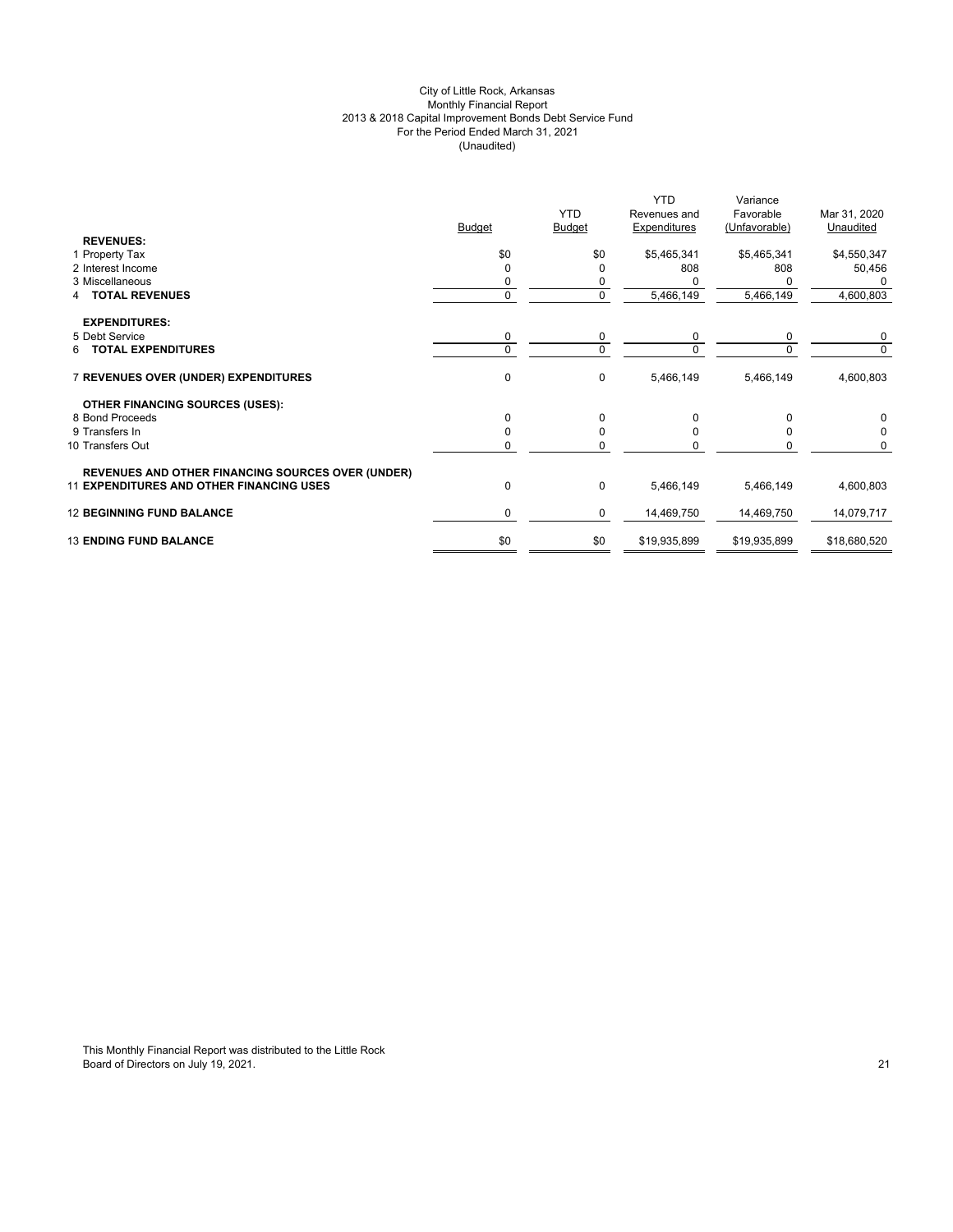#### City of Little Rock, Arkansas Monthly Financial Report 2017 Capital Improvement Refunding Revenue Bond For the Period Ended March 31, 2021 (Unaudited)

|                                                          |               |                | <b>YTD</b>   | Variance      |              |
|----------------------------------------------------------|---------------|----------------|--------------|---------------|--------------|
|                                                          |               | <b>YTD</b>     | Revenues and | Favorable     | Mar 31, 2020 |
|                                                          | <b>Budget</b> | <b>Budget</b>  | Expenditures | (Unfavorable) | Unaudited    |
| <b>REVENUES:</b>                                         |               |                |              |               |              |
| 1 Franchise Fees                                         | \$0           | \$0            | \$599,783    | \$599,783     | \$603,208    |
| 2 Charges for Services                                   |               |                | <sup>0</sup> | 0             | $\Omega$     |
| 3 Interest income                                        |               |                | 108          | 108           | 548          |
| 4 Miscellaneous Revenue                                  | 0             | 0              |              |               |              |
| <b>TOTAL REVENUES</b><br>5                               | 0             | $\overline{0}$ | 599,891      | 599,891       | 603,756      |
| <b>EXPENDITURES:</b>                                     |               |                |              |               |              |
| 6 Issuance Cost                                          | $\Omega$      | 0              | $\Omega$     | 0             | 0            |
| 7 Debt Service                                           | 0             | 0              |              |               | 0            |
| <b>TOTAL EXPENDITURES</b><br>8                           | $\Omega$      | $\Omega$       |              | $\Omega$      | $\mathbf 0$  |
| 9 REVENUES OVER (UNDER) EXPENDITURES                     | $\mathbf 0$   | $\mathbf 0$    | 599,891      | 599,891       | 603,756      |
| <b>OTHER FINANCING SOURCES (USES):</b>                   |               |                |              |               |              |
| 10 Bond Proceeds                                         | <sup>0</sup>  | 0              | o            | O             | 0            |
| 11 Bond Reoffering Premium                               |               |                |              |               | 0            |
| 12 Discount on Bonds Issued                              |               |                |              |               | 0            |
| 13 Payment to Refunded Bond Escrow Agent                 |               |                |              |               | 0            |
| 14 Transfer In                                           |               |                |              |               | $\Omega$     |
| 15 Transfers Out                                         | O             |                |              |               | $\Omega$     |
| <b>REVENUES AND OTHER FINANCING SOURCES OVER (UNDER)</b> |               |                |              |               |              |
| <b>16 EXPENDITURES AND OTHER FINANCING USES</b>          | 0             | 0              | 599,891      | 599,891       | 603,756      |
| <b>17 BEGINNING FUND BALANCE</b>                         | $\Omega$      | 0              | 19,334       | 19,334        | 20,909       |
| <b>18 ENDING FUND BALANCE</b>                            | \$0           | \$0            | \$619,225    | \$619,225     | \$624,665    |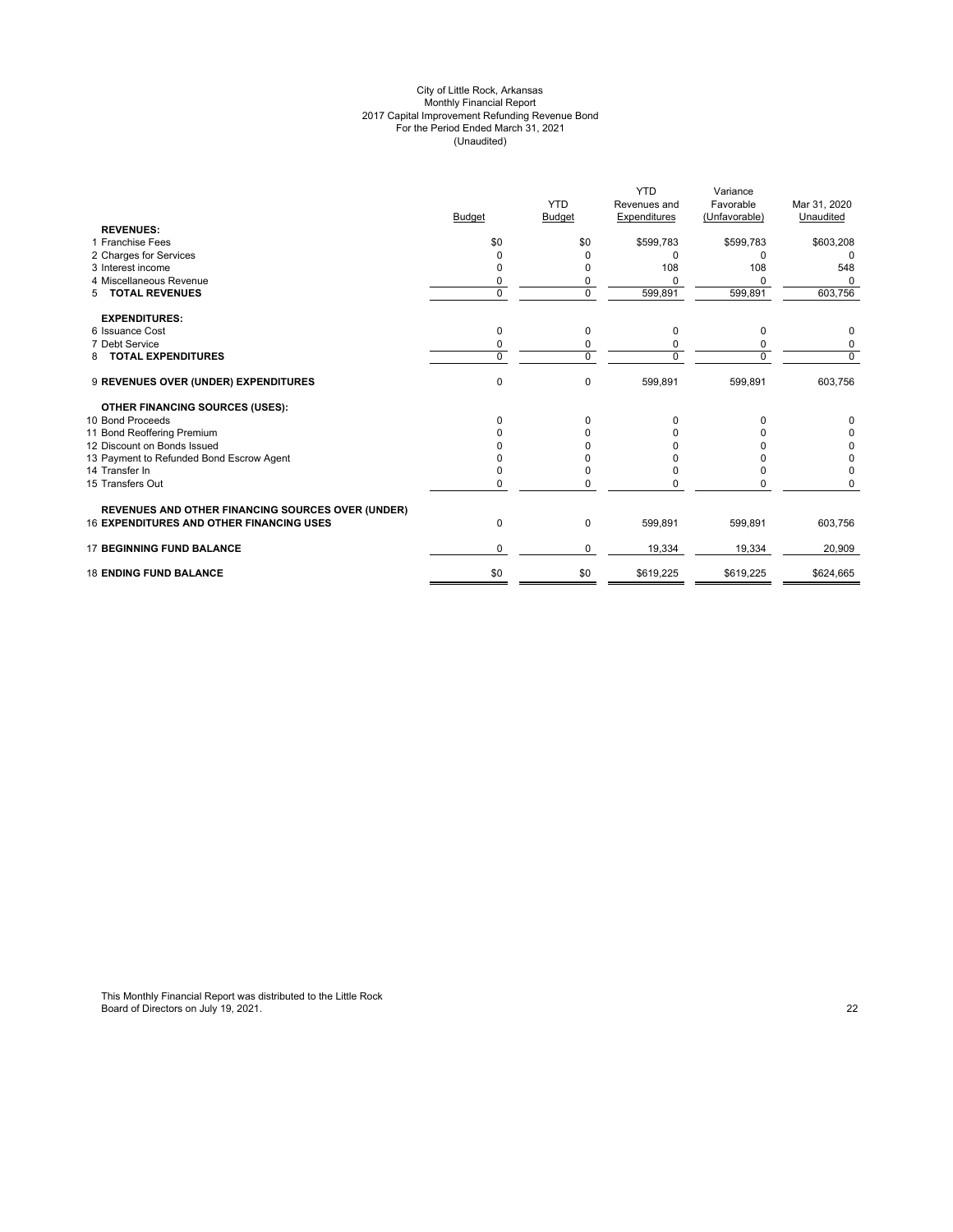## City of Little Rock, Arkansas Monthly Financial Report 2014 TIF #1 Capital Improvement Bonds Debt Service Fund For the Period Ended March 31, 2021 (Unaudited)

| <b>REVENUES:</b><br>\$0<br>\$0<br>\$272,547<br>\$272,547<br>1 Property Tax      | \$122,416<br>2,155<br>30 |
|---------------------------------------------------------------------------------|--------------------------|
|                                                                                 |                          |
|                                                                                 |                          |
| 2 Interest Income<br>30<br>0<br>$\Omega$                                        |                          |
| 3 Miscellaneous<br>0<br>0                                                       |                          |
| 0<br>272,577<br>$\mathbf{0}$<br><b>TOTAL REVENUES</b><br>4                      | 272,577<br>124,571       |
| <b>EXPENDITURES:</b>                                                            |                          |
| 0<br>5 Debt Service<br>611,050<br>0                                             | (611,050)<br>328,850     |
| $\mathbf 0$<br><b>6 TOTAL EXPENDITURES</b><br>$\Omega$<br>611,050               | 328,850<br>(611, 050)    |
| 0<br>7 REVENUES OVER (UNDER) EXPENDITURES<br>0<br>(338, 473)                    | (338, 473)<br>(204, 279) |
| <b>OTHER FINANCING SOURCES (USES):</b>                                          |                          |
| 0<br>8 Bond Proceeds<br>$\Omega$<br>0                                           | $\Omega$<br>0            |
| $\mathbf 0$<br>9 Transfers In<br>$\Omega$<br><sup>0</sup>                       | 0<br>$\Omega$            |
| 0<br>10 Transfers Out<br>0                                                      | $\Omega$<br>O            |
| <b>REVENUES AND OTHER FINANCING SOURCES OVER (UNDER)</b>                        |                          |
| $\pmb{0}$<br><b>11 EXPENDITURES AND OTHER FINANCING USES</b><br>0<br>(338, 473) | (338, 473)<br>(204, 279) |
| <b>12 BEGINNING FUND BALANCE</b><br>0<br>$\mathbf 0$<br>881,442                 | 713,563<br>881,442       |
| \$0<br><b>13 ENDING FUND BALANCE</b><br>\$0<br>\$542,969<br>\$542,969           | \$509,284                |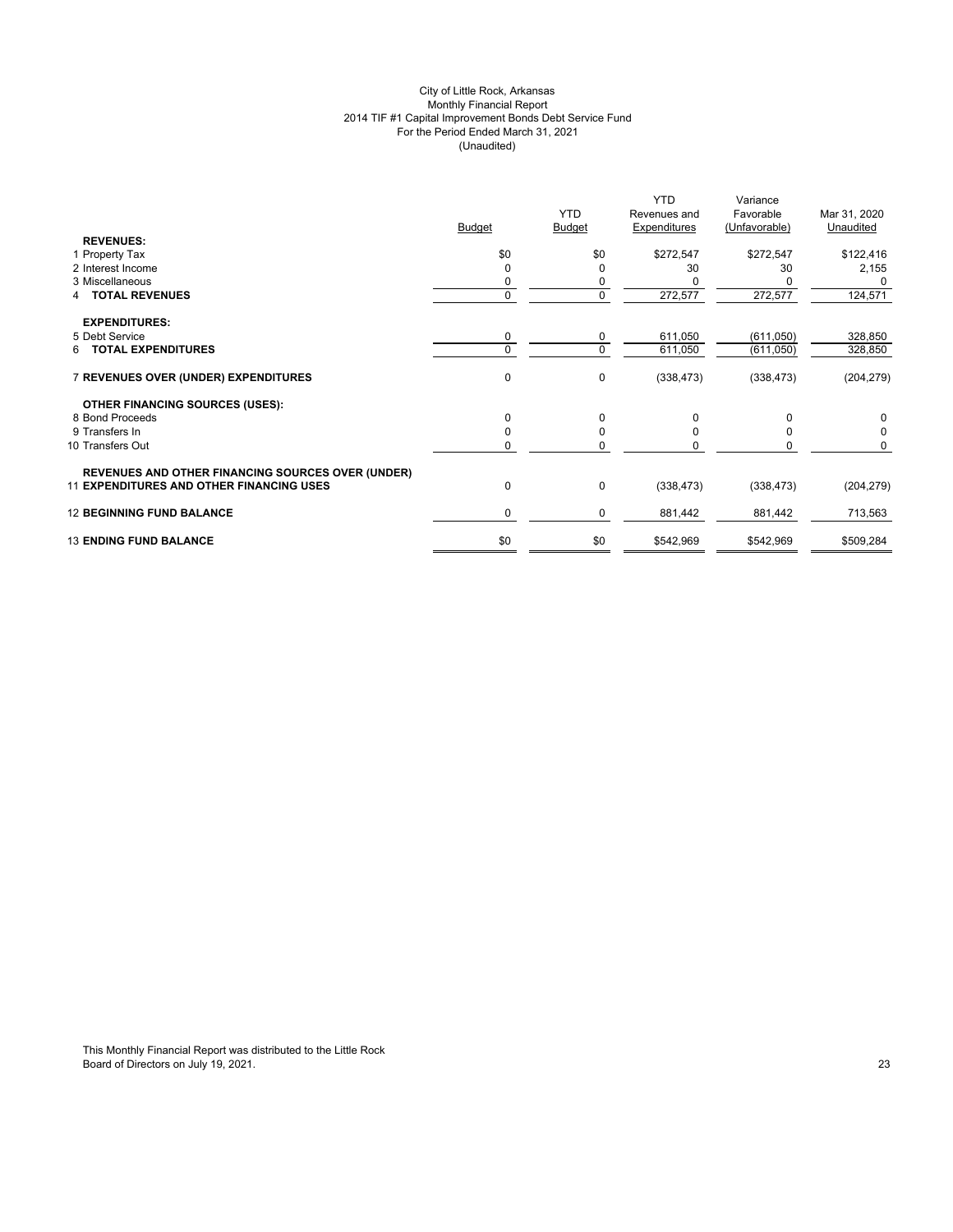#### City of Little Rock, Arkansas Monthly Financial Report 2017 Library Refunding Bond Fund For the Period Ended March 31, 2021 (Unaudited)

| <b>Budget</b><br>Expenditures<br><b>Budget</b><br>(Unfavorable)<br>Unaudited<br><b>REVENUES:</b><br>\$0<br>\$0<br>\$1,639,581<br>\$1,639,581<br>1 Property Tax<br>345<br>2 Interest income<br>345<br>3 Miscellaneous<br><b>TOTAL REVENUES</b><br>0<br>1,639,926<br>1,639,926<br>$\Omega$<br><b>EXPENDITURES:</b><br>5 Issuance Cost<br>0<br>0<br>U<br>6 Debt Service<br>4,155,919<br>0<br>(4, 155, 919)<br>0<br><b>TOTAL EXPENDITURES</b><br>$\Omega$<br>4,155,919<br>(4, 155, 919)<br>$\pmb{0}$<br>8 REVENUES OVER (UNDER) EXPENDITURES<br>$\mathbf 0$<br>(2,515,992)<br>(2,515,992)<br><b>OTHER FINANCING SOURCES (USES):</b><br>0<br>0<br>9 Transfer In<br>$\Omega$<br>$\Omega$<br>10 Transfers Out<br>$\Omega$<br><sup>0</sup><br><b>REVENUES AND OTHER FINANCING SOURCES OVER (UNDER)</b><br><b>11 EXPENDITURES AND OTHER FINANCING USES</b><br>0<br>$\mathbf 0$<br>(2,515,992)<br>(2,515,992)<br><b>12 BEGINNING FUND BALANCE</b><br>0<br>0<br>4,511,146<br>4,511,146 |                               |     | <b>YTD</b> | <b>YTD</b>   | Variance<br>Favorable |              |
|-----------------------------------------------------------------------------------------------------------------------------------------------------------------------------------------------------------------------------------------------------------------------------------------------------------------------------------------------------------------------------------------------------------------------------------------------------------------------------------------------------------------------------------------------------------------------------------------------------------------------------------------------------------------------------------------------------------------------------------------------------------------------------------------------------------------------------------------------------------------------------------------------------------------------------------------------------------------------------|-------------------------------|-----|------------|--------------|-----------------------|--------------|
|                                                                                                                                                                                                                                                                                                                                                                                                                                                                                                                                                                                                                                                                                                                                                                                                                                                                                                                                                                             |                               |     |            | Revenues and |                       | Mar 31, 2020 |
|                                                                                                                                                                                                                                                                                                                                                                                                                                                                                                                                                                                                                                                                                                                                                                                                                                                                                                                                                                             |                               |     |            |              |                       |              |
|                                                                                                                                                                                                                                                                                                                                                                                                                                                                                                                                                                                                                                                                                                                                                                                                                                                                                                                                                                             |                               |     |            |              |                       | \$1,365,096  |
|                                                                                                                                                                                                                                                                                                                                                                                                                                                                                                                                                                                                                                                                                                                                                                                                                                                                                                                                                                             |                               |     |            |              |                       | 13,272       |
|                                                                                                                                                                                                                                                                                                                                                                                                                                                                                                                                                                                                                                                                                                                                                                                                                                                                                                                                                                             |                               |     |            |              |                       |              |
|                                                                                                                                                                                                                                                                                                                                                                                                                                                                                                                                                                                                                                                                                                                                                                                                                                                                                                                                                                             |                               |     |            |              |                       | 1,378,368    |
|                                                                                                                                                                                                                                                                                                                                                                                                                                                                                                                                                                                                                                                                                                                                                                                                                                                                                                                                                                             |                               |     |            |              |                       |              |
|                                                                                                                                                                                                                                                                                                                                                                                                                                                                                                                                                                                                                                                                                                                                                                                                                                                                                                                                                                             |                               |     |            |              |                       |              |
|                                                                                                                                                                                                                                                                                                                                                                                                                                                                                                                                                                                                                                                                                                                                                                                                                                                                                                                                                                             |                               |     |            |              |                       | 3,579,569    |
|                                                                                                                                                                                                                                                                                                                                                                                                                                                                                                                                                                                                                                                                                                                                                                                                                                                                                                                                                                             |                               |     |            |              |                       | 3,579,569    |
|                                                                                                                                                                                                                                                                                                                                                                                                                                                                                                                                                                                                                                                                                                                                                                                                                                                                                                                                                                             |                               |     |            |              |                       | (2,201,201)  |
|                                                                                                                                                                                                                                                                                                                                                                                                                                                                                                                                                                                                                                                                                                                                                                                                                                                                                                                                                                             |                               |     |            |              |                       |              |
|                                                                                                                                                                                                                                                                                                                                                                                                                                                                                                                                                                                                                                                                                                                                                                                                                                                                                                                                                                             |                               |     |            |              |                       | $\Omega$     |
|                                                                                                                                                                                                                                                                                                                                                                                                                                                                                                                                                                                                                                                                                                                                                                                                                                                                                                                                                                             |                               |     |            |              |                       |              |
|                                                                                                                                                                                                                                                                                                                                                                                                                                                                                                                                                                                                                                                                                                                                                                                                                                                                                                                                                                             |                               |     |            |              |                       |              |
|                                                                                                                                                                                                                                                                                                                                                                                                                                                                                                                                                                                                                                                                                                                                                                                                                                                                                                                                                                             |                               |     |            |              |                       | (2,201,201)  |
|                                                                                                                                                                                                                                                                                                                                                                                                                                                                                                                                                                                                                                                                                                                                                                                                                                                                                                                                                                             |                               |     |            |              |                       | 4,436,100    |
|                                                                                                                                                                                                                                                                                                                                                                                                                                                                                                                                                                                                                                                                                                                                                                                                                                                                                                                                                                             | <b>13 ENDING FUND BALANCE</b> | \$0 | \$0        | \$1,995,154  | \$1,995,154           | \$2,234,900  |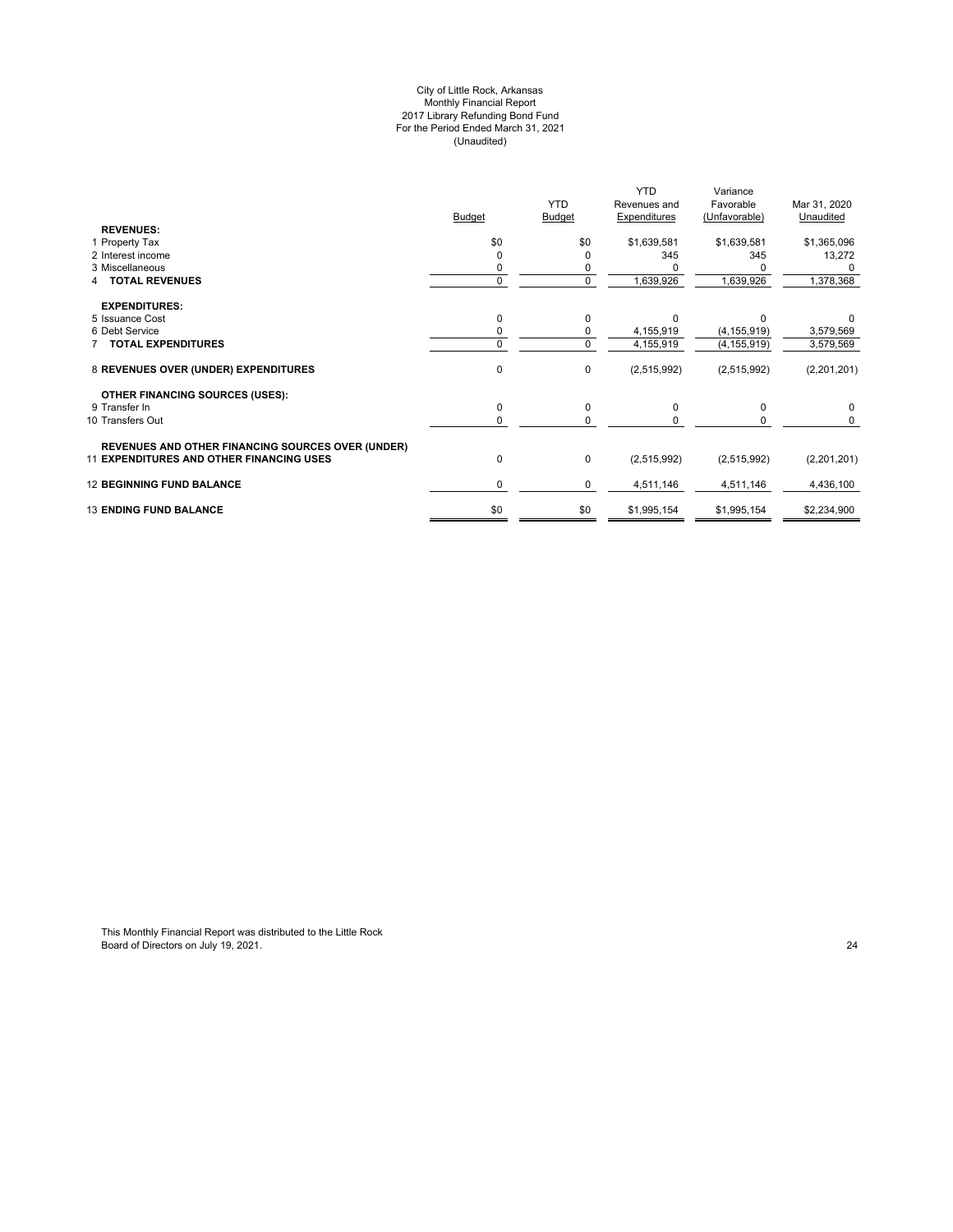## City of Little Rock, Arkansas Monthly Financial Report Hotel Tax Revenue For the Period Ended March 31, 2021 (Unaudited)

|                                                          |               |               | <b>YTD</b>   | Variance      |              |
|----------------------------------------------------------|---------------|---------------|--------------|---------------|--------------|
|                                                          |               | <b>YTD</b>    | Revenues and | Favorable     | Mar 31, 2020 |
|                                                          | <b>Budget</b> | <b>Budget</b> | Expenditures | (Unfavorable) | Unaudited    |
| <b>REVENUES:</b>                                         |               |               |              |               |              |
| 1 Hotel Gross Receipts Tax                               | \$0           | \$0           | \$113,842    | \$113,842     | \$167,912    |
| 2 Interest Income                                        | 0             |               | 215,256      | 215,256       | 1,161        |
| 3 Miscellaneous                                          | 0             |               |              |               |              |
| <b>TOTAL REVENUES</b><br>4                               | 0             | 0             | 329,098      | 329,098       | 169,072      |
|                                                          |               |               |              |               |              |
| <b>EXPENDITURES:</b>                                     |               |               |              |               |              |
| 5 Interest Expense                                       | 0             | 0             | 0            | 0             | 0            |
| 6 TOTAL EXPENDITURES                                     | $\Omega$      | $\Omega$      | $\Omega$     |               | $\Omega$     |
| 7 REVENUES OVER (UNDER) EXPENDITURES                     | 0             | 0             | 329,098      | 329,098       | 169,072      |
| <b>OTHER FINANCING SOURCES (USES):</b>                   |               |               |              |               |              |
| 8 Bond Proceeds                                          | $\Omega$      | 0             | O            |               |              |
| 9 Payment to Refunded Bond Escrow Agent                  |               |               |              |               |              |
| 10 Transfers In                                          |               |               |              |               |              |
| 11 Transfers Out                                         |               |               |              |               |              |
|                                                          |               |               |              |               |              |
| <b>REVENUES AND OTHER FINANCING SOURCES OVER (UNDER)</b> |               |               |              |               |              |
| 11 EXPENDITURES AND OTHER FINANCING USES                 | 0             | $\Omega$      | 329,098      | 329,098       | 169,072      |
| <b>12 BEGINNING FUND BALANCE</b>                         | 0             | 0             | 355,187      | 355,187       | 617,919      |
| <b>13 ENDING FUND BALANCE</b>                            | \$0           | \$0           | \$684,285    | \$684,285     | \$786,991    |
|                                                          |               |               |              |               |              |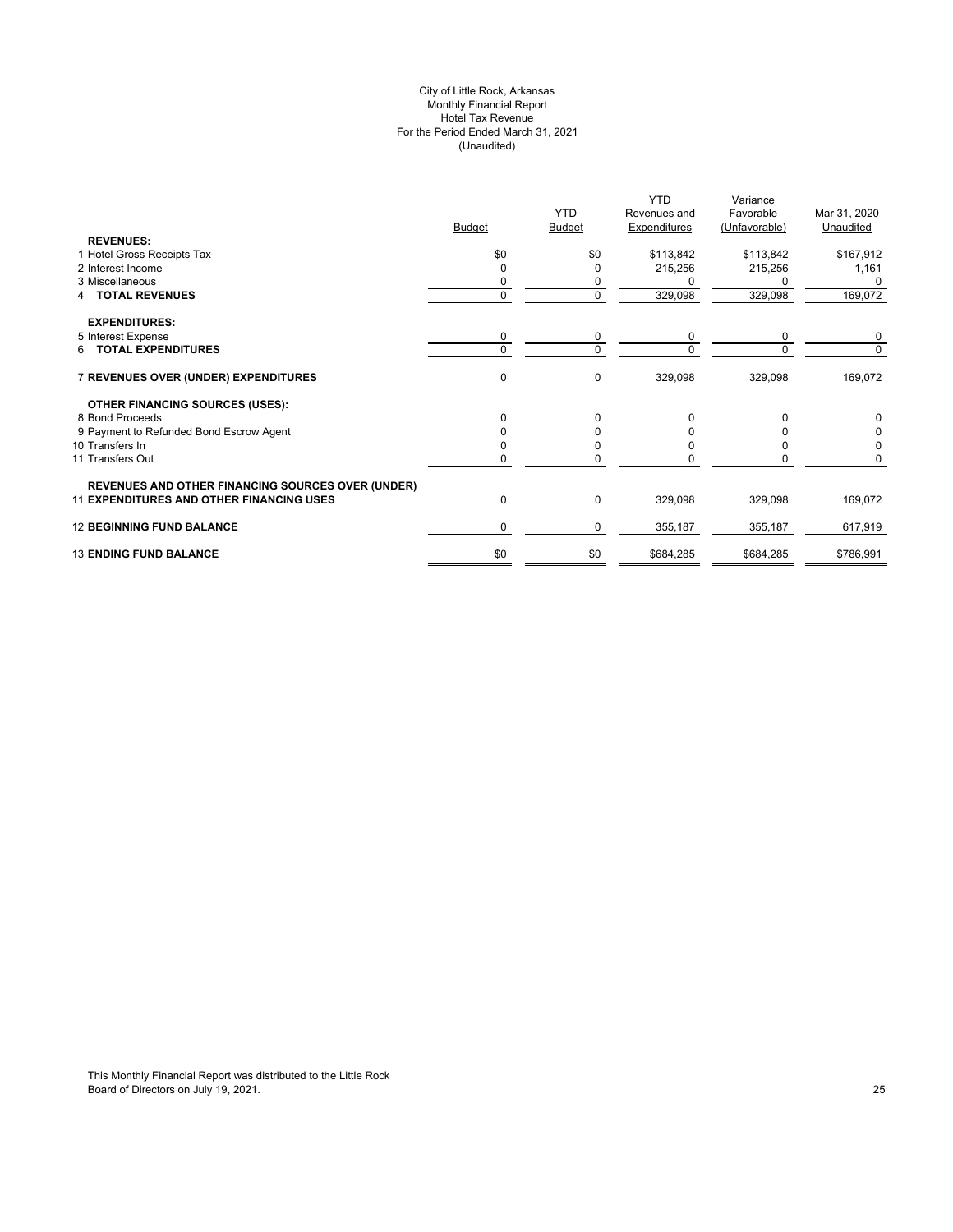## (Unaudited) City of Little Rock, Arkansas Monthly Financial Report Fleet Services Fund For the Period Ended March 31, 2021

|                                             |                |                | <b>YTD</b>   | Variance      |              |
|---------------------------------------------|----------------|----------------|--------------|---------------|--------------|
|                                             |                | <b>YTD</b>     | Revenues and | Favorable     | Mar 31, 2020 |
|                                             | <b>Budget</b>  | <b>Budget</b>  | Expenditures | (Unfavorable) | Unaudited    |
| <b>OPERATING REVENUES:</b>                  |                |                |              |               |              |
| 1 Charges for services                      | \$13,370,623   | 3,342,656      | \$3,105,548  | (\$237,108)   | \$3,013,960  |
| 2 Interest Income                           | 20,000         | 5,000          | 1,969        | (3,031)       | 7,682        |
| <b>TOTAL OPERATING REVENUES</b><br>3        | 13,390,623     | 3,347,656      | 3,107,517    | (240, 139)    | 3,021,641    |
| <b>OPERATING EXPENSES:</b>                  |                |                |              |               |              |
| 4 Personnel Services                        | 4,019,964      | 1.004.991      | 861.432      | 143,559       | 882.583      |
| 5 Supplies and materials                    | 4,513,660      | 1,128,415      | 884.844      | 243,571       | 1,004,409    |
| 6 Services and other expenses               | 3,448,659      | 862,165        | 639,880      | 222,284       | 714,674      |
| 7 Repairs and maintenance                   | 1.058.040      | 264.510        | 292.878      | (28, 368)     | 148,540      |
| 8 Depreciation and amortization             | 350,300        | 87,575         | 93,807       | (6, 232)      | 84,501       |
| <b>TOTAL OPERATING EXPENSES</b><br>9        | 13,390,623     | 3,347,656      | 2,772,841    | 574,815       | 2,834,707    |
| 10 OPERATING INCOME/(LOSS)                  | $\Omega$       | $\Omega$       | 334.676      | 334.676       | 186,935      |
|                                             |                |                |              |               |              |
| NONOPERATING REVENUES/(EXPENSES):           |                |                |              |               |              |
| 11 Investment income                        | 0              | 0              | 0            | 0             | 0            |
| 12 Gain (loss) on disposal of fixed assets  | 0              | 0              | 0            | 0             | $\Omega$     |
| 13 Other, net                               | 0              | 0              | 0            |               | $\Omega$     |
| 14 INCOME (LOSS) BEFORE OPERATING TRANSFERS | $\overline{0}$ | $\overline{0}$ | 334,676      | 334,676       | 186,935      |
| <b>OPERATING TRANSFERS:</b>                 |                |                |              |               |              |
| 15 Operating transfers in                   | 0              | 0              | $\Omega$     | 0             | 0            |
| 16 Operating transfers out                  | 0              | 0              | (738,000)    | (738,000)     | 0            |
| 17 NET INCOME/(LOSS)                        | $\overline{0}$ | $\Omega$       | (403, 324)   | (403, 324)    | 186,935      |
|                                             |                |                |              |               |              |
| <b>18 BEGINNING NET POSITION</b>            | 5,732,526      | 5,732,526      | 5,732,526    | 0             | 5,622,697    |
| <b>19 ENDING NET POSITION</b>               | \$5,732,526    | \$5,732,526    | \$5,329,202  | (\$403,324)   | \$5,809,632  |
|                                             |                |                |              |               |              |

|                          | Analysis of Net Position |  |  |
|--------------------------|--------------------------|--|--|
| Cash                     | \$1,695,820              |  |  |
| Receivable               | 5,998                    |  |  |
| Inventory                | 412,201                  |  |  |
| Capital Assets, net      | 3,210,729                |  |  |
| <b>Other Assets</b>      | 658,639                  |  |  |
| <b>Deferred Outflows</b> | 80.216                   |  |  |
| Liabilities              | (523, 137)               |  |  |
| Deferred Inflows         | (211, 265)               |  |  |
|                          |                          |  |  |
| <b>Net Position</b>      | \$5,329,202              |  |  |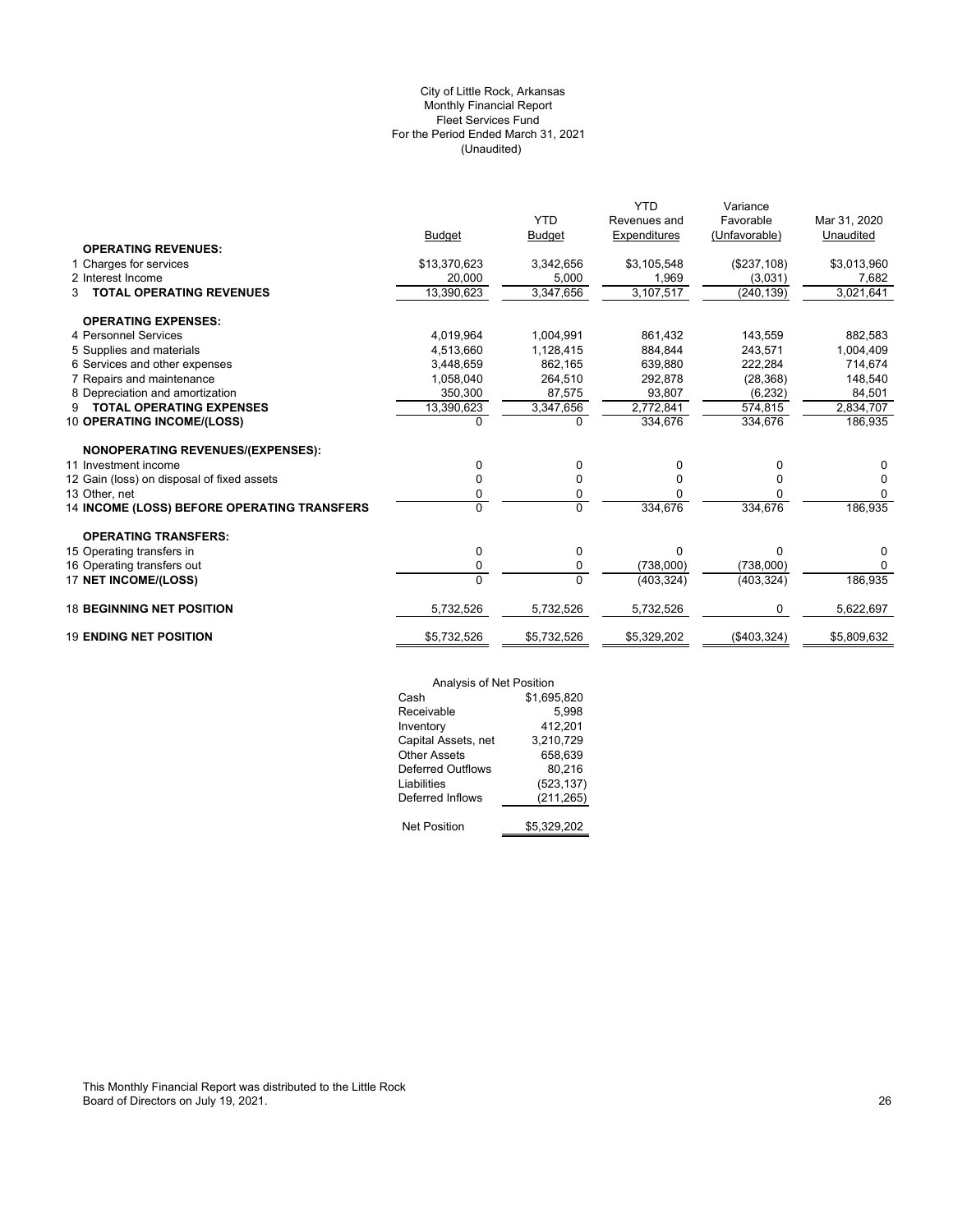## (Unaudited) City of Little Rock, Arkansas Monthly Financial Report Vehicle Storage Facility Fund For the Period Ended March 31, 2021

|                                             |               |               | <b>YTD</b>   | Variance      |              |
|---------------------------------------------|---------------|---------------|--------------|---------------|--------------|
|                                             |               | <b>YTD</b>    | Revenues and | Favorable     | Mar 31, 2020 |
|                                             | <b>Budget</b> | <b>Budget</b> | Expenditures | (Unfavorable) | Unaudited    |
| <b>OPERATING REVENUES:</b>                  |               |               |              |               |              |
| 1 Licenses and permits                      | \$13,080      | \$3,270       | \$9,770      | \$6,500       | \$11,630     |
| 2 Charges for services                      | 1,739,180     | 434,795       | 488,105      | 53,310        | 437,422      |
| 3 Other                                     | 0             | 0             | 0            | 0             | 0            |
| <b>TOTAL OPERATING REVENUES</b><br>4        | 1,752,260     | 438,065       | 497,875      | 59,810        | 449,052      |
| <b>OPERATING EXPENSES:</b>                  |               |               |              |               |              |
| 5 Personnel Services                        | 778,372       | 194,593       | 185,898      | 8,695         | 180,830      |
| 6 Supplies and materials                    | 55,755        | 13,939        | 6,998        | 6,941         | 15,133       |
| 7 Services and other expenses               | 783.017       | 195,754       | 129,948      | 65.806        | 115,924      |
| 8 Repairs and maintenance                   | 66,013        | 16,503        | 4,514        | 11,990        | 6,921        |
| 9 Depreciation and amortization             | 16,000        | 4,000         | 3,983        | 17            | 3,983        |
| 10 Refunds                                  | 0             | 0             |              | 0             | 1,910        |
| <b>TOTAL OPERATING EXPENSES</b><br>11       | 1,699,157     | 424,789       | 331,340      | 93,449        | 324,700      |
| 12 OPERATING INCOME/(LOSS)                  | 53,103        | 13,276        | 166,535      | 153,259       | 124,351      |
| <b>NONOPERATING REVENUES/(EXPENSES):</b>    |               |               |              |               |              |
| 13 Investment income                        | 1,700         | 425           | 634          | (209)         | 442          |
| 14 Gain (loss) on disposal of fixed assets  | 0             | 0             | $\Omega$     | 0             | $\Omega$     |
| 15 Other, net                               | 0             | O             | (9)          |               | $\Omega$     |
| 16 INCOME (LOSS) BEFORE OPERATING TRANSFERS | 54,803        | 13,701        | 167, 160     | 153,059       | 124,794      |
| <b>OPERATING TRANSFERS:</b>                 |               |               |              |               |              |
| 17 Operating transfers in                   | 5,887         | 1,472         | 5,887        | (4, 415)      | 0            |
| 18 Operating transfers out                  | $\Omega$      | 0             | $\Omega$     | U             | 0            |
| 19 NET INCOME/(LOSS)                        | 60,690        | 15,173        | 173,047      | 148,644       | 124,794      |
| <b>20 BEGINNING NET POSITION</b>            | 243,907       | 243,907       | 243,907      | 0             | (157, 298)   |
| <b>21 ENDING NET POSITION</b>               | \$304,597     | \$259,080     | \$416,954    | \$148.644     | (\$32,504)   |

| Analysis of Net Position |            |  |  |  |
|--------------------------|------------|--|--|--|
| Cash                     | \$601.450  |  |  |  |
| Receivable               | ŋ          |  |  |  |
| Inventory                | 0          |  |  |  |
| Capital Assets, net      | 42,607     |  |  |  |
| Other Assets             | ŋ          |  |  |  |
| Deferred Outflows        | 13.369     |  |  |  |
| Liabilities              | (205, 262) |  |  |  |
| Deferred Inflows         | (35, 210)  |  |  |  |
|                          |            |  |  |  |
| <b>Net Position</b>      | \$416,954  |  |  |  |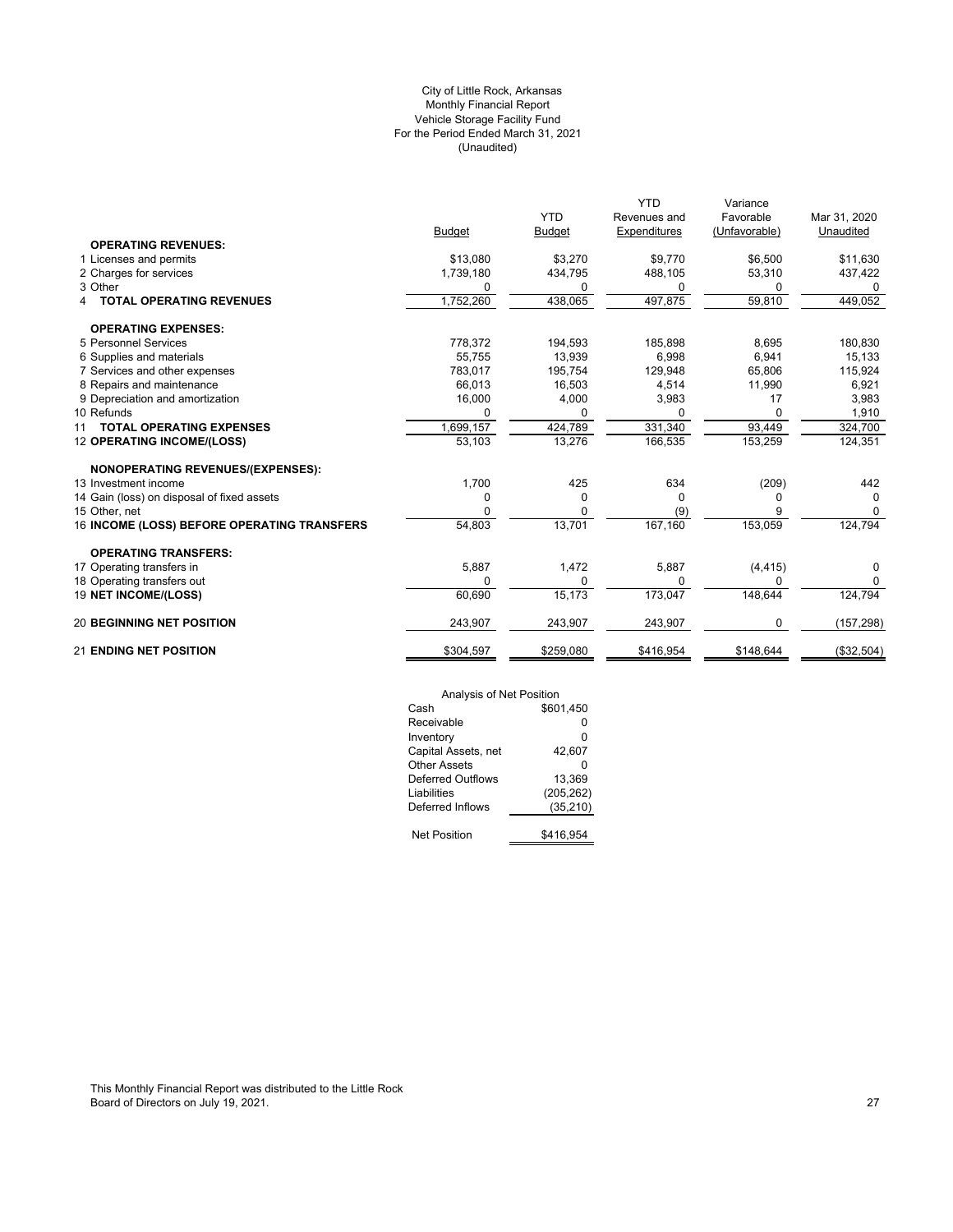## (Unaudited) City of Little Rock, Arkansas Monthly Financial Report Waste Disposal Fund For the Period Ended March 31, 2021

|                                             |               |               | <b>YTD</b>   | Variance      |              |
|---------------------------------------------|---------------|---------------|--------------|---------------|--------------|
|                                             |               | <b>YTD</b>    | Revenues and | Favorable     | Mar 31, 2020 |
|                                             | <b>Budget</b> | <b>Budget</b> | Expenditures | (Unfavorable) | Unaudited    |
| <b>OPERATING REVENUES:</b>                  |               |               |              |               |              |
| 1 Charges for services                      | \$23,510,900  | \$5,877,725   | \$5,734,786  | (\$142,939)   | \$5,757,150  |
| 2 Other                                     | 0             | 0             | 0            | 0             | 915          |
| <b>3 TOTAL OPERATING REVENUES</b>           | 23,510,900    | 5,877,725     | 5,734,786    | (142, 939)    | 5,758,065    |
| <b>OPERATING EXPENSES:</b>                  |               |               |              |               |              |
| 4 Personnel Services                        | 7,400,496     | 1,850,124     | 1,906,746    | (56, 622)     | 1,793,082    |
| 5 Supplies and materials                    | 1,320,551     | 330,138       | 153,029      | 177,109       | 194,961      |
| 6 Services and other expenses               | 4,861,808     | 1,215,452     | 836,159      | 379,293       | 1,049,695    |
| 7 Repairs and maintenance                   | 4,328,649     | 1,082,162     | 898,308      | 183.854       | 928,125      |
| 8 Closure & Postclosure Costs               | 444,500       | 111,125       | 69,623       | 41,502        | 53,655       |
| 9 Depreciation and amortization             | 3,282,100     | 820.525       | 956,909      | (136, 384)    | 709,740      |
| 10 TOTAL OPERATING EXPENSES                 | 21,638,104    | 5,409,526     | 4,820,774    | 588,752       | 4,729,258    |
| 11 OPERATING INCOME/(LOSS)                  | 1,872,796     | 468,199       | 914,012      | 445,813       | 1,028,807    |
| NONOPERATING REVENUES/(EXPENSES):           |               |               |              |               |              |
| 12 Investment income                        | 100,000       | 25,000        | 7,158        | (17, 842)     | 43,092       |
| 13 Interest expense                         | (27, 523)     | (6,881)       | (9, 140)     | (2,259)       | (13, 347)    |
| 14 Gain (loss) on disposal of fixed assets  | $\Omega$      | $\Omega$      | $\Omega$     | $\Omega$      |              |
| 15 Other, net                               | 5,375         | 1,344         | 48,964       | 47,620        | 387,551      |
| 16 INCOME (LOSS) BEFORE OPERATING TRANSFERS | 1,950,648     | 487,662       | 960,994      | 473,332       | 1,446,103    |
| <b>OPERATING TRANSFERS:</b>                 |               |               |              |               |              |
| 17 Operating transfers in                   | 55.596        | 13.899        | 55.596       | 41.697        | 0            |
| 18 Operating transfers out                  | (2,006,244)   | (501, 561)    | (2,006,244)  | (1,504,683)   | (1,844,211)  |
| 19 NET INCOME/(LOSS)                        | $\Omega$      | $\Omega$      | (989, 654)   | (989, 654)    | (398, 108)   |
| <b>20 BEGINNING NET POSITION</b>            | 24,814,406    | 24,814,406    | 24,814,406   | 0             | 24,732,266   |
| <b>21 ENDING NET POSITION</b>               | \$24,814,406  | \$24,814,406  | \$23,824,752 | (\$989.654)   | \$24,334,158 |
|                                             |               |               |              |               |              |

# Analysis of Net Position

| Analysis of Net Position |              |
|--------------------------|--------------|
| Cash                     |              |
| Operating                | \$4.240.371  |
| Debt Reserve             | 1.338.340    |
| Receivable               | 3,704,455    |
| Inventory                |              |
| Capital Assets, net      | 23,698,968   |
| Other Assets             | 69.352       |
| Deferred Outflows        | 106.956      |
| Liabilities              | (9,052,002)  |
| Deferred Inflows         | (281, 688)   |
| <b>Net Position</b>      | \$23.824.752 |
|                          |              |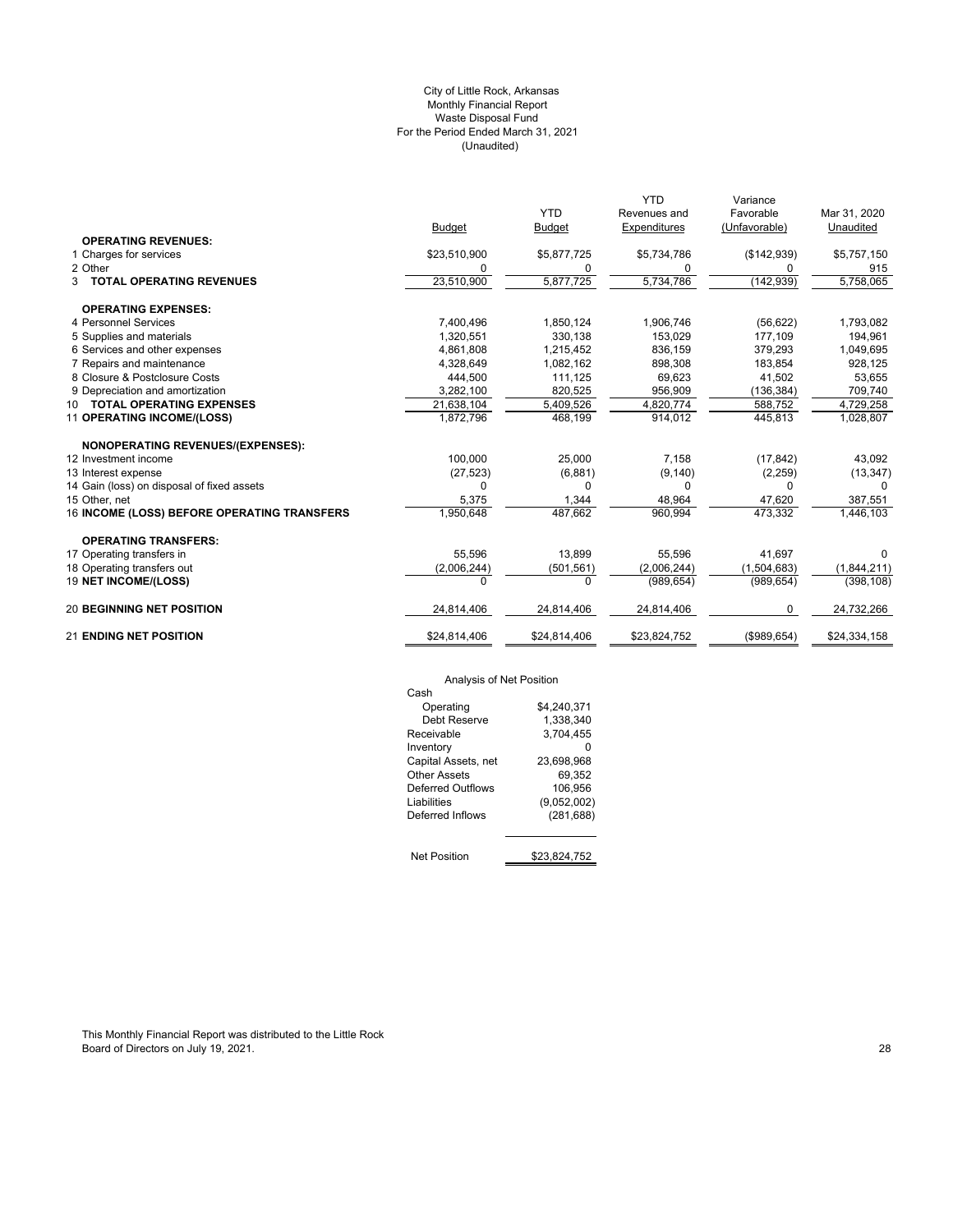## (Unaudited) City of Little Rock, Arkansas Monthly Financial Report Rivermarket Garage Fund For the Period Ended March 31, 2021

|                                             |               |               | <b>YTD</b>   | Variance      |              |
|---------------------------------------------|---------------|---------------|--------------|---------------|--------------|
|                                             |               | <b>YTD</b>    | Revenues and | Favorable     | Mar 31, 2020 |
|                                             | <b>Budget</b> | <b>Budget</b> | Expenditures | (Unfavorable) | Unaudited    |
| <b>OPERATING REVENUES:</b>                  |               |               |              |               |              |
| 1 Statehouse Parking                        | \$796,912     | \$199,228     | \$152,832    | ( \$46, 396)  | \$247,475    |
| 2 RiverMarket Parking                       | 660,250       | 165,063       | 176,563      | 11,500        | 151,575      |
| 3 Business Licenses                         | 330,000       | 82,500        | 253,163      | 170,663       | 332,385      |
| 4 Street Repairs                            | 400,000       | 100,000       | 48,780       | (51, 220)     | 211,114      |
| 5 Parking Meters                            | 298,200       | 74,550        | 47,961       | (26, 589)     | 71,685       |
| 6 Other                                     | <sup>0</sup>  | $\Omega$      | 0            | 0             | <sup>0</sup> |
| 7 TOTAL OPERATING REVENUES                  | 2,485,362     | 621,341       | 679,298      | 57,957        | 1,014,234    |
| <b>OPERATING EXPENSES:</b>                  |               |               |              |               |              |
| 8 Statehouse Parking                        | 510,206       | 127,552       | 106,266      | 21,286        | 167,126      |
| 9 RiverMarket Parking                       | 683,886       | 170,972       | 116,865      | 54,106        | 168,045      |
| 10 Repairs and maintenance                  | $\Omega$      | 0             | 0            | 0             |              |
| 11 Other                                    | 2.700         | 675           | 0            | 675           |              |
| 12 Depreciation and amortization            | 247,800       | 61,950        | 59,637       | 2,313         | 61,933       |
| 13 TOTAL OPERATING EXPENSES                 | 1,444,592     | 361,148       | 282,768      | 78,380        | 397,104      |
| <b>14 OPERATING INCOME/(LOSS)</b>           | 1,040,770     | 260,193       | 396,530      | 136,337       | 617,129      |
| <b>NONOPERATING REVENUES/(EXPENSES):</b>    |               |               |              |               |              |
| 15 Investment income                        | 22,100        | 5,525         | 2,964        | (2,561)       | 10,355       |
| 16 Debt Service                             | (29, 326)     | (7, 332)      | (6,707)      | 625           | (7,707)      |
| 17 Interest expense                         | (286,969)     | (71, 742)     | (74, 762)    | (3,020)       | (82,964)     |
| 18 Gain (loss) on disposal of fixed assets  | 0             | 0             | 0            | 0             | 0            |
| 19 Other, net                               | $\Omega$      | 0             | (776)        | (776)         |              |
| 20 INCOME (LOSS) BEFORE OPERATING TRANSFERS | 746,575       | 186,644       | 317,250      | 130,606       | 536,814      |
| <b>OPERATING TRANSFERS:</b>                 |               |               |              |               |              |
| 21 Operating transfers in                   | $\mathbf 0$   | 0             | 0            | 0             | $\Omega$     |
| 22 Operating transfers out                  | 0             | $\Omega$      | 0            | 0             | 0            |
| 23 NET INCOME/(LOSS)                        | 746,575       | 186,644       | 317,250      | 130,606       | 536,814      |
| <b>24 BEGINNING NET POSITION</b>            | 3,930,478     | 3,930,478     | 3,930,478    | 0             | 2,920,597    |
| <b>25 ENDING NET POSITION</b>               | \$4,677,053   | \$4,117,122   | \$4,247,728  | \$130,606     | \$3,457,411  |
|                                             |               |               |              |               |              |

## Analysis of Net Position

| Cash                |             |
|---------------------|-------------|
| Operating           | \$2.570.229 |
| Debt Reserve        | 1.679.242   |
| Receivable          | 90.028      |
| Inventory           |             |
| Capital Assets, net | 5.615.464   |
| <b>Other Assets</b> | 178.841     |
| Liabilities         | (5,886,076) |
|                     |             |
| Net Position        | \$4,247,728 |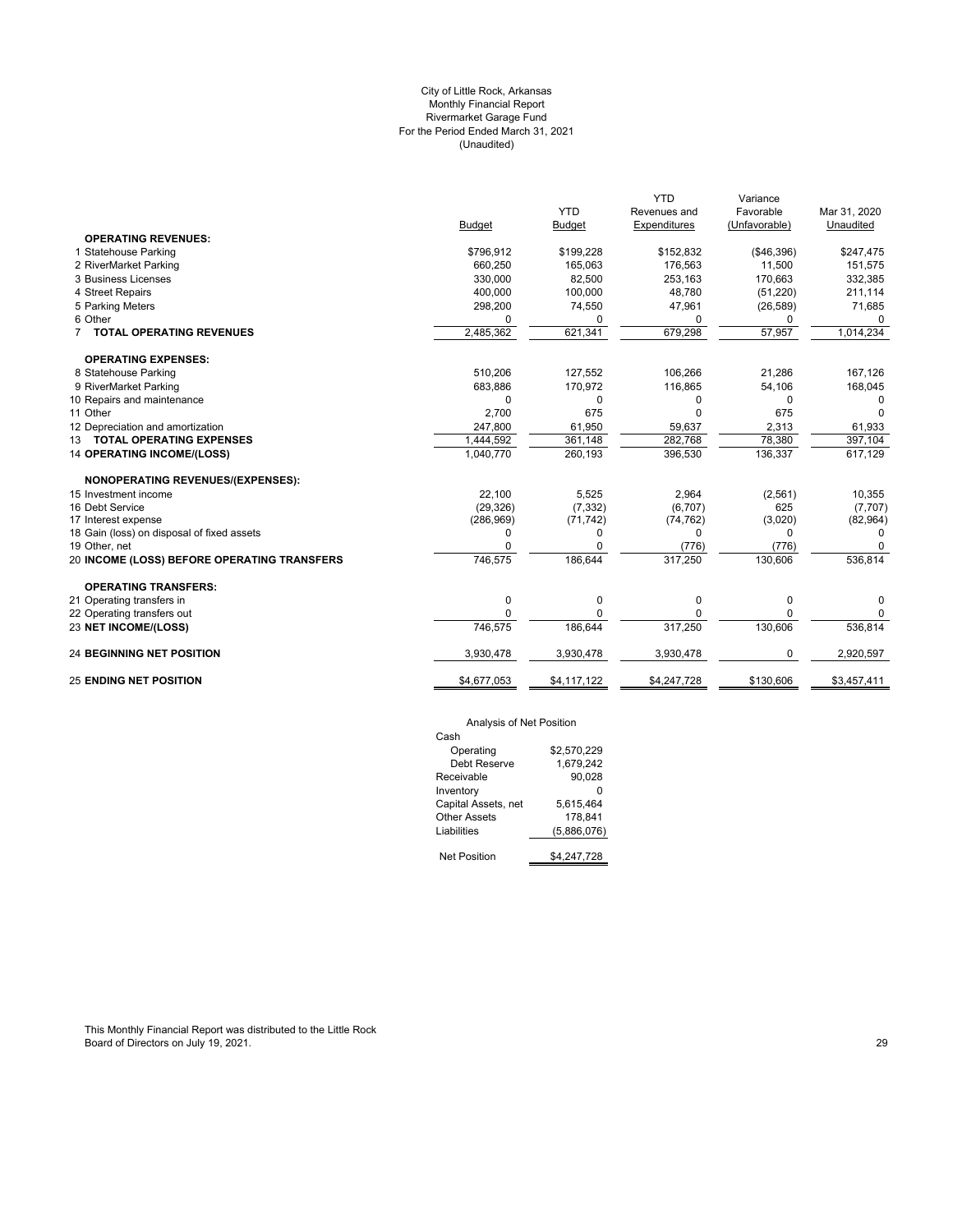#### (Unaudited) City of Little Rock, Arkansas Monthly Financial Report Police Pension and Relief Fund For the Period Ended March 31, 2021

|                | <b>ADDITIONS:</b>                                             | <b>Budget</b> | <b>YTD</b><br><b>Budget</b> | <b>YTD</b><br>Revenues and<br>Expenditures | Variance<br>Favorable<br>(Unfavorable) | Mar 31, 2020<br>Unaudited |
|----------------|---------------------------------------------------------------|---------------|-----------------------------|--------------------------------------------|----------------------------------------|---------------------------|
|                | Contributions:                                                |               |                             |                                            |                                        |                           |
| $\mathbf{1}$   | Employer                                                      | \$0           | \$0                         | \$0                                        | \$0                                    | \$0                       |
| $\overline{2}$ | Plan members                                                  | <sup>0</sup>  | <sup>0</sup>                | n                                          |                                        | $\Omega$                  |
| 3              | General property taxes                                        | n             | <sup>0</sup>                |                                            |                                        | 0                         |
| $\overline{4}$ | State insurance turnback and guarantee fund                   | n             | <sup>0</sup>                |                                            | n                                      | 0                         |
| 5              | Other                                                         | $\Omega$      | 0                           |                                            | n                                      | 0                         |
| 6              | <b>Total Contributions</b>                                    | $\mathbf 0$   | $\Omega$                    | $\Omega$                                   | 0                                      | $\mathbf 0$               |
|                | Investment income (loss):                                     |               |                             |                                            |                                        |                           |
| $\overline{7}$ | Net increase (decrease) in fair value of investments          | $\Omega$      | 0                           | 0                                          | n                                      | 0                         |
| 8              | Realized gain (loss) on the sale of investments               | $\Omega$      | $\Omega$                    |                                            | n                                      | 0                         |
| 9              | Interest and dividends                                        | 0             | 0                           | 0                                          | 0                                      | 0                         |
| 10             |                                                               | $\Omega$      | $\Omega$                    | $\Omega$                                   | 0                                      | 0                         |
| 11             | Less investment expense                                       | 0             | 0                           | 0                                          | 0                                      | 0                         |
| 12             | Net investment income (loss)                                  | $\mathbf 0$   | $\mathbf 0$                 | $\mathbf 0$                                | 0                                      | $\overline{0}$            |
| 13             | <b>TOTAL ADDITIONS</b>                                        | $\mathbf 0$   | $\Omega$                    | $\mathbf 0$                                | $\mathbf 0$                            | $\overline{0}$            |
|                | <b>DEDUCTIONS:</b>                                            |               |                             |                                            |                                        |                           |
| 14             | Benefits paid directly to participants                        | $\Omega$      | $\Omega$                    | $\Omega$                                   | 0                                      |                           |
| 15<br>16       | Administrative expenses                                       | $\Omega$      | $\Omega$                    | $\Omega$                                   | 0                                      | $\Omega$                  |
|                | 17 INCOME (LOSS) BEFORE OPERATING TRANSFERS                   | $\Omega$      | $\Omega$                    | $\Omega$                                   | 0                                      | $\Omega$                  |
|                | <b>OPERATING TRANSFERS:</b>                                   |               |                             |                                            |                                        |                           |
|                | 18 Operating transfers in                                     | $\Omega$      | $\Omega$                    | $\Omega$                                   | 0                                      | 0                         |
|                | 19 Operating transfers out                                    | 0             | 0                           |                                            | n                                      | 0                         |
|                | 20 NET INCOME/(LOSS)                                          | $\Omega$      | $\Omega$                    | $\Omega$                                   | $\Omega$                               | $\overline{0}$            |
|                | 21 NET POSITION HELD IN TRUST FOR PENSION BENEFITS, BEGINNING | $\Omega$      | 0                           | 742.107                                    | 742.107                                | 1,196,503                 |
|                | 22 NET POSITION HELD IN TRUST FOR PENSION BENEFITS, ENDING    | \$0           | \$0                         | \$742,107                                  | \$742,107                              | \$1,196,503               |
|                |                                                               |               |                             |                                            |                                        |                           |

Note 1: Administration of the Police Pension and Relief Fund was transferred to LOPFI in December 2013.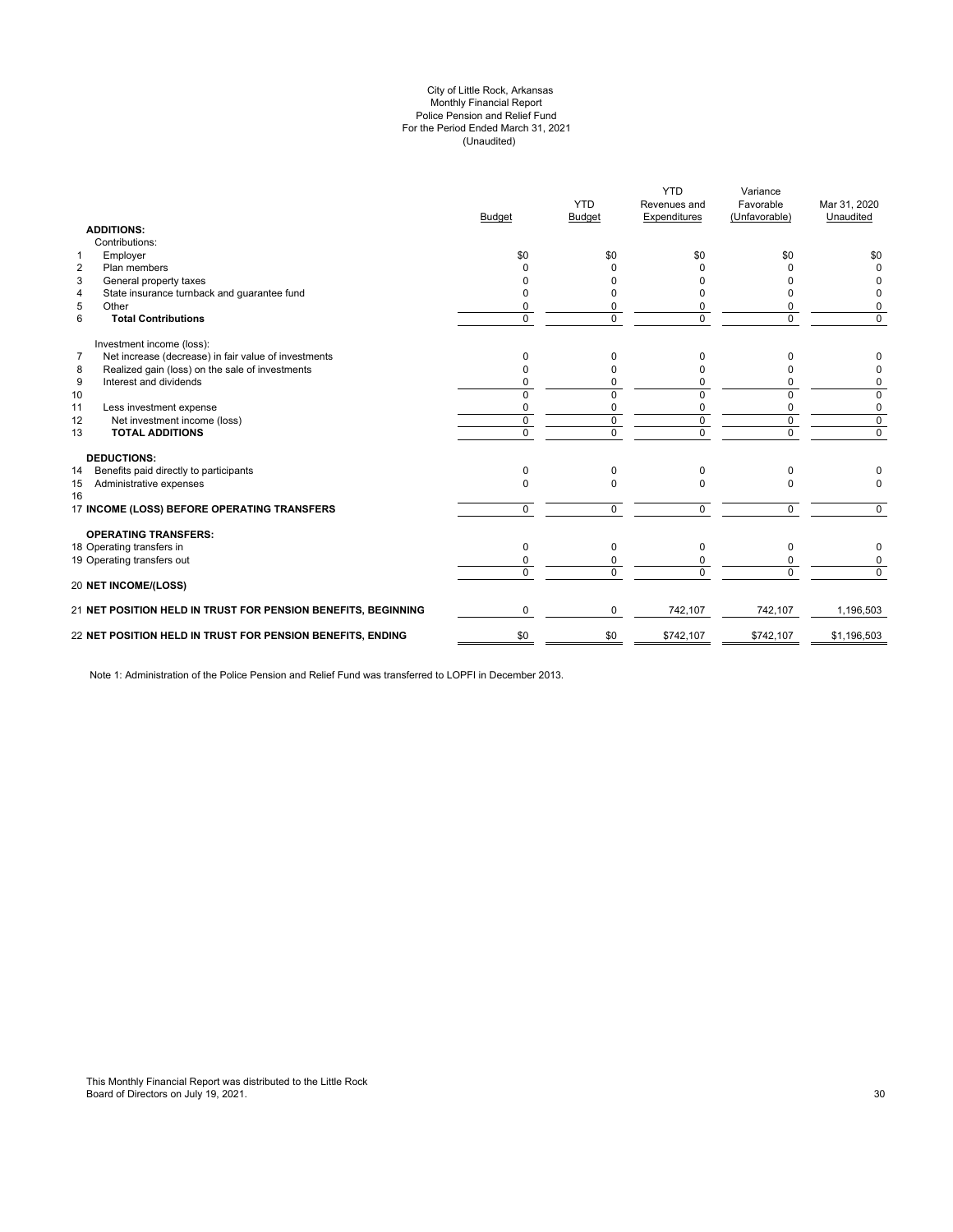#### (Unaudited) City of Little Rock, Arkansas Monthly Financial Report Fire Relief and Pension Fund For the Period Ended March 31, 2021

| <b>ADDITIONS:</b>                                                      | <b>Budget</b> | <b>YTD</b><br><b>Budget</b> | <b>YTD</b><br>Revenues and<br>Expenditures | Variance<br>Favorable<br>(Unfavorable) | Mar 31, 2020<br>Unaudited |
|------------------------------------------------------------------------|---------------|-----------------------------|--------------------------------------------|----------------------------------------|---------------------------|
| Contributions:                                                         |               |                             |                                            |                                        |                           |
| Employer<br>$\mathbf{1}$                                               | \$0           | \$0                         | \$0                                        | \$0                                    | \$0                       |
| $\overline{2}$<br>Plan members                                         |               |                             | <sup>0</sup>                               | U                                      | $\Omega$                  |
| 3<br>General property taxes                                            |               |                             |                                            |                                        |                           |
| State insurance turnback and guarantee fund<br>4                       |               |                             |                                            | o                                      | <sup>0</sup>              |
| 5<br>Other                                                             |               | 0                           | 0                                          | 0                                      | 0                         |
| 6<br><b>Total Contributions</b>                                        | $\Omega$      | $\Omega$                    | $\Omega$                                   | $\Omega$                               | $\Omega$                  |
| Investment income (loss):                                              |               |                             |                                            |                                        |                           |
| $\overline{7}$<br>Net increase (decrease) in fair value of investments | $\Omega$      | 0                           | 0                                          | n                                      | 0                         |
| Realized gain (loss) on the sale of investments<br>8                   |               | n                           |                                            |                                        | 0                         |
| 9<br>Interest and dividends                                            |               | 0                           | 0                                          | 0                                      | 0                         |
| 10                                                                     | $\Omega$      | $\Omega$                    | $\Omega$                                   | 0                                      | 0                         |
| 11<br>Less investment expense                                          | $\Omega$      | $\Omega$                    | $\Omega$                                   | $\Omega$                               | 0                         |
| 12<br>Net investment income (loss)                                     | $\mathbf 0$   | 0                           | 0                                          | $\mathbf 0$                            | $\mathbf 0$               |
| <b>TOTAL ADDITIONS</b><br>13                                           | $\Omega$      | $\Omega$                    | $\Omega$                                   | $\Omega$                               | $\mathbf 0$               |
| <b>DEDUCTIONS:</b>                                                     |               |                             |                                            |                                        |                           |
| Benefits paid directly to participants<br>14                           | $\mathbf 0$   | 0                           | 0                                          | 0                                      | 0                         |
| Administrative expenses<br>15                                          |               |                             |                                            | 0                                      | 0                         |
| 16                                                                     | $\Omega$      | 0                           | $\Omega$                                   | $\mathbf 0$                            | $\mathbf 0$               |
| 17 INCOME (LOSS) BEFORE OPERATING TRANSFERS                            | $\Omega$      | $\overline{0}$              | $\Omega$                                   | $\overline{0}$                         | $\overline{0}$            |
| <b>OPERATING TRANSFERS:</b>                                            |               |                             |                                            |                                        |                           |
| 18 Operating transfers in                                              | $\Omega$      | 0                           | 0                                          | 0                                      |                           |
| 19 Operating transfers out                                             | <sup>0</sup>  | O                           | <sup>0</sup>                               | 0                                      | 0                         |
| 20 Transfer of assets to LOPFI                                         | 0             | 0                           | 0                                          | $\Omega$                               | 0                         |
| 21 NET INCOME/(LOSS)                                                   | $\Omega$      | $\Omega$                    | $\Omega$                                   | $\Omega$                               | $\Omega$                  |
| 22 NET POSITION HELD IN TRUST FOR PENSION BENEFITS, BEGINNING          | $\Omega$      | $\Omega$                    | 753,334                                    | 753,334                                | 1,207,730                 |
| 23 NET POSITION HELD IN TRUST FOR PENSION BENEFITS, ENDING             | \$0           | \$0                         | \$753,334                                  | \$753,334                              | \$1,207,730               |
|                                                                        |               |                             |                                            |                                        |                           |

Note 1: Administration of the Fire Relief and Pension Fund was transferred to LOPFI in December 2018.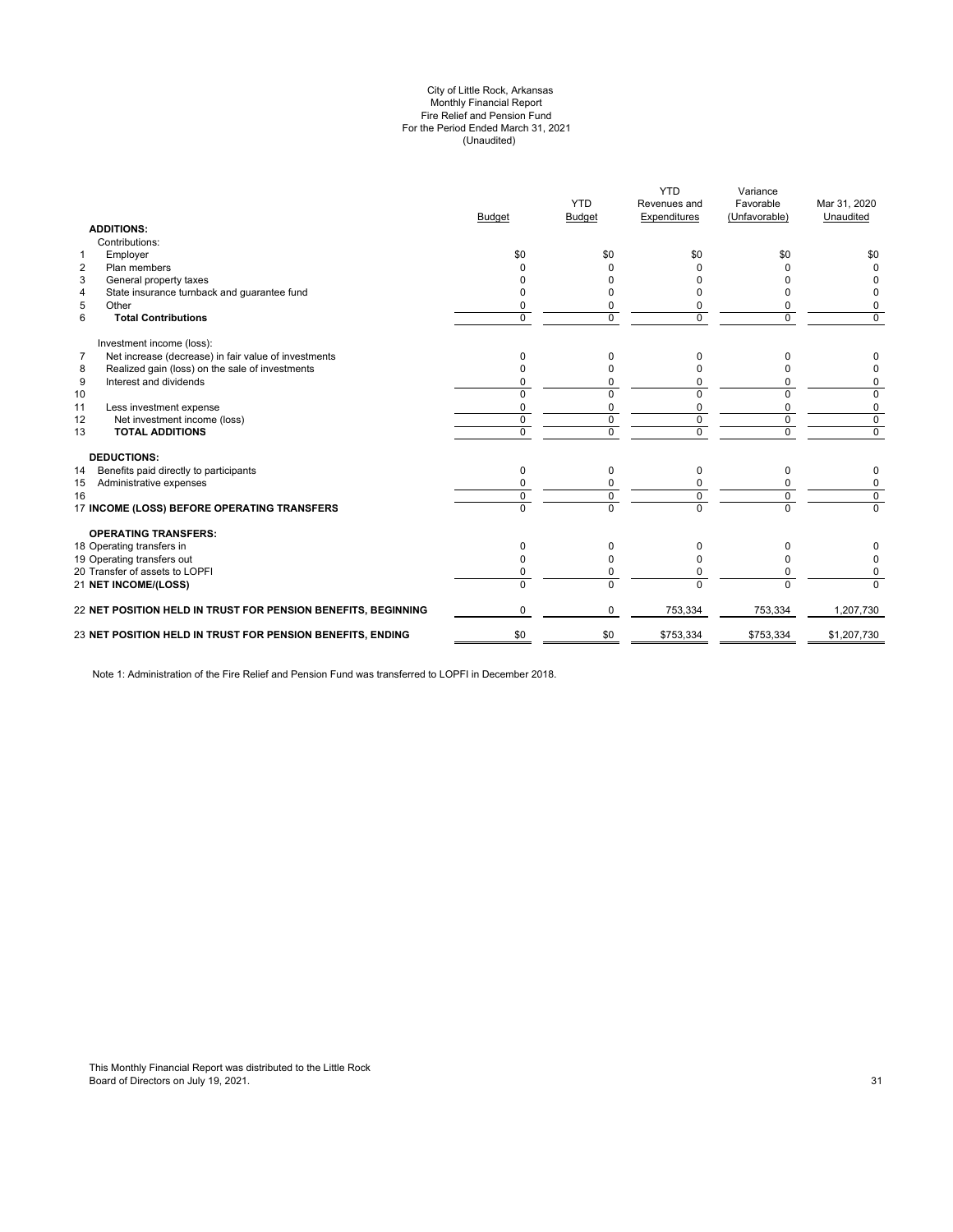#### (Unaudited) For the Period Ended March 31, 2021 City of Little Rock, Arkansas Monthly Financial Report Non-Uniform Defined Benefit Fund

|                                                                        | <b>Budget</b> | <b>YTD</b><br><b>Budget</b> | <b>YTD</b><br>Revenues and<br><b>Expenditures</b> | Variance<br>Favorable<br>(Unfavorable) | Mar 31, 2020<br>Unaudited |
|------------------------------------------------------------------------|---------------|-----------------------------|---------------------------------------------------|----------------------------------------|---------------------------|
| <b>ADDITIONS:</b>                                                      |               |                             |                                                   |                                        |                           |
| Contributions:                                                         |               |                             |                                                   |                                        |                           |
| Employer<br>$\mathbf 1$                                                | \$0           | \$0                         | \$0                                               | \$0                                    | \$9,206                   |
| $\overline{2}$<br>Plan members                                         |               | 0                           | 0                                                 |                                        |                           |
| 3<br>General property taxes                                            |               |                             | <sup>0</sup>                                      |                                        |                           |
| State insurance turnback and guarantee fund<br>4                       |               | ŋ                           | $\Omega$                                          |                                        |                           |
| 5<br>Other                                                             | 0             | 0                           | 0                                                 |                                        | $\Omega$                  |
| 6<br><b>Total Contributions</b>                                        | $\Omega$      | 0                           | $\Omega$                                          | $\Omega$                               | 9,206                     |
| Investment income (loss):                                              |               |                             |                                                   |                                        |                           |
| $\overline{7}$<br>Net increase (decrease) in fair value of investments | $\Omega$      | $\Omega$                    | 267.813                                           | 267,813                                | (1,372,360)               |
| Realized gain (loss) on the sale of investments<br>8                   |               | 0                           | 126.584                                           | 126.584                                | (141, 183)                |
| 9<br>Interest and dividends                                            |               | 0                           | 38,665                                            | 38,665                                 | 51,603                    |
| 10                                                                     | 0             | $\Omega$                    | 433,062                                           | 433,062                                | (1,461,941)               |
| 11<br>Less investment expense                                          | ŋ             | 0                           | (4,241)                                           | (4, 241)                               | (4,094)                   |
| 12<br>Net investment income (loss)                                     | $\Omega$      | $\mathbf 0$                 | 428.821                                           | 428,821                                | (1,466,034)               |
| <b>TOTAL ADDITIONS</b><br>13                                           | 0             | $\Omega$                    | 428,821                                           | 428,821                                | (1,456,828)               |
| <b>DEDUCTIONS:</b>                                                     |               |                             |                                                   |                                        |                           |
| 14<br>Benefits paid directly to participants                           | $\Omega$      | $\Omega$                    | 420.787                                           | (420, 787)                             | 426,219                   |
| 15<br>Administrative expenses                                          | 0             | 0                           | 10.743                                            | (10, 743)                              | 10,107                    |
| <b>TOTAL DEDUCTIONS</b><br>16                                          | $\mathbf 0$   | $\mathbf 0$                 | 431,530                                           | (431, 530)                             | 436,325                   |
| 17 NET INCREASE (DECREASE)                                             |               | 0                           | (2,709)                                           | (2,709)                                | (1,893,153)               |
| 18 NET POSITION HELD IN TRUST FOR PENSION BENEFITS, BEGINNING          | 0             | $\mathbf 0$                 | 12,503,204                                        | 12,503,204                             | 12,472,209                |
| 19 NET POSITION HELD IN TRUST FOR PENSION BENEFITS. ENDING             | \$0           | \$0                         | \$12,500,495                                      | \$12,500,495                           | \$10,579,056              |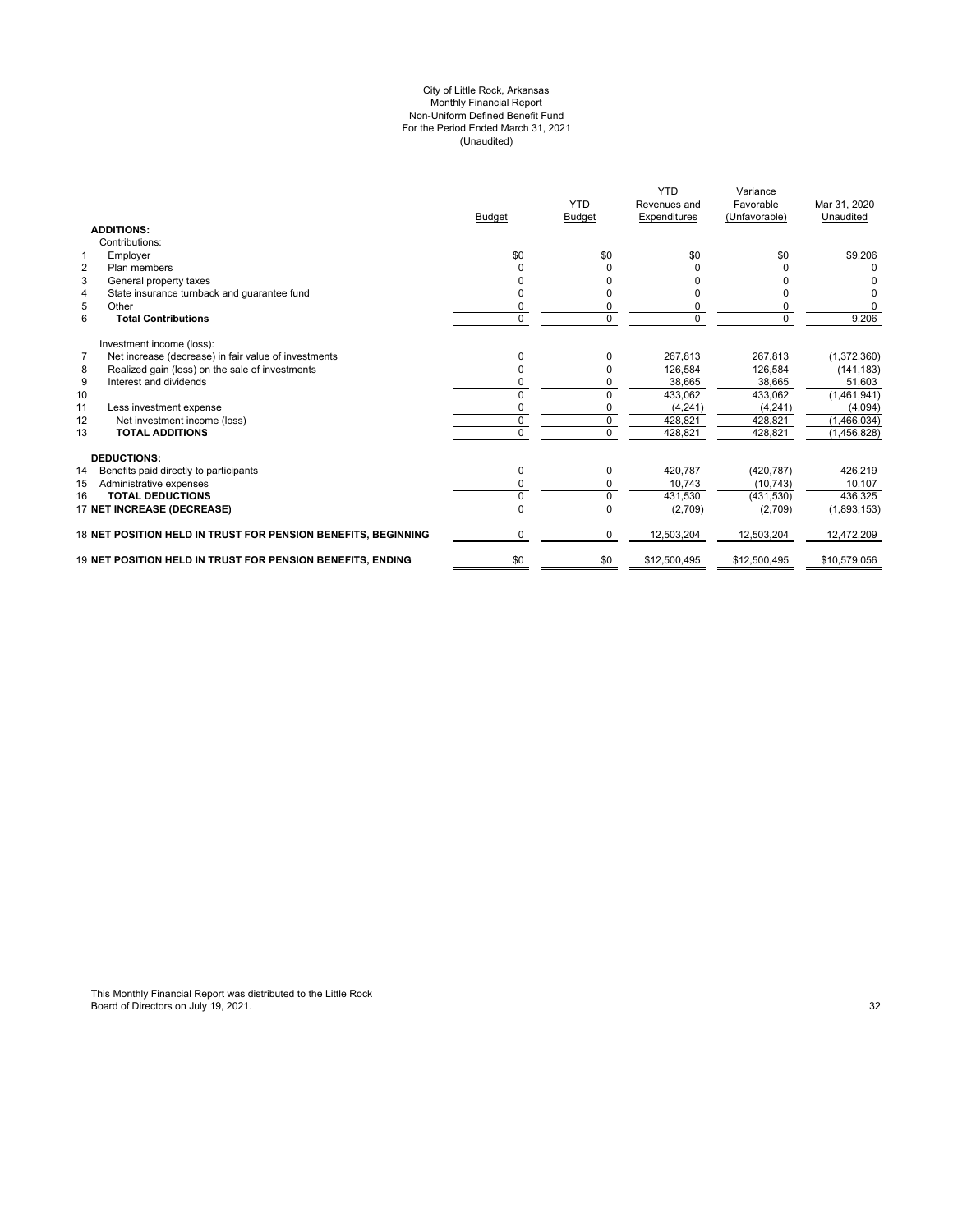#### City of Little Rock, Arkansas (Unaudited) For the Period Ended March 31, 2021 Non-Uniform Defined Contribution Fund Monthly Financial Report

|                                 |                                                                   |               | <b>YTD</b>    | <b>YTD</b><br>Revenues and | Variance<br>Favorable | Mar 31, 2020 |
|---------------------------------|-------------------------------------------------------------------|---------------|---------------|----------------------------|-----------------------|--------------|
| <b>ADDITIONS:</b>               |                                                                   | <b>Budget</b> | <b>Budget</b> | Expenditures               | (Unfavorable)         | Unaudited    |
| Contributions:                  |                                                                   |               |               |                            |                       |              |
|                                 |                                                                   |               |               |                            |                       |              |
| Employer<br>1                   |                                                                   | \$0           | \$0           | \$6,930                    | \$6,930               | \$14,075     |
| $\overline{2}$<br>Plan members  |                                                                   |               |               | 3,841                      | 3.841                 | 7,876        |
| 3<br>General property taxes     |                                                                   |               |               |                            |                       |              |
| $\overline{4}$                  | State insurance turnback and quarantee fund                       |               |               |                            |                       |              |
| 5<br>Other                      |                                                                   | 0             |               |                            |                       | 193          |
| 6<br><b>Total Contributions</b> |                                                                   | $\Omega$      | $\Omega$      | 10,771                     | 10,771                | 22,144       |
| Investment income (loss):       |                                                                   |               |               |                            |                       |              |
| $\overline{7}$                  | Net increase (decrease) in fair value of investments              |               |               | (74, 883)                  | (74, 883)             | (1,992,091)  |
| 8                               | Realized gain (loss) on the sale of investments                   | 0             |               | 32,955                     | 32,955                | (144, 021)   |
| Interest and dividends<br>9     |                                                                   | 0             |               | 514,224                    | 514,224               | 55,437       |
| 10                              |                                                                   | $\Omega$      | $\Omega$      | 472,295                    | 472,295               | (2,080,675)  |
| 11<br>Less investment expense   |                                                                   | 0             |               | (5,718)                    | (5,718)               | (6, 275)     |
| 12                              | Net investment income (loss)                                      | 0             | $\mathbf 0$   | 466,577                    | 466.577               | (2,086,950)  |
| <b>TOTAL ADDITIONS</b><br>13    |                                                                   | $\Omega$      | $\Omega$      | 477,348                    | 477,348               | (2,064,806)  |
| <b>DEDUCTIONS:</b>              |                                                                   |               |               |                            |                       |              |
| 14                              | Benefits paid directly to participants                            | 0             | $\Omega$      | 1,265,624                  | (1,265,624)           | 563,363      |
| 15<br>Administrative expenses   |                                                                   | 0             | 0             | 11.723                     | (11, 723)             | 14,124       |
| <b>TOTAL DEDUCTIONS</b><br>16   |                                                                   | 0             | $\Omega$      | 1,277,347                  | (1, 277, 347)         | 577,487      |
| 17 NET INCREASE (DECREASE)      |                                                                   | $\Omega$      | $\Omega$      | (799, 999)                 | (799, 999)            | (2,642,293)  |
|                                 | 18 NET POSITION HELD IN TRUST FOR PENSION BENEFITS. BEGINNING     | 0             | 0             | 13,592,499                 | 13,592,499            | 15,773,186   |
|                                 | <b>19 NET POSITION HELD IN TRUST FOR PENSION BENEFITS. ENDING</b> | \$0           | \$0           | \$12,792,500               | \$12,792,500          | \$13,130,893 |

Note: The City implemented a new defined benefit plan for non-uniform employees in 2014. Employees were given the option to purchase prior service credit by rolling over assets from the Non-Uniform Defined Contribution Fund.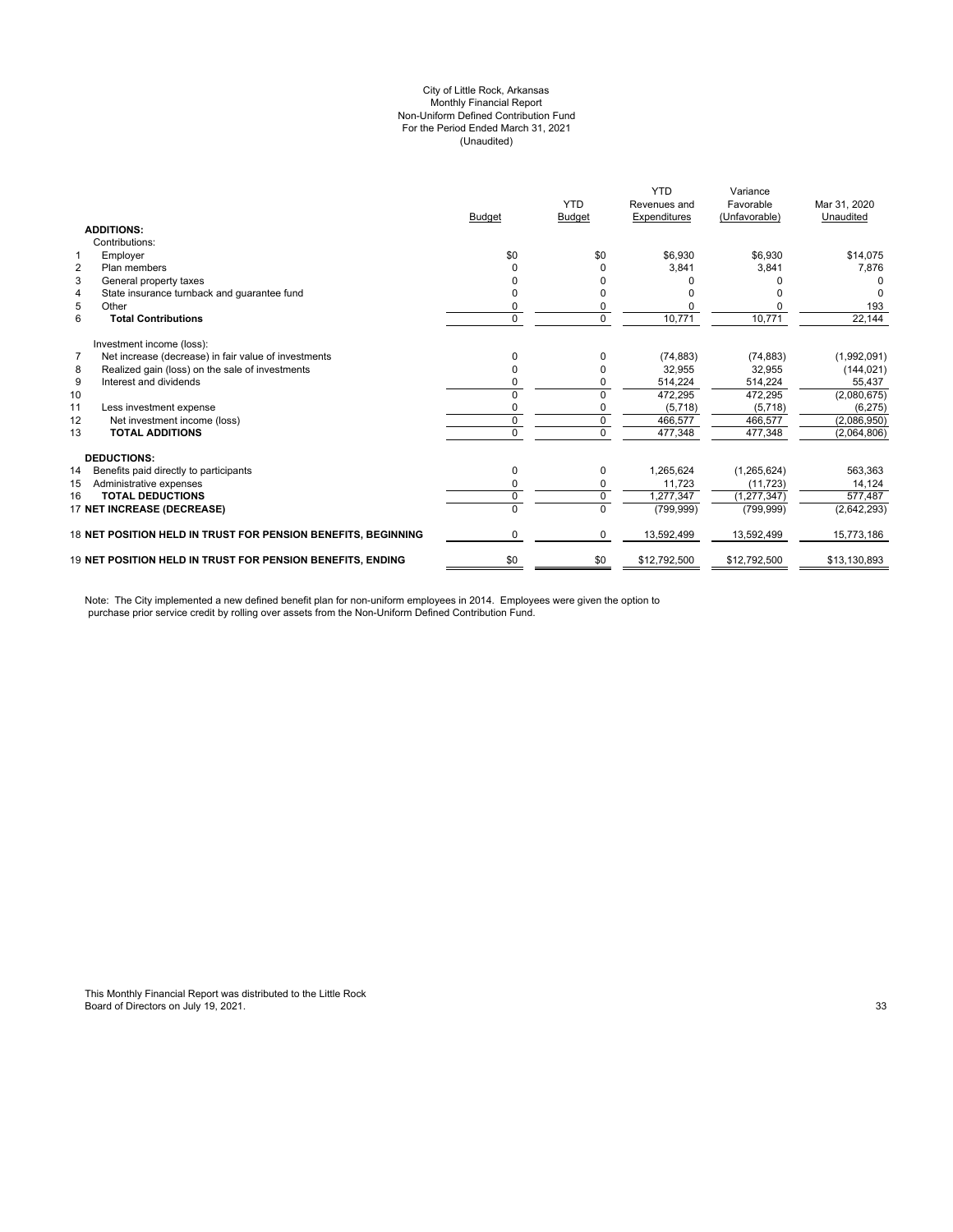#### (Unaudited) City of Little Rock, Arkansas Monthly Financial Report 401 (a) Pension Fund For the Period Ended March 31, 2021

|                                                                        |               | <b>YTD</b>    | <b>YTD</b><br>Revenues and | Variance<br>Favorable | Mar 31, 2020  |
|------------------------------------------------------------------------|---------------|---------------|----------------------------|-----------------------|---------------|
|                                                                        | <b>Budget</b> | <b>Budget</b> | Expenditures               | (Unfavorable)         | Unaudited     |
| <b>ADDITIONS:</b>                                                      |               |               |                            |                       |               |
| Contributions:                                                         |               |               |                            |                       |               |
| Employer<br>$\mathbf{1}$                                               | \$0           | \$0           | \$101,490                  | \$101,490             | \$77,879      |
| $\overline{2}$<br>Plan members                                         |               |               | 35,707                     | 35.707                | 41,636        |
| 3<br>General property taxes                                            |               |               |                            |                       |               |
| State insurance turnback and guarantee fund<br>$\overline{4}$          |               |               |                            |                       |               |
| 5<br>Other                                                             |               |               |                            |                       |               |
| 6<br><b>Total Contributions</b>                                        | 0             | $\Omega$      | 137,197                    | 137,197               | 119,515       |
| Investment income (loss):                                              |               |               |                            |                       |               |
| $\overline{7}$<br>Net increase (decrease) in fair value of investments |               |               | 260,144                    | 260,144               | (1, 108, 917) |
| Realized gain (loss) on the sale of investments<br>8                   |               |               |                            |                       |               |
| 9<br>Interest and dividends                                            |               |               |                            |                       |               |
| 10                                                                     |               |               | 260,144                    | 260,144               | (1, 108, 917) |
| 11<br>Less investment expense                                          |               |               |                            |                       |               |
| 12<br>Net investment income (loss)                                     | 0             |               | 260,144                    | 260,144               | (1, 108, 917) |
| 13<br><b>TOTAL ADDITIONS</b>                                           | U             | $\Omega$      | 397,342                    | 397,342               | (989, 403)    |
| <b>DEDUCTIONS:</b>                                                     |               |               |                            |                       |               |
| 14<br>Benefits paid directly to participants                           | 0             | 0             | 110,003                    | (110,003)             | 297,036       |
| 15<br>Administrative expenses                                          |               |               |                            |                       | 0             |
| <b>TOTAL DEDUCTIONS</b><br>16                                          | 0             | 0             | 110,003                    | (110,003)             | 297,036       |
| 17 NET INCREASE (DECREASE)                                             | 0             | $\Omega$      | 287,338                    | 287,338               | (1, 286, 439) |
| 18 NET POSITION HELD IN TRUST FOR PENSION BENEFITS, BEGINNING          | 0             | 0             | 9,569,740                  | 9,569,740             | 8,047,445     |
| 19 NET POSITION HELD IN TRUST FOR PENSION BENEFITS, ENDING             | \$0           | \$0           | \$9,857,078                | \$9,857,078           | \$6,761,006   |

Note: The City implemented a new defined benefit plan for non-uniform employees in 2014. Employees were given the option to purchase prior service credit by rolling over assets from the 401 (a) Pension Fund.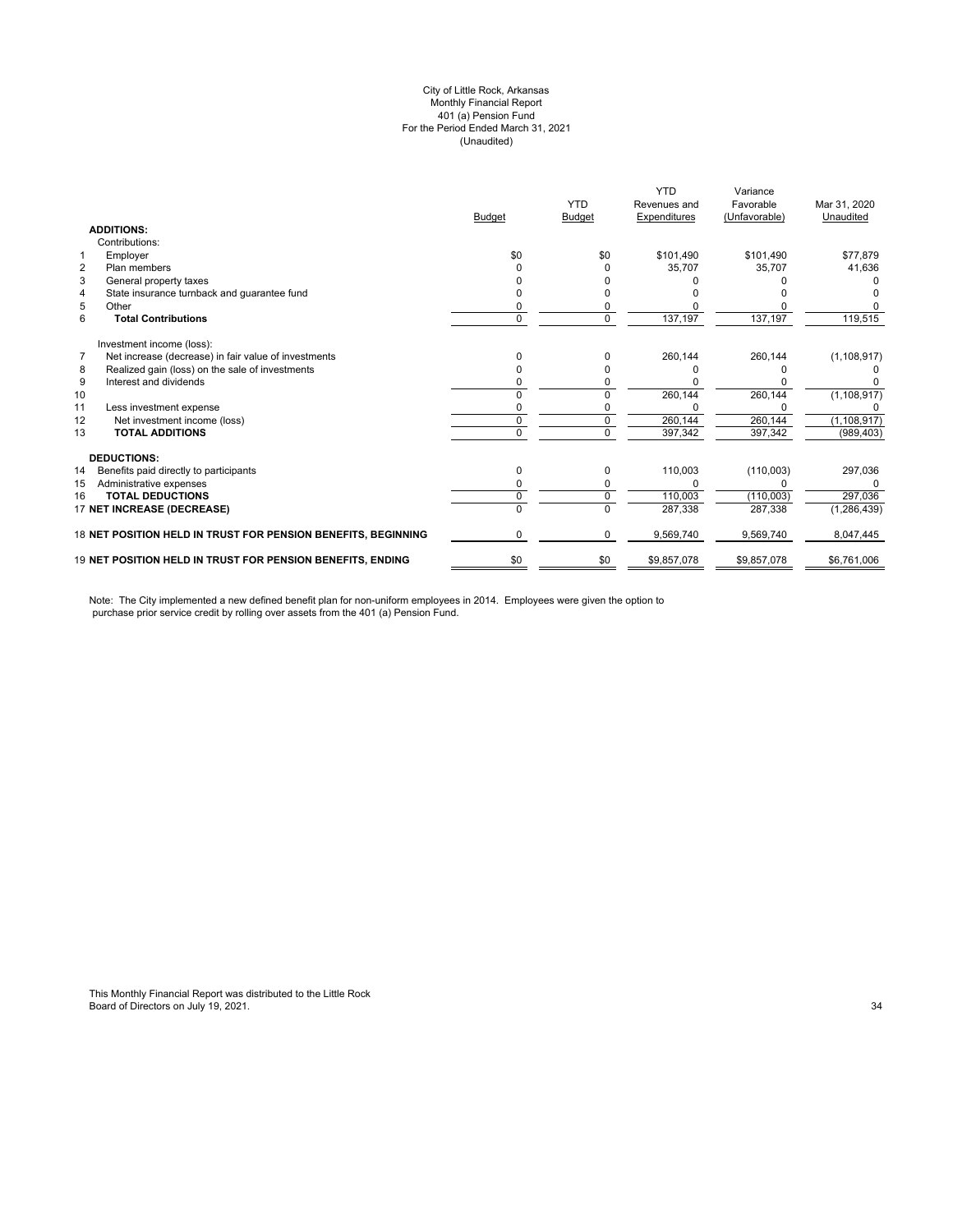#### City of Little Rock, Arkansas Monthly Financial Report 2014 Defined Benefit Plan For the Period Ended March 31, 2021 (Unaudited)

|                |                                                               | <b>Budget</b> | <b>YTD</b><br><b>Budget</b> | <b>YTD</b><br>Revenues and<br>Expenditures | Variance<br>Favorable<br>(Unfavorable) | Mar 31, 2020<br>Unaudited |
|----------------|---------------------------------------------------------------|---------------|-----------------------------|--------------------------------------------|----------------------------------------|---------------------------|
|                | <b>ADDITIONS:</b>                                             |               |                             |                                            |                                        |                           |
|                | Contributions:                                                |               |                             |                                            |                                        |                           |
| $\mathbf{1}$   | Employer                                                      | \$0           | \$0                         | \$926,533                                  | \$926,533                              | \$969,250                 |
| $\overline{2}$ | Plan members                                                  | U             | $\Omega$                    | 463.074                                    | 463.074                                | 486,481                   |
| 3              | <b>Participant Directed Transfer</b>                          |               |                             |                                            |                                        |                           |
| 4              | General property taxes                                        |               |                             |                                            |                                        |                           |
| 5              | State insurance turnback and quarantee fund                   | o             | <sup>0</sup>                |                                            |                                        |                           |
| 6              | Other                                                         | 0             | 0                           |                                            |                                        |                           |
| $\overline{7}$ | <b>Total Contributions</b>                                    | $\Omega$      | $\overline{0}$              | 1,389,607                                  | 1,389,607                              | 1,455,731                 |
|                | Investment income (loss):                                     |               |                             |                                            |                                        |                           |
| 8              | Net increase (decrease) in fair value of investments          | 0             | $\Omega$                    | 1,520,301                                  | 1,520,301                              | (7,303,207)               |
| 9              | Realized gain (loss) on the sale of investments               |               | $\Omega$                    | 292,073                                    | 292,073                                | (1, 103, 562)             |
| 10             | Interest and dividends                                        |               | $\Omega$                    | 248,677                                    | 248,677                                | 313,547                   |
| 11             |                                                               | U             | $\Omega$                    | 2,061,052                                  | 2,061,052                              | (8,093,222)               |
| 12             | Less investment expense                                       |               |                             | (28,080)                                   | (28,080)                               | (25, 901)                 |
| 13             | Net investment income (loss)                                  | $\Omega$      | $\Omega$                    | 2,032,972                                  | 2,032,972                              | (8, 119, 122)             |
| 14             | <b>TOTAL ADDITIONS</b>                                        | O             | $\Omega$                    | 3,422,579                                  | 3,422,579                              | (6,663,392)               |
|                | <b>DEDUCTIONS:</b>                                            |               |                             |                                            |                                        |                           |
| 15             | Benefits paid directly to participants                        | 0             | 0                           | 466.102                                    | (466, 102)                             | 320,603                   |
| 16             | Administrative expenses                                       | 0             | $\Omega$                    | 84,418                                     | (84, 418)                              | 72,978                    |
| 17             | <b>TOTAL DEDUCTIONS</b>                                       | 0             | $\mathbf 0$                 | 550,520                                    | (550.520)                              | 393.581                   |
|                | 18 NET INCREASE (DECREASE)                                    |               | $\Omega$                    | 2,872,059                                  | 2,872,059                              | (7,056,972)               |
|                | 19 NET POSITION HELD IN TRUST FOR PENSION BENEFITS, BEGINNING | 0             | $\mathbf 0$                 | 80,695,466                                 | 80,695,466                             | 69,856,901                |
|                | 20 NET POSITION HELD IN TRUST FOR PENSION BENEFITS, ENDING    | \$0           | \$0                         | \$83,567,525                               | \$83,567,525                           | \$62,799,929              |
|                |                                                               |               |                             |                                            |                                        |                           |

Note: The City implemented a new defined benefit plan for non-uniform employees in 2014. Employees were given the option to purchase prior service credit by rolling over assets from the Non-Uniform Defined Contribution Fund, the 401(a) Pension Fund, and other available sources.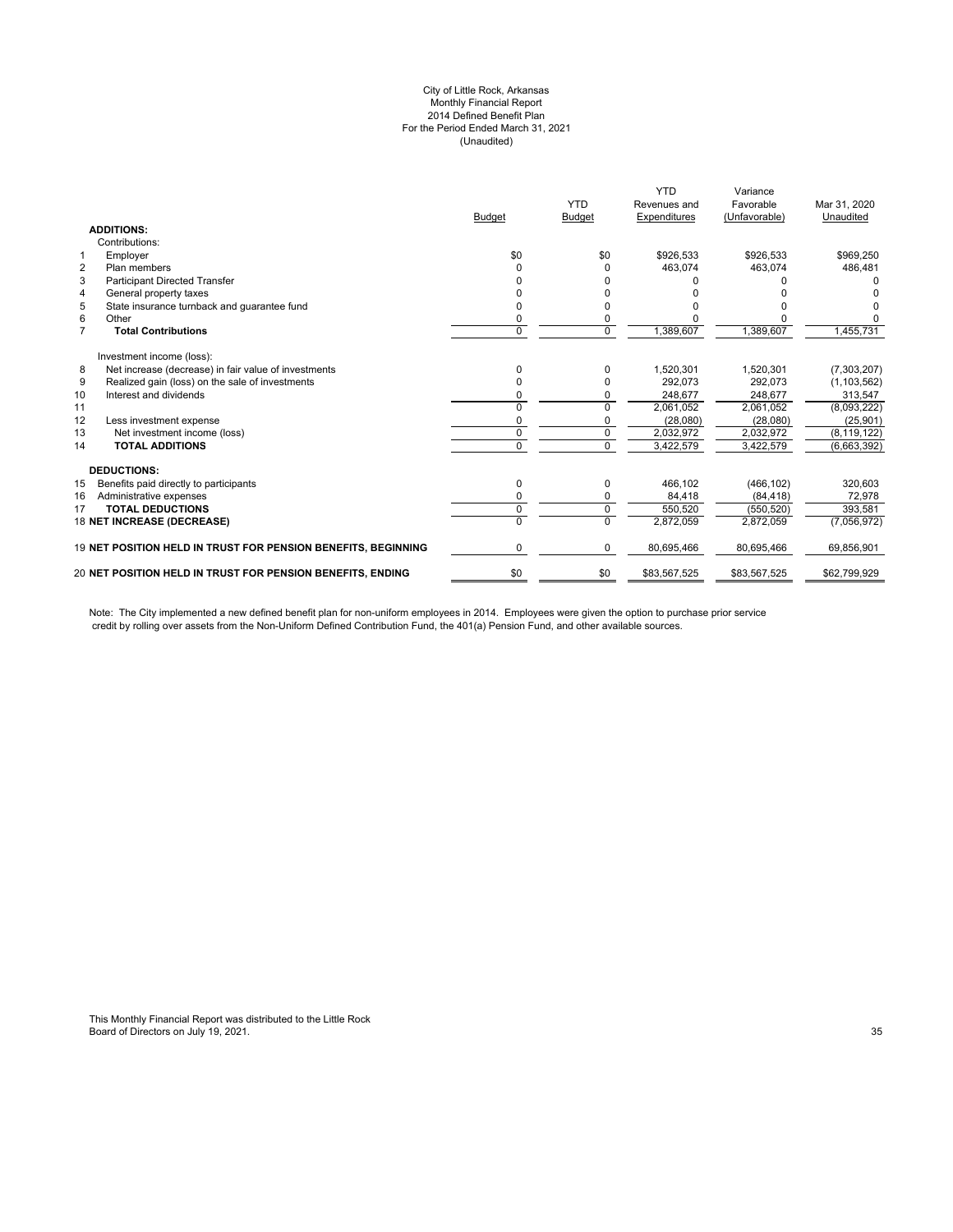#### City of Little Rock, Arkansas Monthly Financial Report Health Management Trust Fund For the Period Ended March 31, 2021 (Unaudited)

|                                                               | <b>Budget</b> | <b>YTD</b><br><b>Budget</b> | <b>YTD</b><br>Revenues and<br>Expenditures | Variance<br>Favorable<br>(Unfavorable) | Mar 31, 2020<br>Unaudited |
|---------------------------------------------------------------|---------------|-----------------------------|--------------------------------------------|----------------------------------------|---------------------------|
| <b>ADDITIONS:</b>                                             |               |                             |                                            |                                        |                           |
| Contributions:                                                |               |                             |                                            |                                        |                           |
| Employer<br>1                                                 | \$0           | \$0                         | \$0                                        | \$0                                    | \$0                       |
| $\overline{2}$<br>Plan members                                |               |                             |                                            |                                        |                           |
| 3<br>General property taxes                                   |               |                             |                                            |                                        |                           |
| State insurance turnback and guarantee fund<br>4              |               |                             |                                            |                                        |                           |
| 5<br>Other                                                    |               |                             |                                            |                                        |                           |
| 6<br><b>Total Contributions</b>                               | U             | $\Omega$                    |                                            | U                                      | $\Omega$                  |
| Investment income (loss):                                     |               |                             |                                            |                                        |                           |
| Net increase (decrease) in fair value of investments<br>7     | 0             | 0                           | 83,796                                     | 83,796                                 | (713,070)                 |
| 8<br>Realized gain (loss) on the sale of investments          |               |                             |                                            |                                        |                           |
| 9<br>Interest and dividends                                   |               |                             | 23,616                                     | 23,616                                 | 29,829                    |
| 10                                                            | U             | $\Omega$                    | 107,412                                    | 107,412                                | (683, 241)                |
| 11<br>Less investment expense                                 |               |                             |                                            |                                        |                           |
| 12<br>Net investment income (loss)                            | 0             | 0                           | 107,412                                    | 107,412                                | (683, 241)                |
| <b>TOTAL ADDITIONS</b><br>13                                  | 0             | $\Omega$                    | 107,412                                    | 107,412                                | (683, 241)                |
| <b>DEDUCTIONS:</b>                                            |               |                             |                                            |                                        |                           |
| 14<br>Benefits paid directly to participants                  | 0             | O                           | U                                          | ŋ                                      |                           |
| 15<br>Administrative expenses                                 |               |                             | 20,362                                     | (20, 362)                              | 15,887                    |
| <b>TOTAL DEDUCTIONS</b><br>16                                 | U             | $\Omega$                    | 20,362                                     | (20, 362)                              | 15,887                    |
| 17 NET INCREASE (DECREASE)                                    |               |                             | 87,050                                     | 87,050                                 | (699, 128)                |
| 18 NET POSITION HELD IN TRUST FOR PENSION BENEFITS, BEGINNING | 0             | $\Omega$                    | 8,407,217                                  | 8,407,217                              | 6,354,377                 |
| 19 NET POSITION HELD IN TRUST FOR PENSION BENEFITS, ENDING    | \$0           | \$0                         | \$8,494,267                                | \$8,494,267                            | \$5,655,249               |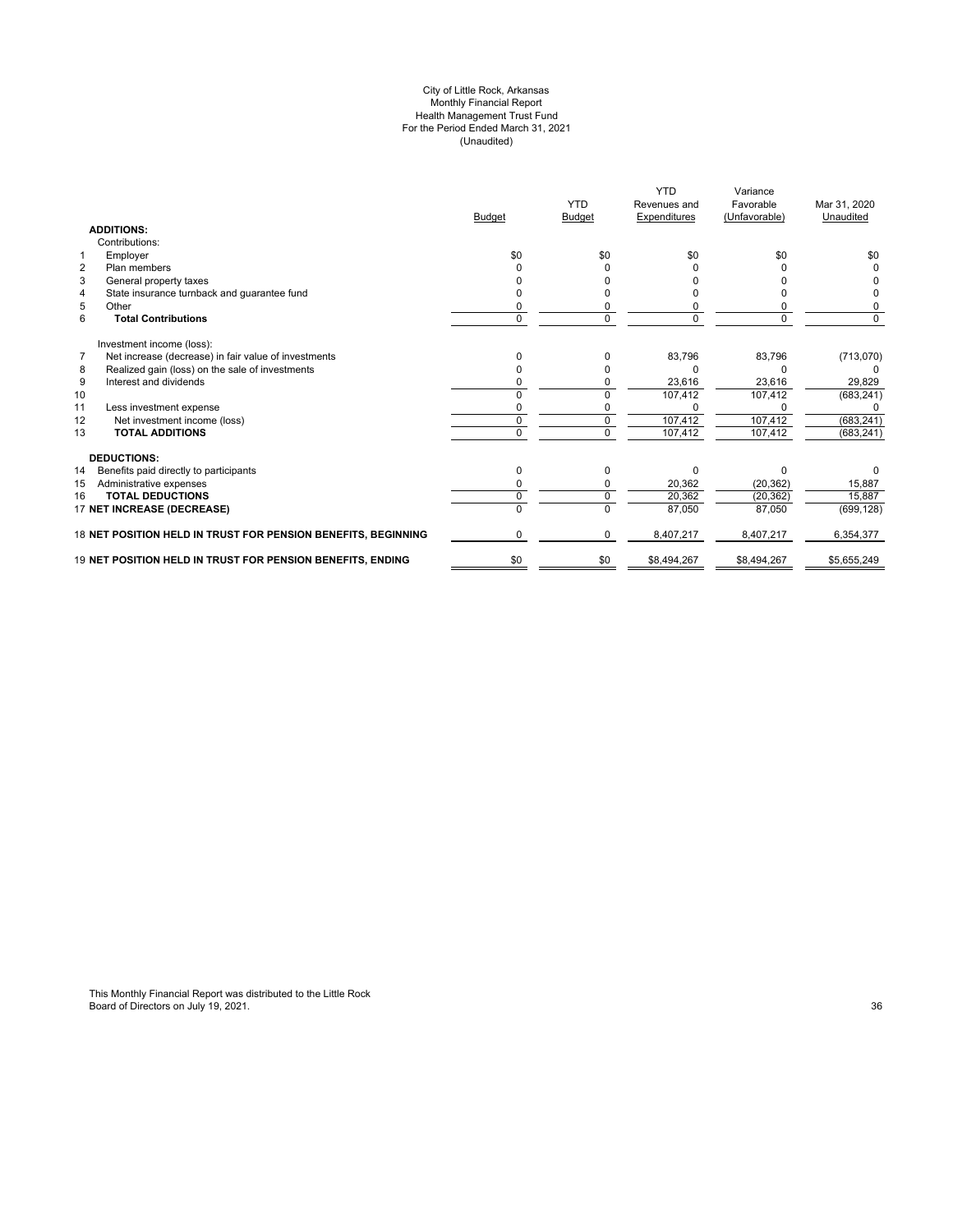# Accounts Payable, Bonds Payable and Other Payables For the Period Ended March 31, 2021

|                                                     | Accounts    | Wages and Benefits | Other       | Deferred     | Deferred  | Revenue Bonds | <b>Total Payables</b> |              |
|-----------------------------------------------------|-------------|--------------------|-------------|--------------|-----------|---------------|-----------------------|--------------|
| Fund                                                | Payable     | Payable            | Payables    | Revenues     | Inflows   | Payable       | Total                 | Encumbrances |
| 100 General                                         | \$428,154   | \$11,983,823       | \$1,332,069 | \$34,208,704 |           |               | \$47,952,750          | \$1,189,458  |
| 108 General - Special Projects                      | 172,338     |                    |             | 546,283      |           |               | 718,620               | 1,582,347    |
| 110 Seized Money                                    |             |                    | 440,943     |              |           |               | 440,943               | 23,784       |
| 140 Franchise Fee Collection                        |             |                    |             |              |           |               | $\Omega$              | 0            |
| 200 Street                                          |             |                    |             | 6,619,701    |           |               | 6,619,701             | 168,451      |
| 205 Street - Special Projects                       |             |                    |             |              |           |               | 0                     | 958,896      |
| 210 Special Projects                                |             |                    |             | 2.292        |           |               | 2,292                 | 200,493      |
| 220 911                                             |             |                    |             |              |           |               | $\Omega$              | $\Omega$     |
| 230 CDBG                                            |             |                    |             |              |           |               | $\Omega$              | 1,475,108    |
| 240 HIPP                                            |             |                    |             |              |           |               | $\Omega$              | 154,198      |
| 250 NHSP                                            |             |                    |             |              |           |               | $\Omega$              | 7,651        |
| 270 Grants                                          | 376,529     |                    |             | 1,977,345    |           |               | 2,353,874             | 6,105,479    |
| 310 Issuance and Reserve Fund                       |             |                    |             |              |           |               | $\Omega$              | $\Omega$     |
| 323 2012 Library Improvement Bonds                  |             |                    |             |              |           |               | $\Omega$              | $\Omega$     |
| 324 2015 Library Improvement Bonds                  |             |                    |             |              |           |               | $\Omega$              | $\Omega$     |
| 325 Short Term Financing Capital Improvements       |             |                    |             |              |           |               | $\Omega$              | 1,695,694    |
| 326 2012-2021 Capital Project Fund                  |             |                    |             |              |           |               | $\Omega$              | 6,487,811    |
| 330 2013 Capital Improvement Bond                   |             |                    |             |              |           |               | $\Omega$              | $\Omega$     |
| 331 2018 Capital Improvement Bond                   | 400,208     |                    |             |              |           |               | 400,208               | 8,690,538    |
| 351 TIF #1 2014 Capital Improvement Bond            |             |                    |             |              |           |               | $\Omega$              | $\Omega$     |
| 352 TIF - Port Authority                            |             |                    |             | 152,689      |           |               | 152,689               | $\mathbf 0$  |
| 370 2018 Hotel Gross Receipts Tax                   |             |                    |             |              |           |               | $\Omega$              | 0            |
| 505 2009 Parks & Rec Debt Service Fund              |             |                    |             |              |           |               | $\Omega$              | $\Omega$     |
| 506 2007 Infrastructure Debt Service                |             |                    |             |              |           |               | $\Omega$              | $\mathbf 0$  |
| 509 2002 CIP Jr. Lien Bonds                         |             |                    |             |              |           |               |                       | $\Omega$     |
| 523 2012 Library Improvement Bonds Debt Service     |             |                    |             |              |           |               |                       | $\mathbf 0$  |
| 524 2015 Library Improvement Bonds Debt Service     |             |                    |             | 4.151.962    |           |               | 4,151,962             | $\Omega$     |
| 530 2013 Improvement Bonds Debt Service Fund        |             |                    |             | 13.822.889   |           |               | 13,822,889            | 0            |
| 540 2017 Capital Improvement Refunding Revenue Bond |             |                    |             |              |           |               | $\Omega$              | $\mathbf 0$  |
| 551 TIF #1 2014 Cap Improvement Bond Debt Service   |             |                    |             | 959.098      |           |               | 959,098               | 0            |
| 560 2017 Library Refunding Bond Fund                |             |                    |             | 4,151,962    |           |               | 4,151,962             | $\Omega$     |
| 570 2018 Hotel Gross Receipts Tax Debt Service      |             |                    |             |              |           |               | $\Omega$              | 0            |
| 600 Fleet                                           |             | 523.138            |             |              | 211.265   |               | 734,403               | 0            |
| 601 Vehicle Storage Facility                        | 2,455       | 119,025            |             | 83,783       | 35,210    |               | 240,473               | $\Omega$     |
| 603 Waste Disposal                                  | 8.090       | 708,899            | 7,705,012   |              | 281,688   | 630,000       | 9,333,690             | 0            |
| 612 Rivermarket Garage Fund                         |             |                    | 224,286     | 1,790        |           | 5,660,000     | 5,886,076             | $\Omega$     |
| 800 Police Pension                                  |             |                    |             |              |           |               | $\Omega$              | $\Omega$     |
| 801 Fire Pension                                    |             |                    |             |              |           |               | $\Omega$              | 0            |
| 803 Non-Uniform Defined Benefit                     |             |                    |             |              |           |               |                       | $\Omega$     |
| 804 Non-Uniform Defined Contribution                |             |                    |             |              |           |               |                       | $\mathbf 0$  |
| 805 401 (a) Pensions                                |             |                    |             |              |           |               |                       | $\Omega$     |
| 806 Health Management Trust Fund                    |             |                    |             |              |           |               |                       | $\Omega$     |
| 807 2014 DB Plan                                    |             |                    |             |              |           |               |                       | $\Omega$     |
| 850 Courts                                          | 34,434      | 89,466             |             |              |           |               | 123,901               | $\Omega$     |
| 940 Accounts Payable Clearing Fund                  | 705,488     |                    |             |              |           |               | 705,488               | 0            |
| Totals                                              | \$2,127,695 | \$13,424,351       | \$9,702,310 | \$66,678,497 | \$528,163 | \$6,290,000   | \$98,751,017          | \$28,739,908 |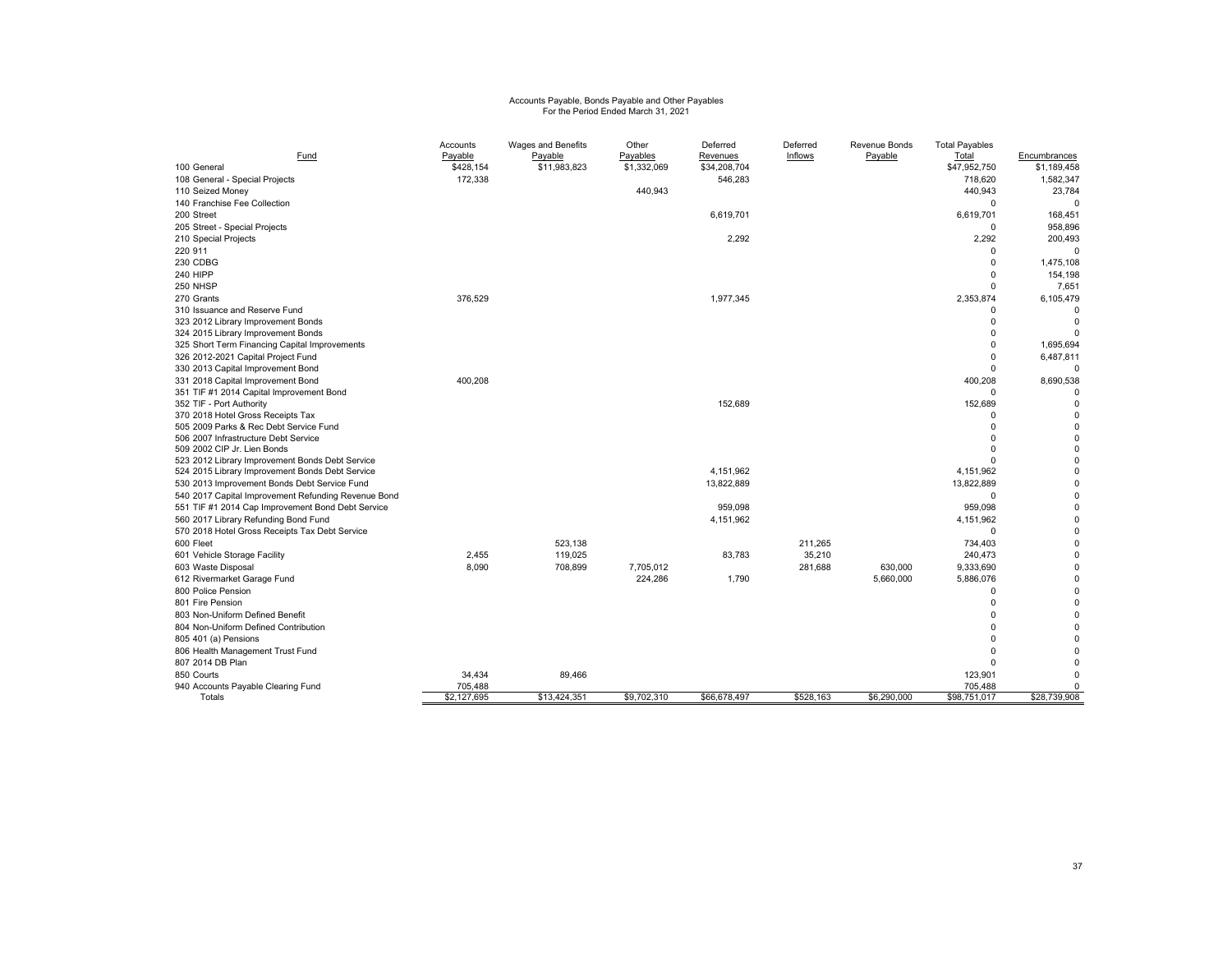#### **SUMMARY OF BOND INDEBTEDNESSFor the Period Ended March 31, 2021**

| <b>GENERAL OBLIGATION DEBT</b>                                        | <b>TRUSTEE</b>                                 | <b>ORIGINAL</b><br><b>AMOUNT</b> | <b>MATURITY</b><br><b>DATE</b> | <b>INTEREST</b><br><b>RATE</b> | <b>PRINCIPAL</b><br><b>BALANCE AT</b><br>12/31/2020 | <b>BONDS</b><br><b>ISSUED</b><br>2021 | <b>PRINCIPAL</b><br><b>PAID IN</b><br>2021 | <b>BONDS</b><br><b>RETIRED</b><br>2021 | <b>PRINCIPAL</b><br><b>BALANCE AT</b><br>3/31/2021 | <b>INTEREST</b><br><b>PAID IN</b><br>2021 |
|-----------------------------------------------------------------------|------------------------------------------------|----------------------------------|--------------------------------|--------------------------------|-----------------------------------------------------|---------------------------------------|--------------------------------------------|----------------------------------------|----------------------------------------------------|-------------------------------------------|
| 2013 Limited Tax Capital Improvement                                  | First Security Bank (Paying Agent & Registrar) | \$58,105,000                     | 4/1/2033                       | 1.00% - 5.00%                  | \$1,325,000                                         | \$0                                   | \$0                                        | \$0                                    | \$1,325,000                                        | \$0                                       |
| 2014 Tax Increment Improvement Bonds (Redevelopment Dist Regions Bank |                                                | 2,615,000                        | 3/1/2036                       | 6.00%                          | 2,035,000                                           |                                       |                                            | 550,000                                | 1.485.000                                          | 61,050                                    |
| 2015 Library Construction and Refunding Bonds                         | Regions Bank (Paying Agent & Registrar)        | 36,620,000                       | 3/1/2038                       | $2.05\% - 4.00\%$              | 26,310,000                                          |                                       | 1,335,000                                  | 2,125,000                              | 22,850,000                                         | 406,788                                   |
| 2017 Library Construction and Refunding Bonds                         | Regions Bank (Paying Agent & Registrar)        | 15,925,000                       | 3/1/2027                       | 1.50% - 5.00%                  | 9,200,000                                           |                                       | 1,655,000                                  | 2,345,000                              | 5,200,000                                          | 155,919                                   |
| 2018 Limited Tax Capital Improvement                                  | First Security Bank (Paying Agent & Registrar) | 43,475,000                       | 4/1/2028                       | 2.375% - 5.00%                 | 26,535,000                                          | $\Omega$                              | $\Omega$                                   |                                        | 26,535,000                                         | 0                                         |
| <b>REVENUE BONDS</b>                                                  |                                                |                                  |                                |                                |                                                     |                                       |                                            |                                        |                                                    |                                           |
| 2003 Capital Improvement and Refunding-Parking Projects               | U.S. Bank                                      | 11,855,000                       | 7/1/2028                       | 1.50% - 5.30%                  | 5,660,000                                           |                                       |                                            |                                        | 5,660,000                                          | 149,524                                   |
| 2007 Waste Disposal Revenue Bond                                      | Citizens Bank                                  | 3,400,000                        | 5/1/2022                       | 5.30% - 5.87%                  | 630,000                                             |                                       |                                            |                                        | 630,000                                            |                                           |
| 2017 Capital Improvement and Refunding Revenue Bonds                  | <b>First Security Bank</b>                     | 17,875,000                       | 10/1/2033                      | $2.00\% - 5.00\%$              | 15,180,000                                          |                                       |                                            |                                        | 15,180,000                                         |                                           |
| 2018 Hotel Gross Receipts Tax Bonds (Arts Center Bonds)               | First Security Bank (Paying Agent & Registrar) | 32,570,000                       | 12/1/2048                      | $3.00\% - 5.00\%$              | 31,590,000                                          |                                       | $\Omega$                                   |                                        | 31,590,000                                         | 0                                         |
| <b>TEMPORARY NOTE</b>                                                 |                                                |                                  |                                |                                |                                                     |                                       |                                            |                                        |                                                    |                                           |
| 2016 1st Temporary Note                                               | Banc of America Public Capital Corp.           | 4,525,000                        | 6/10/2021                      | 1.54%                          | 932,734                                             |                                       |                                            |                                        | 932,734                                            |                                           |
| 2016 2nd Temporary Note                                               | Relyance Bank                                  | 4,603,000                        | 12/22/2021                     | 1.85%                          | 954,657                                             |                                       |                                            |                                        | 954,657                                            |                                           |
| 2017 Temporary Note                                                   | Signature Public Funding                       | 5,250,000                        | 8/8/2022                       | 1.81%                          | 2,156,727                                           |                                       |                                            |                                        | 2,156,727                                          |                                           |
| 2019 Temporary Note                                                   | <b>Centennial Bank</b>                         | 5,650,000                        | 8/24/2024                      | 2.25%                          | 4,569,980                                           | $\Omega$                              |                                            |                                        | 4,569,980                                          | $\Omega$                                  |
| <b>Grand Total</b>                                                    |                                                | \$242,468,000                    |                                |                                | \$127,079,098                                       | \$0                                   | \$2,990,000                                | \$5,020,000                            | \$119,069,098                                      | \$773,281                                 |